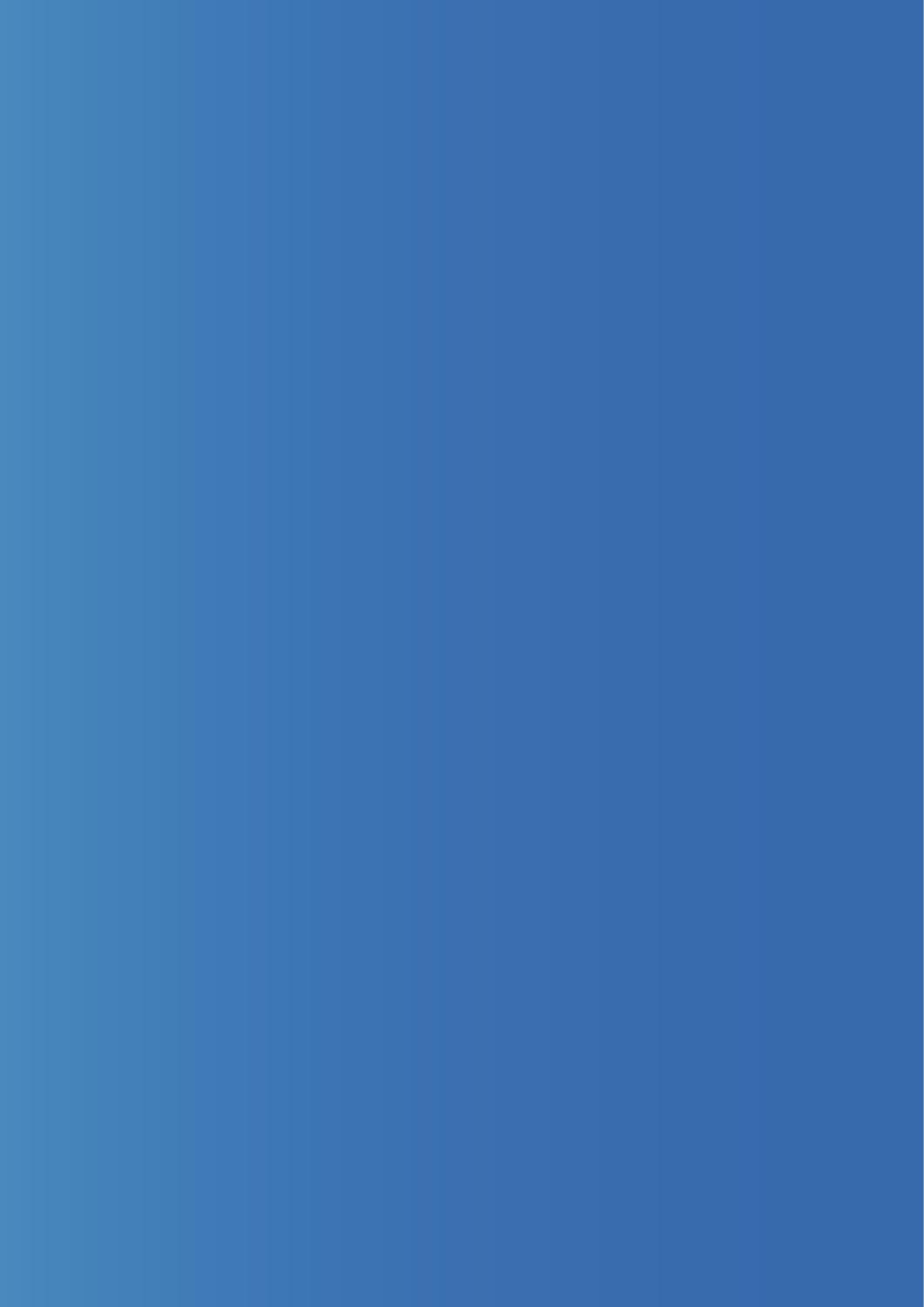

# National Aboriginal and Torres Strait Islander Public Health Curriculum Framework 2nd Edition

Public Health Indigenous Leadership in Education Network February 2017





APH  $\overline{\mathsf{H}}$   $\mathsf{A}$ COUNCIL OF ACADEMIC PUBLIC HEALTH INSTITUTIONS AUSTRALIA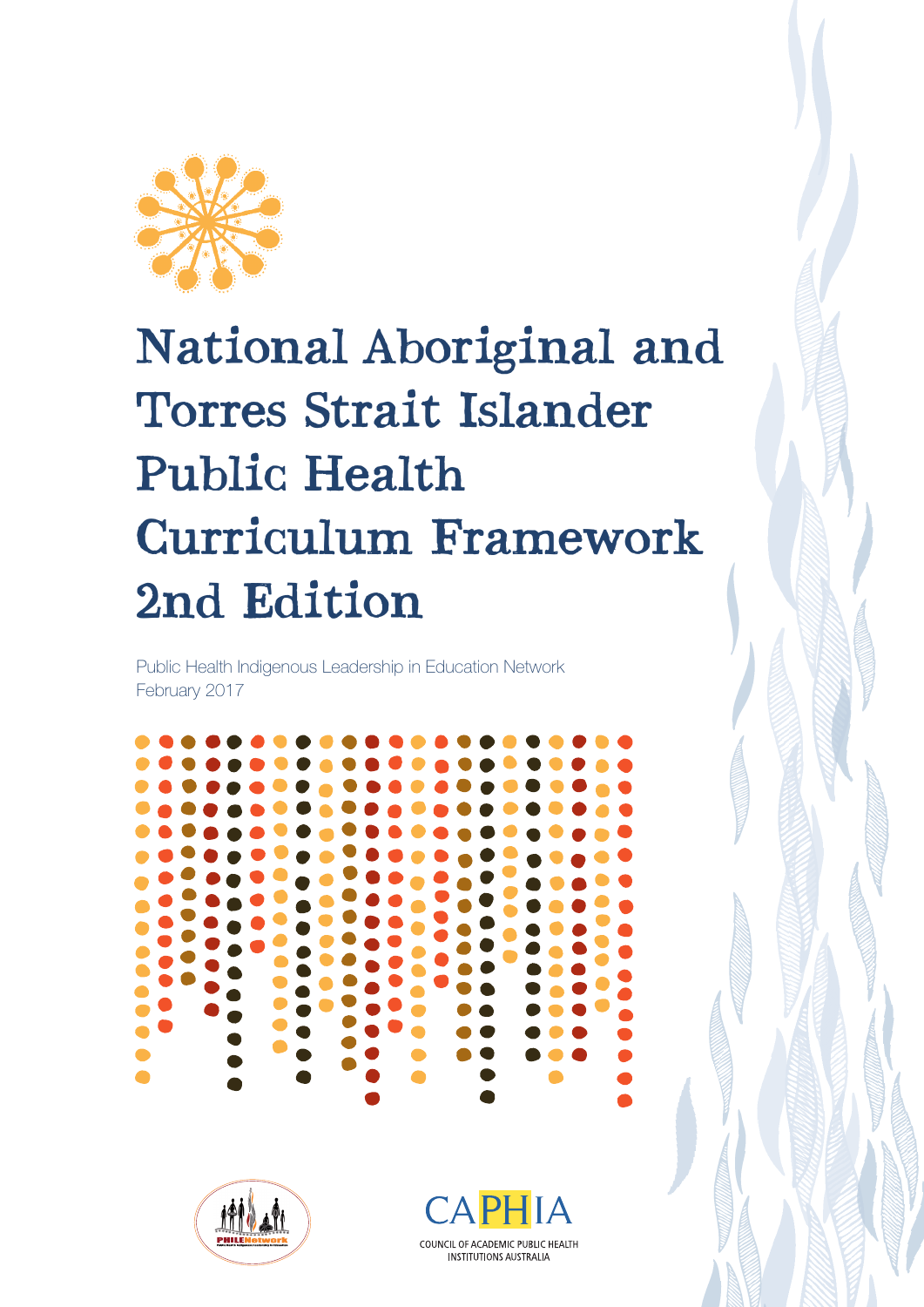

© Public Health Indigenous Leadership in Education Network, 2017 ISBN 978 0 7340 5346 6 Second edition published in February 2017

This work is copyright. It may be reproduced in whole or in part for study or training purposes, or by Aboriginal and Torres Strait Islander community organisations, subject to acknowledgment of the source and no commercial use or sale. Reproduction for other purposes or by other organisations requires the written permission of the copyright holder.

Additional copies can be obtained from the Public Health Indigenous Leadership in Education (PHILE) Network at: www.phile.net.au or the Council of Academic Public Health Institutions Australia (CAPHIA) website at: http:// caphia.com.au/.

#### Author of 1st edition:

Bill Genat Onemda VicHealth Koori Health Unit, The University of Melbourne

#### Revision editors of 2nd edition:

| Vanessa Lee         | Faculty of Health Sciences, University of Sydney                      |
|---------------------|-----------------------------------------------------------------------|
| Craig Allen         | Poche Centre for Indigenous Health, Flinders Northern Territory       |
| Priscilla Robinson  | Department of Public Health, La Trobe University                      |
| Janice Jessen       | Institute of Koorie Education, Deakin University                      |
| Lynnell Angus       | Faculty of Medicine and Biomedical Sciences, University of Queensland |
| Elizabeth McLachlan | Indigenous Health Equity Unit, The University of Melbourne            |
| Leanne Coombe       | Faculty of Medicine and Biomedical Sciences, University of Queensland |
| <b>Bill Genat</b>   | Onemda VicHealth Koori Health Unit, The University of Melbourne       |

**PHILE Chair:** Dr Vanessa Lee PHILE Deputy Chair: Mr Craig Allen **Managing Editor:** Jane Yule @ Brevity Comms Artwork: Shawana Andrews

**Design and Printing: [Inprint Design](www.inprint.com.au)** 

For citation: Public Health Indigenous Leadership in Education (PHILE) Network 2016, *National Aboriginal and Torres Strait islander Public Health Curriculum Framework: 2nd Edition*, PHILE, Canberra.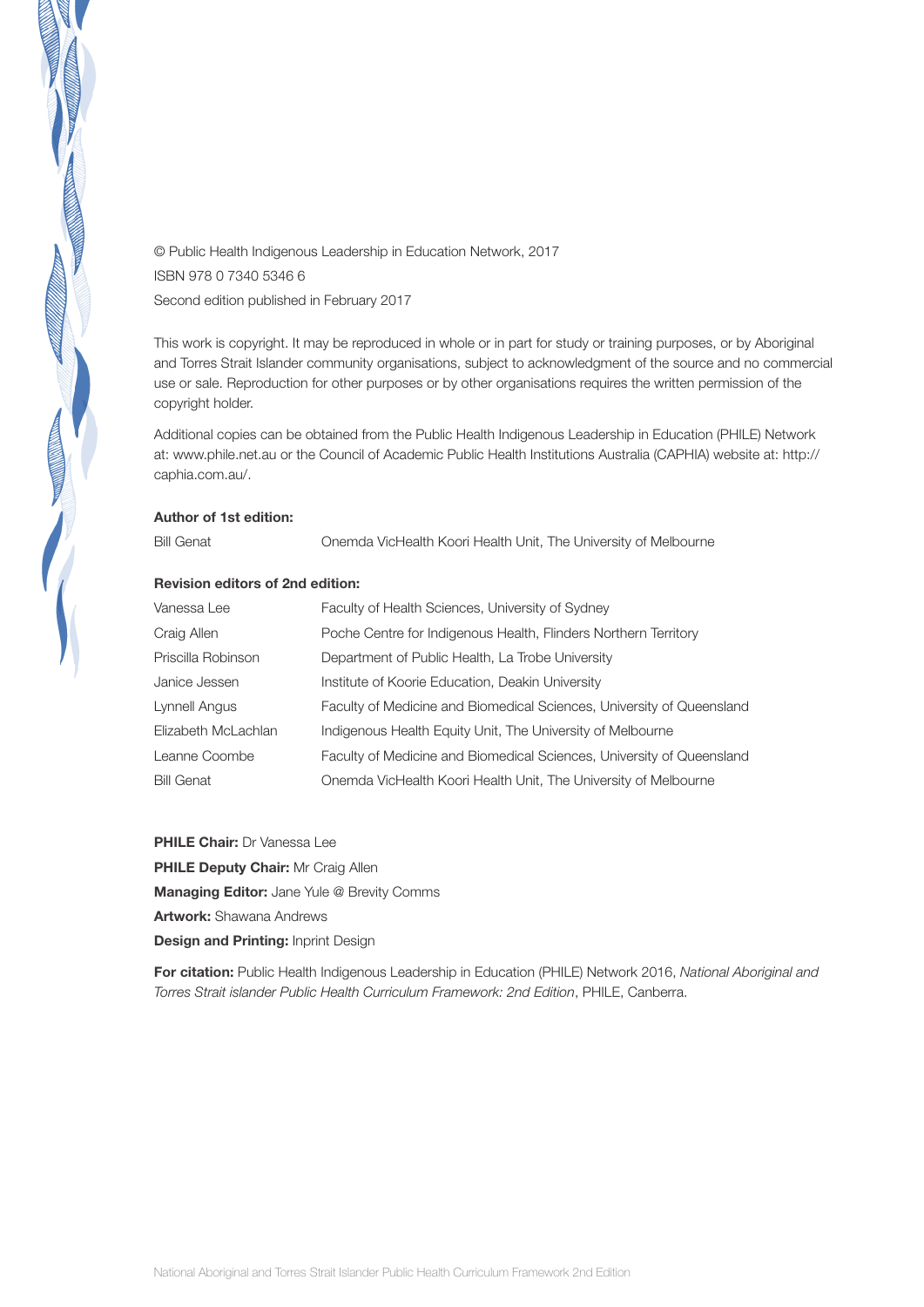

## Table of Contents

| Acknowledgments<br>Acronyms and Terminology                                                                                                                                                                                                                                                                                                                                                      |                                                   |
|--------------------------------------------------------------------------------------------------------------------------------------------------------------------------------------------------------------------------------------------------------------------------------------------------------------------------------------------------------------------------------------------------|---------------------------------------------------|
| Preface                                                                                                                                                                                                                                                                                                                                                                                          | Ш                                                 |
| Background<br>Policy connection<br>Implementation review<br>How to use this document                                                                                                                                                                                                                                                                                                             | 1<br>$\mathbf{2}$<br>3<br>3                       |
| <b>Underpinning Principles</b>                                                                                                                                                                                                                                                                                                                                                                   | $\overline{\mathbf{4}}$                           |
| Integration of the Core Competencies: Teaching and Learning Approach<br>Core Competency: Comparative Health Indicators<br>Core Competency: Historical Context<br>Core Competency: Determinants of Aboriginal and Torres Strait Islander Health<br>Core Competency: Public Health Policy or Programs<br>Core Competency: Economic Evaluation<br>Core Competency: Reflexive Public Health Practice | $5\overline{5}$<br>6<br>8<br>10<br>12<br>15<br>17 |
| Teaching and Learning in Aboriginal and Torres Strait Islander<br><b>Public Health</b><br>Barriers and incentives to learning about Aboriginal and Torres Strait Islander health<br>Teaching and learning strategies for a community-based pedagogical model<br>Teaching staff                                                                                                                   | 19<br>19<br>20<br>20                              |
| A Supportive Context for Aboriginal and Torres Strait Islander<br>Public Health Curriculum<br>Developing a supportive institutional context<br>Developing a supportive departmental context                                                                                                                                                                                                      | 21<br>21<br>21                                    |
| Aboriginal and Torres Strait Islander Student Recruitment<br>and Graduation<br>Recruitment and enrolment<br>Completion and graduation                                                                                                                                                                                                                                                            | 23<br>23<br>24                                    |
| <b>First Edition Policy Context</b><br>Consultation<br>Scope<br>Curriculum integration                                                                                                                                                                                                                                                                                                           | 25<br>25<br>25<br>26                              |
| References                                                                                                                                                                                                                                                                                                                                                                                       | 27                                                |

### Tables

[Table 1: The six areas of public health practice](#page-8-0) 1 and 1 and 1 and 1 and 1 and 1 and 1 and 1 and 1 and 1 and 1 and 1 and 1 and 1 and 1 and 1 and 1 and 1 and 1 and 1 and 1 and 1 and 1 and 1 and 1 and 1 and 1 and 1 and 1 and

I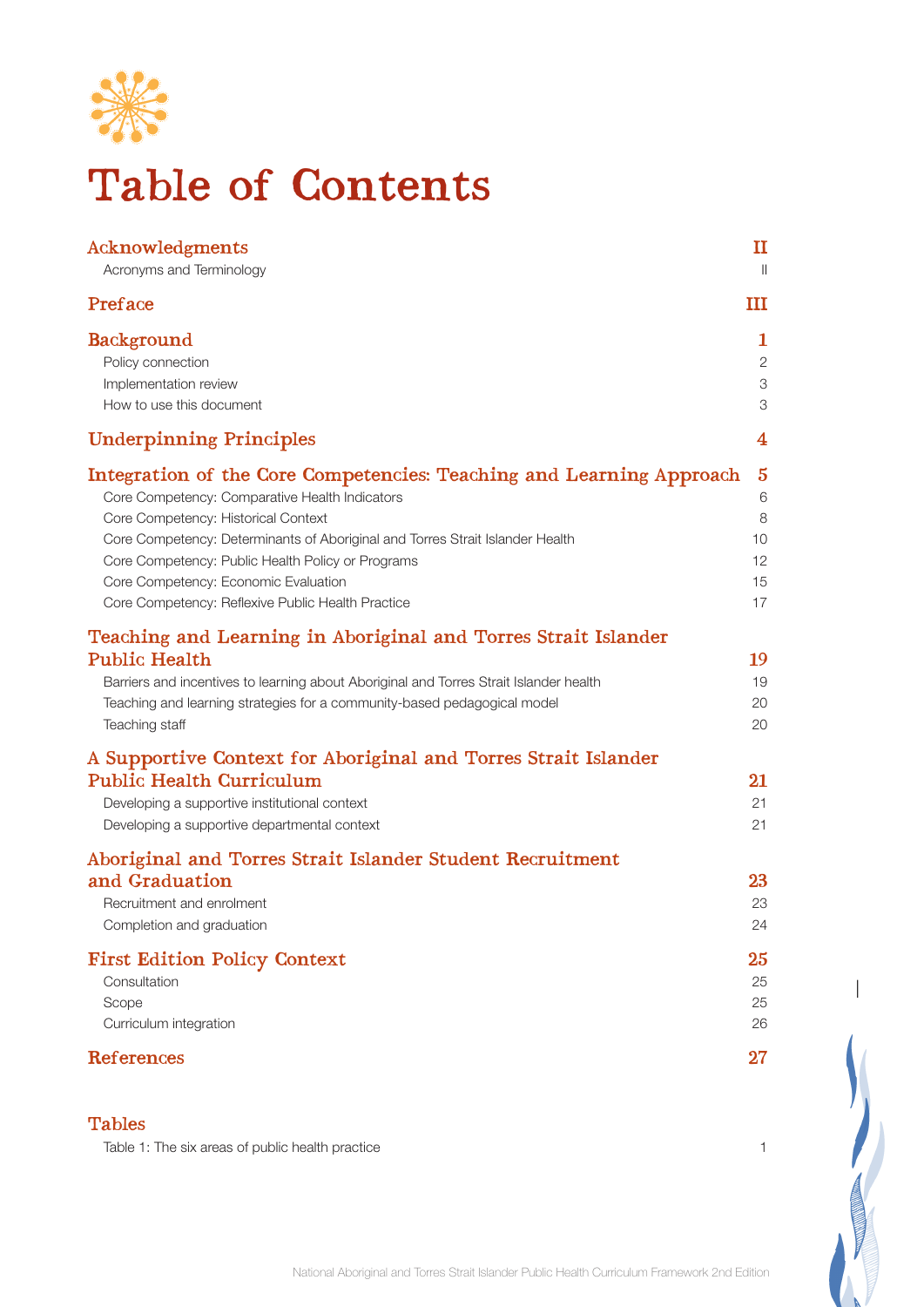<span id="page-5-0"></span>

## Acknowledgments

We would like to acknowledge the time and expertise provided by the other members of the PHILE Network:

| Heather D'Antoine     | Menzies School of Health Research, Charles Darwin University                 |
|-----------------------|------------------------------------------------------------------------------|
| Melody Muscat         | School of Health and Sport Sciences, University of the Sunshine Coast        |
| <b>Wendy Anders</b>   | Institute of Koori Education, Deakin University                              |
| <b>Anton Clifford</b> | School of Public Health, University of Queensland                            |
| Ray Mahoney           | School of Public Health and Social Work, Queensland University of Technology |
| David Sjoberg         | Poche Centre for Indigenous Health and Wellbeing, Flinders University        |
| Dennis McDermott      | Poche Centre for Indigenous Health and Wellbeing, Flinders University        |

We would also like to thank the PHILE Network project managers: Leanne Coombe (2011–15), Lynnell Angus (2015–16) and Elizabeth McLachlan (2016) from the University of Melbourne's Indigenous Health Equity Unit, and the current PHILE Network manager Devin Bowles from CAPHIA.

The PHILE Network would like to acknowledge all of those who have participated in the Indigenous Public Health Capacity Development project from commencement, in particular the Project Reference Group and the original members of the PHERP Project Steering Committee whose names are cited in the first edition of the *National Indigenous Public Health Curriculum Framework* (PHERP 2008:iii).

Special thanks go to the following institutions for their participation in the curriculum reviews (2011 to 2016):

- Menzies School of Health Research at Charles Darwin University
- Deakin University
- **Flinders University**
- La Trobe University
- University of Adelaide

II

- The University of Melbourne
- The University of Western Australia
- University of New South Wales.

Thanks also to the University of Melbourne for hosting and supporting the Indigenous Public Health Capacity Development project.

## Acronyms and Terminology

| <b>ANAPHI</b> | Australian Network of Academic Public Health Institutions |
|---------------|-----------------------------------------------------------|
| <b>CAPHIA</b> | Council of Academic Public Health Institutions Australia  |
| <b>CDAMS</b>  | Committee of Deans of Australian Medical Schools          |
| <b>IKE</b>    | Institute of Koorie Education                             |
| <b>MPH</b>    | Master of Public Health                                   |
| <b>PHERP</b>  | Public Health Education and Research Program              |
| <b>PHILE</b>  | Public Health Indigenous Leadership in Education          |
| <b>VET</b>    | Vocational Education and Training                         |

**Terminology:** Within this report, the term 'Aboriginal and Torres Strait Islander' is used to refer to Australia's First Peoples, with 'non-Indigenous' used for other Australians. The term 'Aboriginal' is sometimes used for consistency with original sources, the term 'indigenous' is a global representation.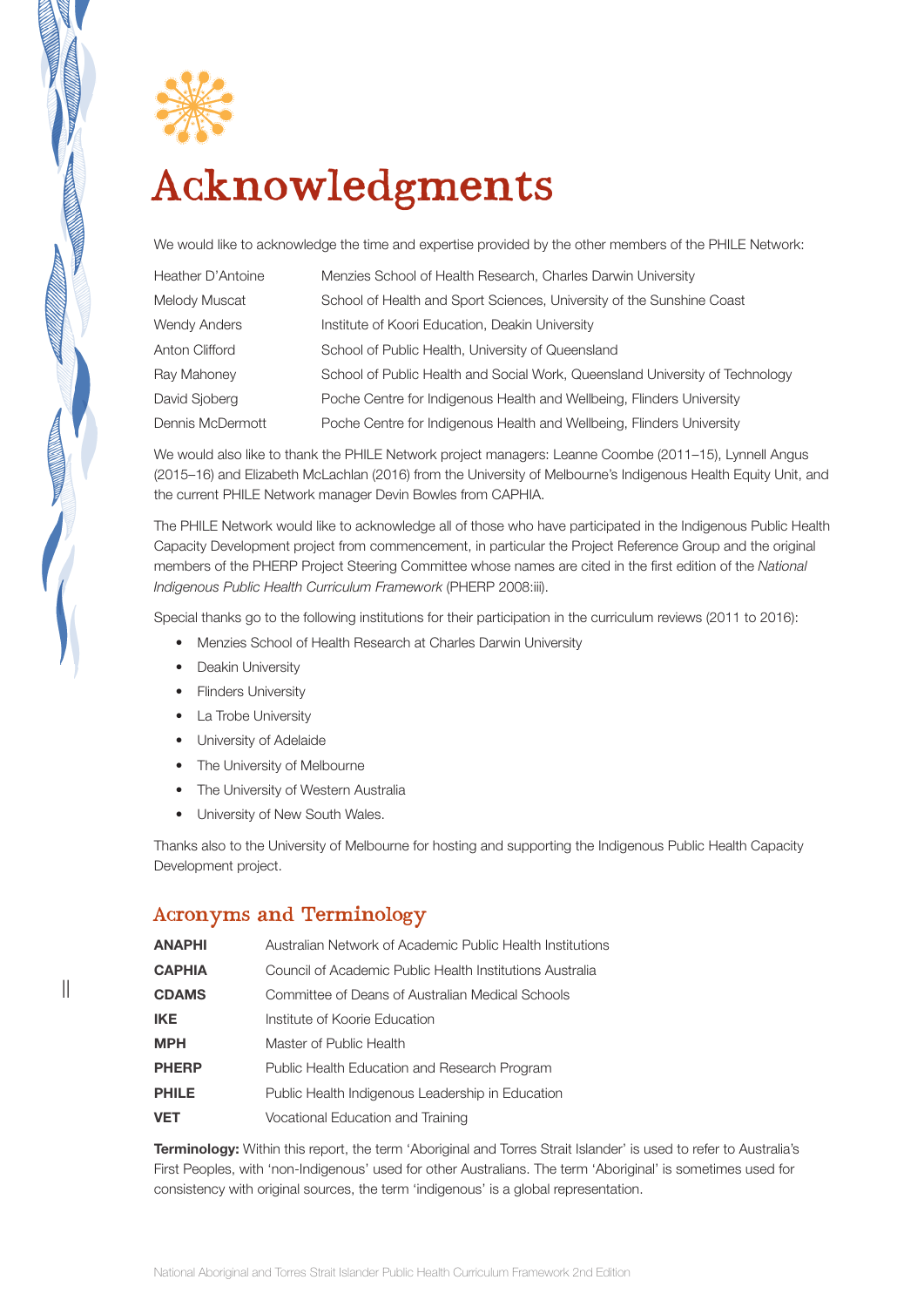<span id="page-6-0"></span>

This second edition of the *National Aboriginal and Torres Strait Islander Public Health Curriculum Framework* builds on years of sustained focus on Aboriginal and Torres Strait Islander public health capacity development. Many within the Aboriginal and Torres Strait Islander primary health care and health policy sectors, along with academic leaders in Aboriginal and Torres Strait Islander public health education, have contributed to its development.

The hard work of those public health experts involved in the first edition of the *National Indigenous Public Health Curriculum Framework*, published in 2008 by the Public Health Capacity Development Project of the Public Health and Research Program (PHERP) administered by the Department of Health and Ageing, have made it possible for this second edition to be produced. This revised publication was developed under the auspices of the Public Health Indigenous Leadership in Education (PHILE) Network. The PHILE Network is a coalition of leading national academics and professionals in Aboriginal and Torres Strait Islander public health. To effectively achieve the objectives as set by the Department of Health and Ageing has involved input from various public health experts at universities that are listed members of the Council of Academic Public Health Institutions Australia (CAPHIA), and specifically offer an Aboriginal and Torres Strait Islander component within their Master of Public Health (MPH) program.

The Framework serves as a guide for university public health teaching and includes Aboriginal and Torres Strait Islander health content that is relevant but not limited to MPH programs. For each of the six core Aboriginal and Torres Strait Islander Public Health Core Competencies there is a suggested set of relevant teaching and learning resources, and teaching and assessment strategies. Web links to a series of reports from participating universities are also available on the PHILE Network and the CAPHIA websites.

This Framework coincides with the release of the Australian Government's *Aboriginal and Torres Strait Islander Health Curriculum Framework* (Department of Health 2014) and the second edition of the Foundation Competencies for Public Health Graduates in Australia (CAPHIA 2016). These documents aim to prepare graduates from across the health spectrum with cultural capabilities.

As many health professional graduates go on to complete an MPH, the *National Aboriginal and Torres Strait Islander Public Health Curriculum Framework* will support them to continue the life-long journey of building cultural capability, and contribute to ensuring that the workforce capacity needed to implement change is in place – a necessity for 'Closing the Gap'.

For universities, the *Aboriginal and Torres Strait Islander Public Health Curriculum Framework* provides the tools to integrate the impacts of history, social determinants and the cultural dimensions of health across and within national and international curriculums, and how they impact on contemporary Aboriginal and Torres Strait Islander health practice and research.

Dr Vanessa Lee Social Epidemiologist Aboriginal and Torres Strait Islander Health Faculty of Health Sciences University of Sydney

Mr Craig Allen Deputy Director Poche Centre for Indigenous Health Northern Territory Medical Program Flinders Northern Territory



III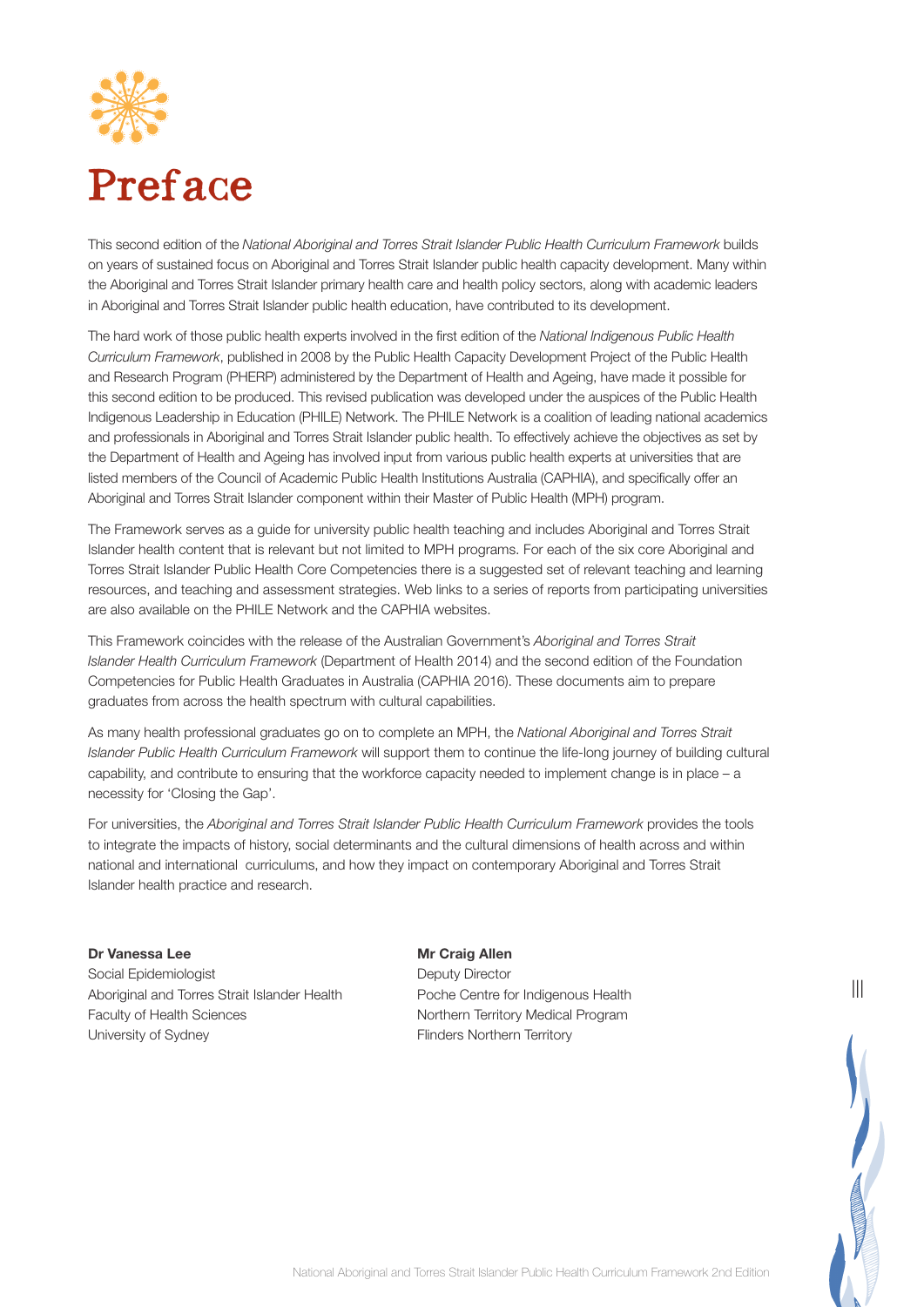

IV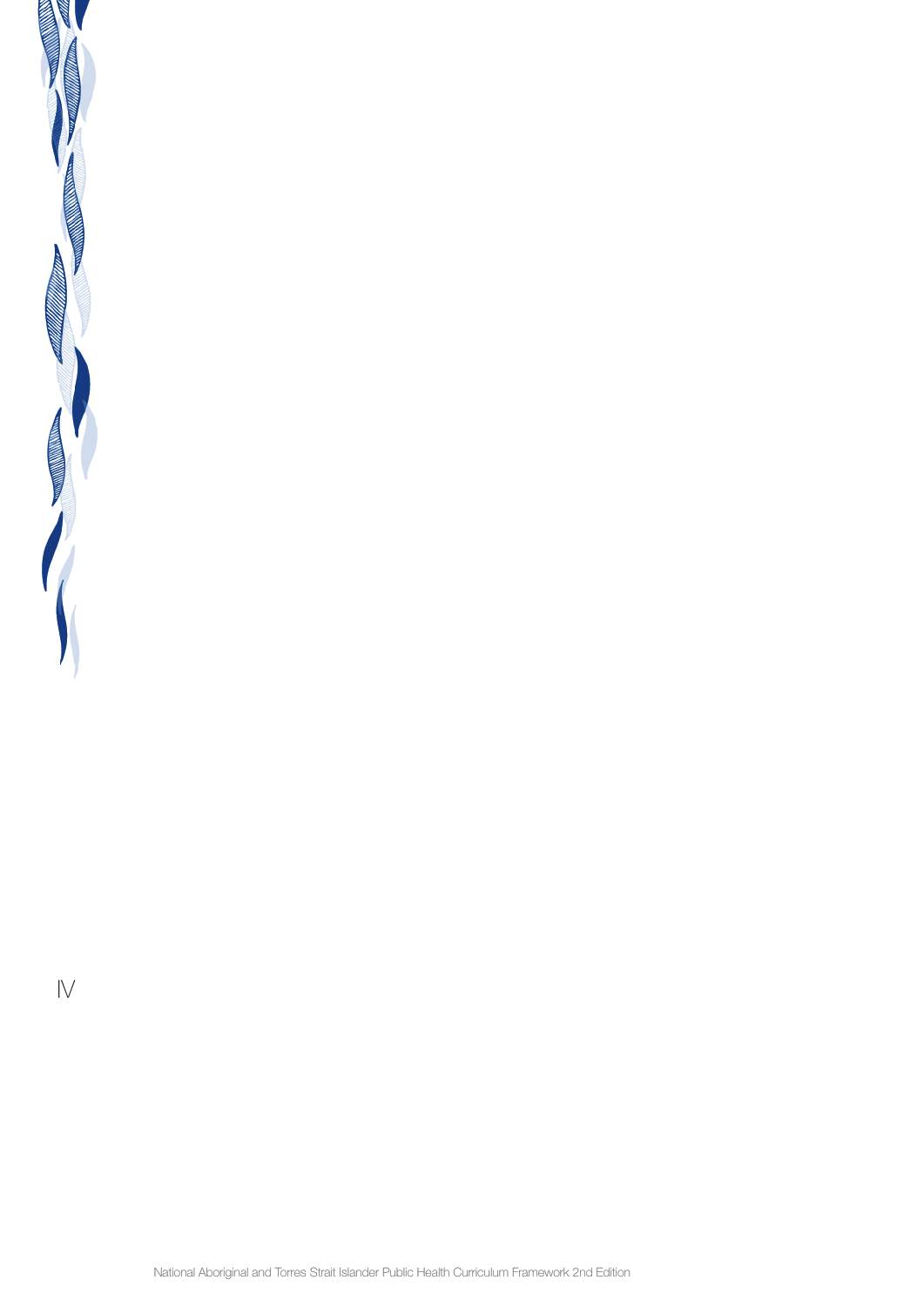<span id="page-8-0"></span>

## Background

The first edition of the *National Indigenous Public Health Curriculum Framework* (PHERP 2008) was developed as a guide for university public health teaching programs to achieve the effective integration of Aboriginal and Torres Strait Islander health within required academic subjects in Australian Master of Public Health programs. The MPH degree builds upon a diverse range of undergraduate degrees. According to Nutbeam (2002:4):

*The MPH program may be characterised as a 'degree for postgraduates' rather than a 'postgraduate degree', with student intake from*  *a variety of clinical and non-clinical subjects and occupations. It is thus both inevitable and appropriate that a substantial core or foundation component is included in the curriculum.*

The Aboriginal and Torres Strait Islander Public Health Core Competencies' relationship to MPH areas of practice informs the *National Aboriginal and Torres Strait Islander Public Health Curriculum Framework*. These Competencies ensure that both public health, and the more specific Aboriginal and Torres Strait Islander public health practice, cross-fertilise knowledge.

## The six Aboriginal and Torres Strait Islander Public Health Core Competencies are:

- Analyse key comparative health indicators for Aboriginal and Torres Strait Islander people
- Describe Aboriginal and Torres Strait Islander health in **historical context** and analyse the impact of colonial processes on health outcomes.
- Analyse key comparative indicators regarding the determinants of health for Aboriginal and Torres Strait Islander people.
- Critically evaluate Aboriginal and Torres Strait Islander public health policy or programs.
- Apply the principles of **economic evaluation** to Aboriginal and Torres Strait Islander programs with a particular focus on the allocation of resources relative to need.
- Demonstrate a reflexive public health practice for Aboriginal and Torres Strait Islander health contexts.

The second edition of *Foundation Competencies for Public Health Graduates in Australia* (CAPHIA 2016), a key document used by Australian universities to design their MPH programs, affirms six areas of public health practice.

Table 1 (below and overleaf) maps these six areas with the Aboriginal and Torres Strait Islander Public Health Core Competencies and suggests specific inclusions for an Aboriginal and Torres Strait Islander specialisation focus.

#### Table 1: The six areas of public health practice

| MPH areas of practice                  | Aboriginal and Torres Strait Islander Public Health<br>Core Competencies                                                              |
|----------------------------------------|---------------------------------------------------------------------------------------------------------------------------------------|
| <b>Monitoring and Surveillance</b>     | • Analyse key comparative health indicators for Aboriginal and Torres Strait Islander<br>people.                                      |
|                                        | • Analyse key comparative indicators regarding the social determinants of health for<br>Aboriginal and Torres Strait Islander people. |
| community, social, emotional wellbeing | <b>Specific inclusions:</b> social, cultural and political determinants, colonisation and trans-generational trauma, and individual,  |

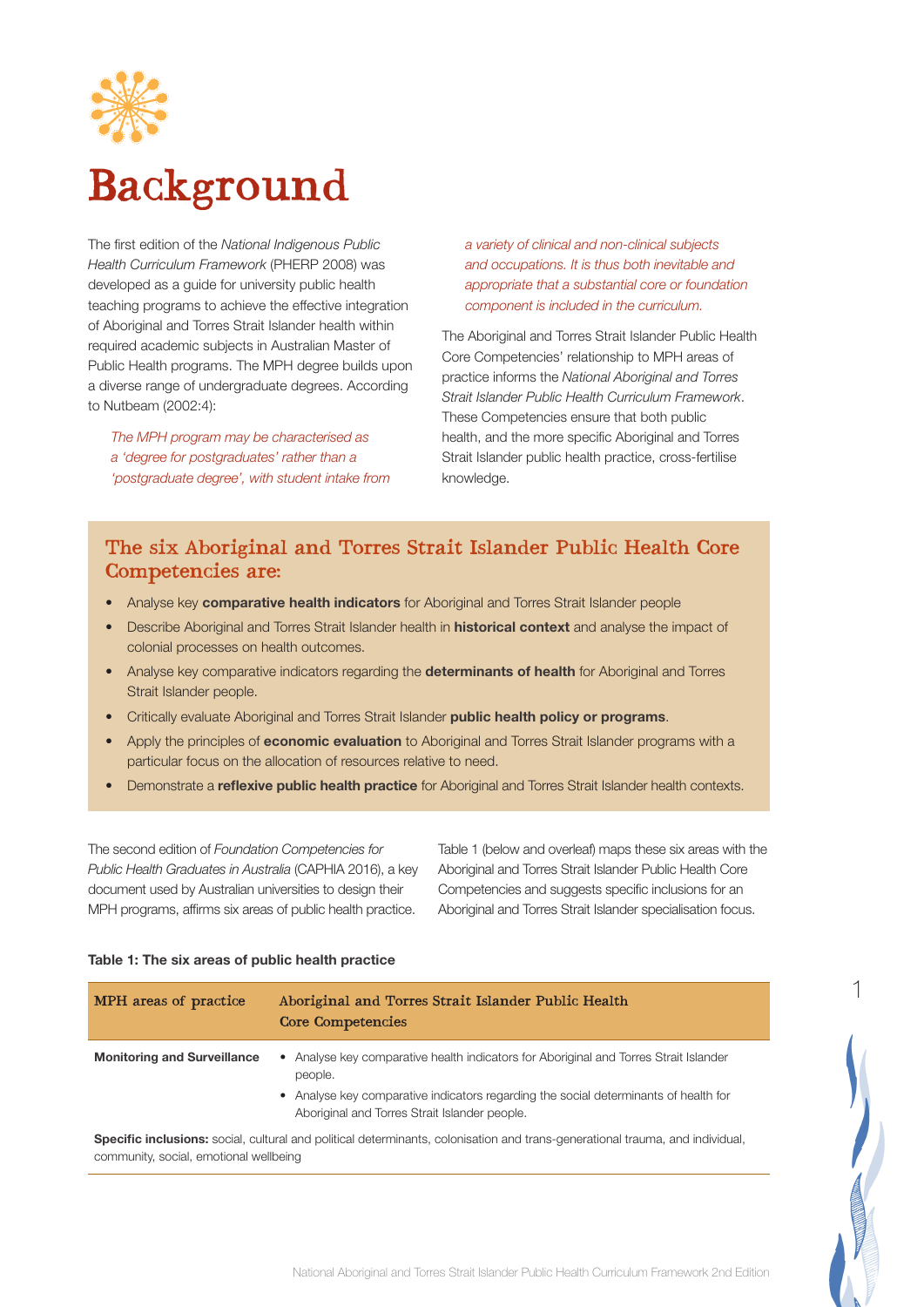#### <span id="page-9-0"></span>Table 1 cont...

| <b>Disease Prevention and</b><br>Control                                | • Analyse key comparative indicators regarding the social determinants of health for<br>Aboriginal and Torres Strait Islander people.<br>• Describe Aboriginal and Torres Strait Islander health in historical context and analyse                                                                                                             |
|-------------------------------------------------------------------------|------------------------------------------------------------------------------------------------------------------------------------------------------------------------------------------------------------------------------------------------------------------------------------------------------------------------------------------------|
|                                                                         | the impact of colonial processes on health outcomes.                                                                                                                                                                                                                                                                                           |
|                                                                         | Specific inclusions: Aboriginal and Torres Strait Islander screening, immunisation, population-based disease prevention/<br>control strategy, interventions for public health emergencies, community engagement, community management plan to<br>respond to biological, chemical or radiation exposure, natural disasters or terrorist attacks |
| <b>Health Protection</b>                                                | • Apply the principles of economic evaluation to Aboriginal and Torres Strait Islander<br>programs with a particular focus on the allocation of resources relative to need.<br>• Describe Aboriginal and Torres Strait Islander health in historical context and analyse the<br>impact of colonial processes on health outcomes.               |
|                                                                         | Specific inclusions: environmental health, climate change and ecological sustainability, environmental health intervention,<br>Aboriginal and Torres Strait Islander connection to country, land and sea rights, community engagement, legislative and<br>ethical issues relating to environmental health, land and sea rights protection      |
| <b>Health Promotion</b>                                                 | • Describe Aboriginal and Torres Strait Islander health in historical context and analyse<br>the impact of colonial processes on health outcomes.                                                                                                                                                                                              |
| $\bullet$                                                               | Critically evaluate Indigenous public health policy or programs.                                                                                                                                                                                                                                                                               |
| governance and sustainability                                           | Specific inclusions: practices, models, ethics, cultural safety, ways of working, inter-sectorial collaboration, capacity building,                                                                                                                                                                                                            |
| <b>Health Policy, Planning and</b><br>Management                        | • Apply the principles of economic evaluation to Aboriginal and Torres Strait Islander<br>programs with a particular focus on the allocation of resources relative to need.                                                                                                                                                                    |
|                                                                         | Specific inclusions: Aboriginal and Torres Strait Islander policy history, institutions, equity, human rights, governance,<br>accountability, Indigenous public health policy financing, analysis and strategy                                                                                                                                 |
| <b>Evidence-based Professional</b><br><b>Population Health Practice</b> | • Demonstrate a reflexive public health practice for Aboriginal and Torres Strait Islander<br>health contexts.                                                                                                                                                                                                                                 |
| $\bullet$                                                               | Demonstrate a reflexive public health practice for Aboriginal and Torres Strait Islander<br>health contexts.                                                                                                                                                                                                                                   |
|                                                                         | Specific inclusions: Aboriginal and Torres Strait Islander comprehensive primary health care, models of community control,<br>community engagement across non-government organisations and across sectors, decolonising practice in Aboriginal and                                                                                             |

Source: CAPHIA 2016

Torres Strait Islander public health

Aboriginal and Torres Strait Islander models of health encompass determinants that range beyond those considered within a biomedical model of health. The National Aboriginal Health Strategy (NAHS Working Party 1989) was a landmark document in Aboriginal and Torres Strait Islander health policy, and its underpinning principles are still relevant today. The 1989 Strategy states:

*Health to Aboriginal [and Torres Strait Islander] people is a matter of determining all aspects of their life, including control over their physical environments, of dignity, of community selfesteem and of justice. It is not merely a matter of the provision of doctors, hospitals, medicines or the absence of diseases and incapacity.*  (NAHS Working Party 1989)

This definition calls for a holistic approach to Aboriginal and Torres Strait Islander health – that by addressing the physical, social, emotional and cultural wellbeing of the whole community individuals can achieve their full potential. This is a whole-of-life view that supports the total wellbeing of the community.

### Policy connection

Since 2008 and the apology to the Stolen Generations by the then Prime Minister Kevin Rudd, the Australian Government's 'Closing the Gap on Indigenous Disadvantage' (Australian Government 2009) has been the main strategy to reduce inequities experienced by Aboriginal and Torres Strait Islander communities.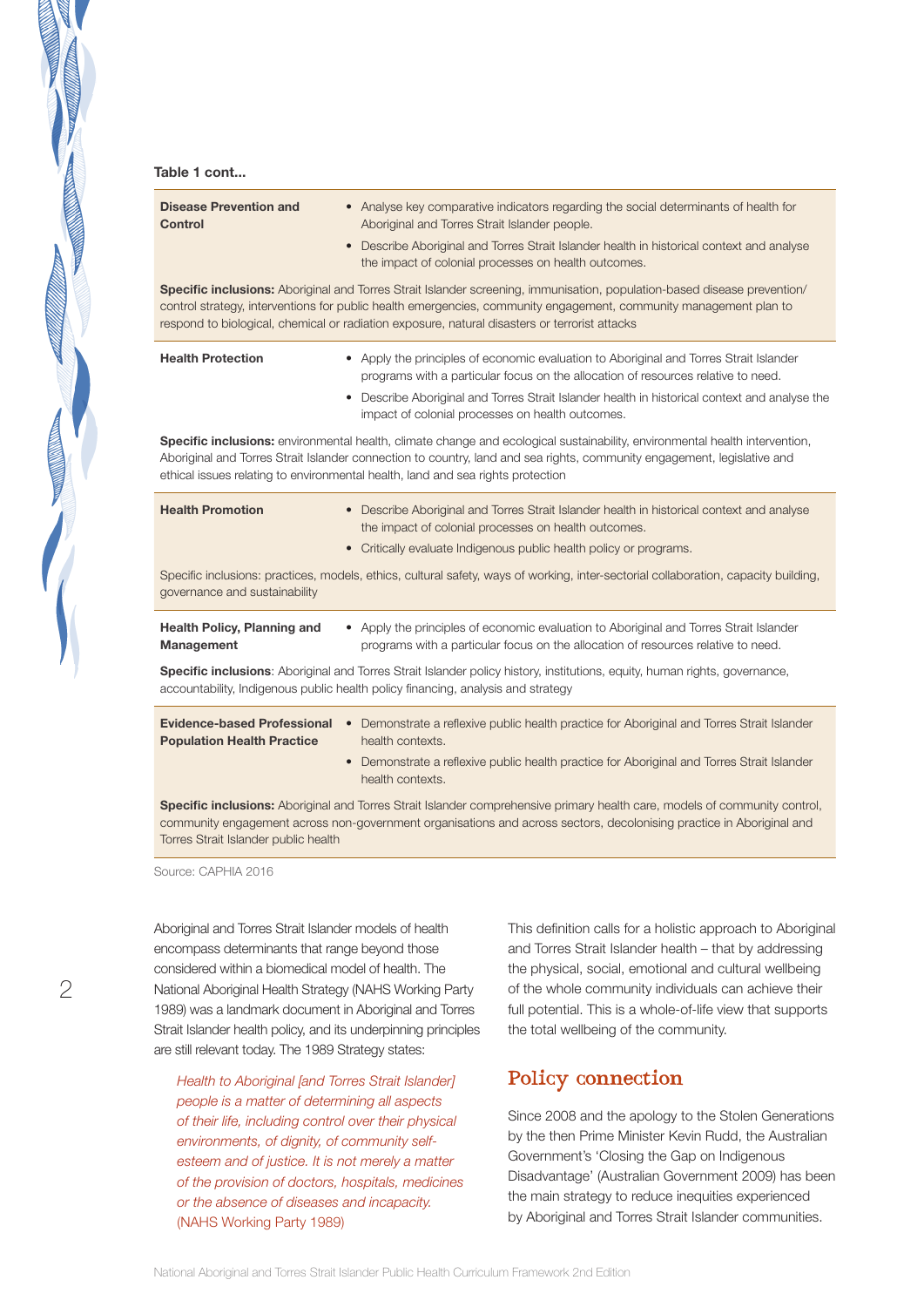<span id="page-10-0"></span>In the recent *Close the Gap – Progress and Priorities Report* (CTG Campaign Steering Committee 2016), workforce reform has been identified as key to this.

The PHILE Network is a national coalition of leading academics and professionals working in Aboriginal and Torres Strait Islander public health higher education dedicated to workforce development. It was originally formed from the National Indigenous Public Health Curriculum Network, which was established in 2003 as a forum to exchange ideas, and to develop policies, resources and programs relevant to teaching and learning in Aboriginal and Torres Strait Islander public health. The Network came under the umbrella of a broader Indigenous Public Health Capacity Development project funded by the Australian Government Department of Health.

The development of the first edition of the *National Indigenous Public Health Curriculum Framework* (PHERP 2008) was the outcome of five years of sustained focus on Aboriginal and Torres Strait Islander public health capacity development within the PHERP program. The PHILE Network works towards strengthening Aboriginal and Torres Strait Islander curriculum components within MPH programs nationally, and this second edition builds on the Aboriginal and Torres Strait Islander public health learnings and research in the last eight years as well as the recent reviews.

## Implementation review

Between 2011 and 2015, the PHILE Network undertook seven Australian university reviews to investigate the integration of the Aboriginal and Torres Strait Islander Public Health Core Competencies into the curriculum of MPH programs. These reviews enabled a better understanding of the strengths and weaknesses of integration in a number of different university settings, and allowed the documentation of examples of best practice. The learnings from these reviews have informed much of this second edition of the *National Aboriginal and Torres Strait Islander Public Health Curriculum Framework*. All seven published reports of the reviews can be found at www.phile.net.au/publications.

## How to use this document

This updated Framework provides strategies, tools and resources to ensure that public health teaching staff are appropriately resourced and equipped to deliver MPH students with comprehensive and appropriate opportunities to attain the six Aboriginal and Torres

Strait Islander Public Health Core Competencies during their public health programs. As MPH programs are not uniformly structured, this Framework serves only as a guide. Where possible, best practice examples are provided to demonstrate how the Core Competencies might be integrated into MPH subjects and programs. Although this Framework is designed for MPH programs within Australia, the strategies, tools and resources may provide a basis for other national and international disciplines and international postgraduate programs.

People who may find this Framework useful fall into three broad categories:

- Curriculum Planners any higher education staff, consultants and stakeholders who are involved in planning and developing public health education programs. Examples of curriculum planners include Aboriginal and/ or Torres Strait Islander or non-Indigenous university administrators, program and subject coordinators, learning designers, teaching and learning project managers and officers, public health agencies, non-government and government workforce development agencies, and the community controlled health sector.
- Educators people who implement public health curriculum through teaching and learning practices. The modes of delivery could be face-to-face, tele or video conferencing and/or through e-learning. Educators could be lecturers, tutors, moderators, course coordinators, Elders, guest educators, public health agencies, government and NGO workforce development agencies, and the community controlled health sector.
- Learners those who build Aboriginal and Torres Strait Islander public health knowledge and skills, at all levels, through interacting with the curriculum. Learning achievers are not limited to students enrolled in an academic program; they may also include Curriculum Planners and Educators.

Curriculum Planners may find the Framework useful for identifying and agreeing on where the Core Competencies fit within the structure of an academic program and for embedding the individual Competencies within the learning outcomes for each subject. For those who have already embedded the Core Competencies, we hope you find the updated resources and tools useful for developing or refreshing your pedagogical approach and activities.

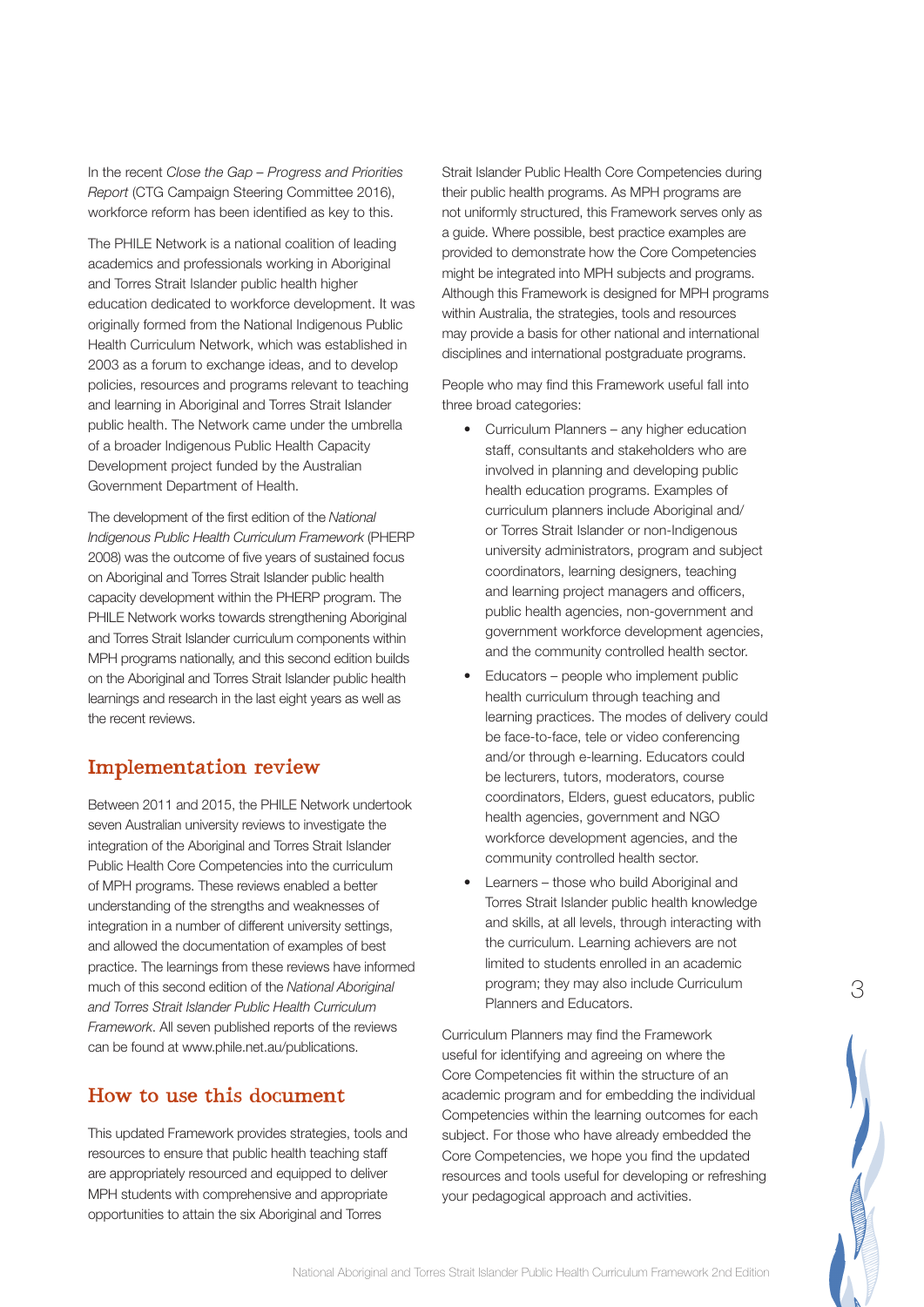<span id="page-11-0"></span>

# Underpinning Principles

The Aboriginal and Torres Strait Islander culture, in Australia, is the oldest living continuous culture in the world. However, the history of dispossession and dispersal since colonisation has resulted in a health crisis among a diminishing Aboriginal and Torres Strait Islander population – with 50 per cent of the population under the age of 22 (Paradies, Harris & Anderson 2008; Couzos & Murray 2008; Aboriginal and Torres Strait Islander Social Justice Commissioner 2005; Jackson Pulver, Haswell & Ring 2010; AIHW 2015).

The post effects of colonisation are still evident throughout Australian society. For a lot of Aboriginal and Torres Strait Islander people these circumstances are the result of failing policies to address their social determinants of health (Baum 2008; Jackson Pulver et al. 2005; Marmot 2011). This inability to address the determinants of health effectively further exemplifies the gap in health inequalities between Aboriginal and Torres Strait Islander and non-Indigenous Australians, and denies them the basic human right of social equality (Venkatapuram, Bell & Marmot 2010).

The vision statement of the Australian Government's *Implementation Plan for the National Aboriginal and Torres Strait Islander Health Plan 2013–2023* (Department of Health 2015:8) states that:

*The Australian health system is free of racism and inequality and all Aboriginal and Torres Strait Islander people have access to health services that are effective, high quality, appropriate and affordable. Together with strategies to address social inequalities and determinants of health, this provides the necessary platform to realise health equality by 2031.*

This statement also identifies the need to address institutional racism in the Australian health system to achieve health equality. The limited success that Aboriginal and Torres Strait Islander people currently have with access to health services is due partly to the historical shaping of the Australian health system, including centralisation of health services, poor linkages between services, financial barriers to provision of either private and/or community-based health, and a health workforce that is largely non-Indigenous and insufficiently trained to address the issues relevant to Aboriginal and Torres Strait Islander people, families and communities (NATSIHC 2003; AHMAC 2008).

Without understanding the underlying principles that have negatively contributed to the health and wellbeing of Aboriginal and Torres Strait Islander people, it is difficult for health professionals and the health system to address the inequalities they experience effectively.

The Government's Implementation Plan outlines the foundational principles to guide the delivery of Aboriginal and Torres Strait Islander public health curriculum as set out within this document. These principles are:

- Health equality and a rights approach
- Aboriginal and Torres Strait Islander community control and engagement
- Partnership
- Accountability.

Due to the ongoing inequalities experienced by Aboriginal and Torres Strait Islander people there is a need, from a human rights perspective, to develop curriculum that will adequately address the specific inequities that are uncommon among other population groups within Australia. This Framework is designed to address the underlying causes of Aboriginal and Torres Strait Islander health disparities to ensure culturally appropriate public health practices.

The characteristics to consider include:

- Health determinants resulting from a colonial history of inequitable policies experienced by Aboriginal and Torres Strait Islander people
- Aboriginal and Torres Strait Islander cultural framing and response to health
- Aboriginal and Torres Strait Islander people establishing their own primary health care service delivery sector
- A lack of knowledge and understanding of Aboriginal and Torres Strait Islander agency and leadership in administrative responses across all sectors.

It is notable that these underpinning principles for developing a culturally capable workforce build on and complement those in both the *Aboriginal and Torres Strait Islander Health Curriculum Framework* (Department of Health 2014) and in the *Committee of Deans of Australian Medical Schools Indigenous Health Curriculum Framework* (Phillips 2004).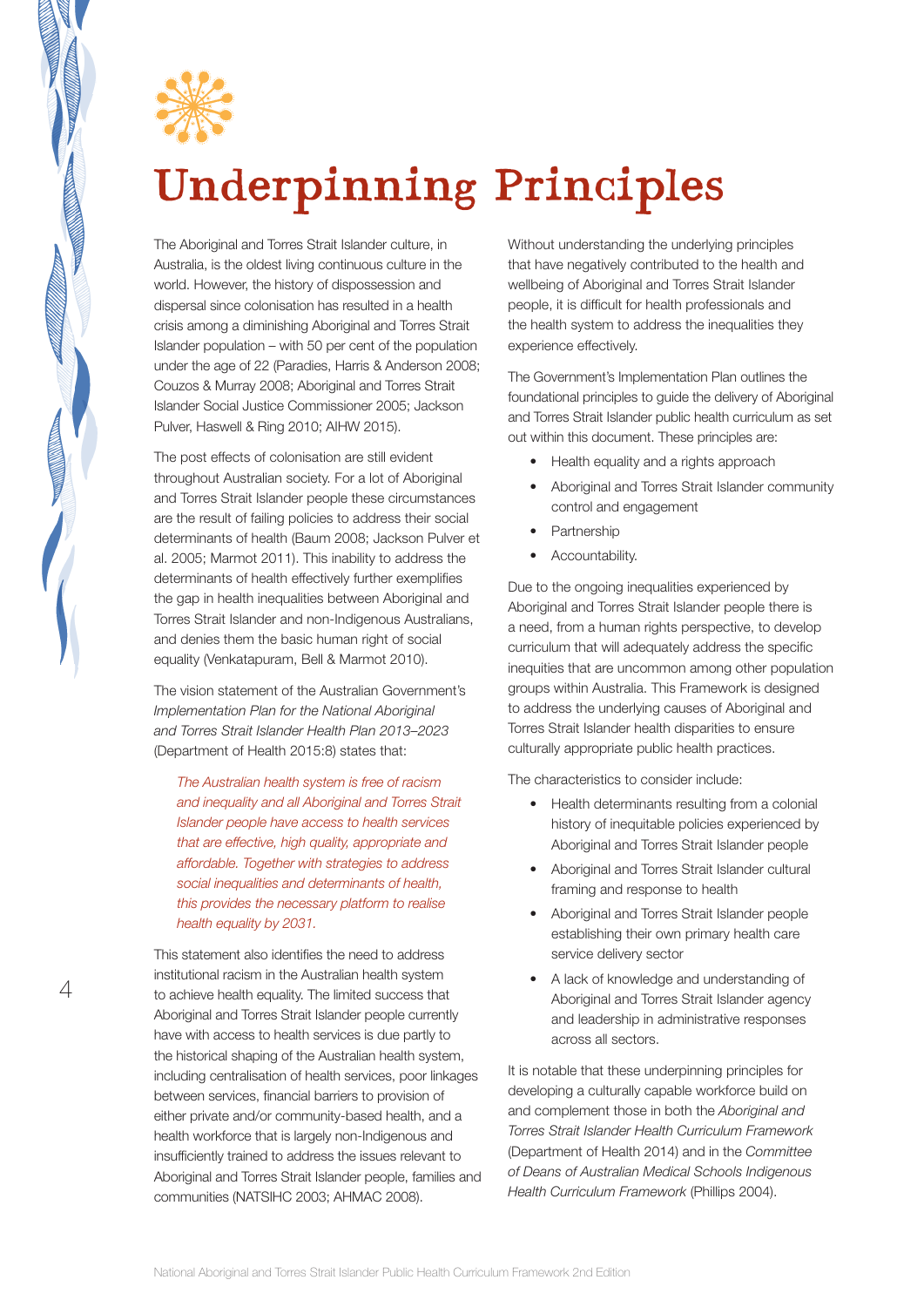<span id="page-12-0"></span>

# Integration of the Core Competencies: Teaching and Learning Approach

This section details each Aboriginal and Torres Strait Islander Public Health Core Competency and its underpinning knowledge. Relevant teaching resources – including helpful research reports and case studies from the literature, specific teaching and learning strategies that may assist with delivery of the content, and useful assessment strategies – are included. Innovative pedagogical strategies for working with Aboriginal and Torres Strait Islander student cohorts conclude this section.

The six Aboriginal and Torres Strait Islander Public Health Core Competencies are those required of every MPH graduate. In this section, each Core Competency is set in traditional disciplinary areas within public health, and within the more contemporary curriculum concept of areas of practice. Both are referenced in order to assist universities to modify their current curricula so as to embed the Aboriginal and Torres Strait Islander Public Health Core Competencies in accordance with the *Foundation Competencies for Master of Public Health Graduates in Australia* (ANAPHI 2009).

Most MPH programs stipulate that students are required to take between four and six core public health subjects or units in specific disciplinary areas. For each Core Competency, three or four relevant disciplinary areas are suggested. The integration of the six Competencies within any MPH program requires development and an analysis of a matrix of content contained in each of the required subjects.

This will assist in assigning the most appropriate Competencies to the respective content areas according to the disciplinary lens being applied.

Within some MPH programs, the Competencies may already be integrated into the existing teaching of particular public health subjects. This mapping provides a basis to identify gaps and opportunities for strengthening the curriculum as well as scaffolding learning across and within subjects.

To effect positive change in the health and wellbeing of Aboriginal and Torres Strait Islander people requires MPH programs to implement the combination of Core Competencies in a variety of creative ways. A staged and creative approach to teaching within and across subjects enables students to deepen their learning and to reflect on their own approach to Aboriginal and Torres Strait Islander public health practice.

This deep learning requires teaching beyond the presentation of facts and figures. Engaging MPH Curriculum Planners, Educators and Learners in comprehensive curricula reform enables this process of deep learning about Aboriginal and Torres Strait Islander issues and knowledge (Coombe, Lee & Robinson 2016). As Nakata (2007) so aptly argues, we need to savage the discipline in order to discipline the savages.

Note: The reference for the above section is at the very end of this document. For the next section the references after each core competence example is related to that core competency.

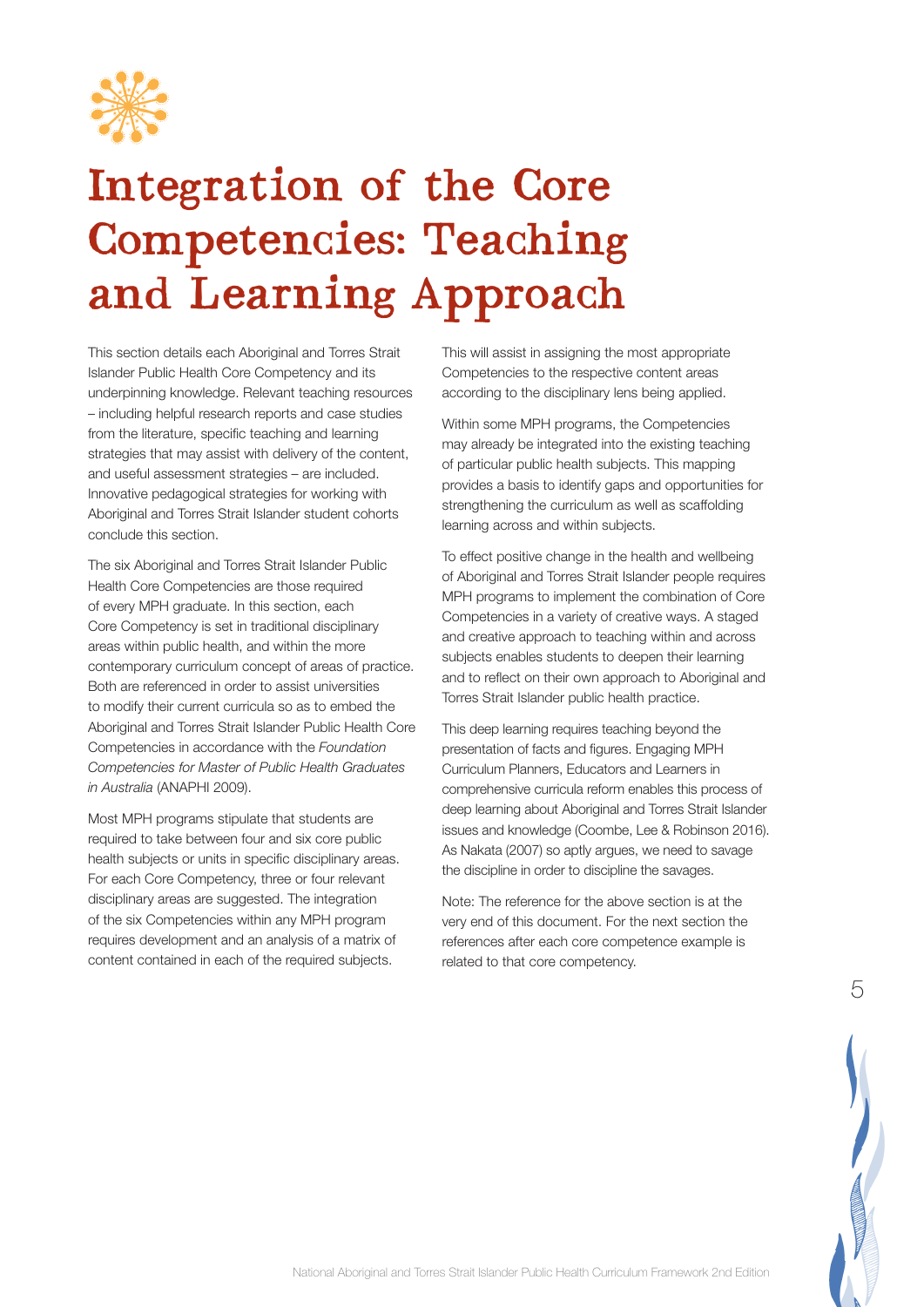## <span id="page-13-0"></span>Core Competency: Comparative Health Indicators

#### *Analyse key comparative health indicators for Aboriginal and Torres Strait Islander people*

#### Related disciplinary areas

- Epidemiology
- Foundations of Public Health
- Determinants of Health
- Health Promotion
- Health Systems
- Public Health Research
- Program Development and Evaluation
- Biostatistics

#### Related practice area

• Health Monitoring and Surveillance

#### Underpinning knowledge

Aboriginal and Torres Strait Islander and Australian population health status indicators regarding:

- Burden and prevalence of chronic disease including infectious disease
- Social and emotional wellbeing and mental health
- Maternal and child health
- National key performance indicators
- Aboriginal and Torres Strait Islander identification
- Substance use

Data quality: Aboriginal and Torres Strait Islander health information systems

Ethical considerations regarding data collection

#### *Relevant teaching resources*

#### Reports (general)

Australian Bureau of Statistics (ABS) provides a selection of data using the key words 'Statistics' and 'Aboriginal and Torres Strait Islander Peoples'. Available at: www.abs.gov.au.

Australian Institute for Health and Welfare (AIHW) has reports and statistics that can be found under 'Subjects' and 'Indigenous Australians'. Available at: www.aihw.gov.au.

Australian Indigenous HealthInfoNet releases annual overview of Aboriginal and Torres Strait Islander Health Status. Available at: www.healthinfonet.ecu.edu.au.

#### Reports (specific)

Australian Health Ministers' Advisory Council 2015, *Aboriginal and Torres Strait Islander Health Performance Framework Report 2014*, AHMAC, Canberra. Available at: www. dpmc.gov.au/sites/ default/files/publications/ Aboriginal%20and%20 [Torres%20Strait%20 Islander%20HPF%202014%20](www.dpmc.gov.au/sites/default/files/publications/Aboriginal%20and%20Torres%20Strait%20Islander%20HPF%202014%20-%20edited%2014%20Oct%202015.pdf) -%20edited%20 14%20Oct%202015.pdf.

Australian Institute of Health and Welfare (AIHW) 2015, *Australian Burden of Disease Study: Fatal Burden of Disease in Aboriginal and Torres Strait Islander People 2010*, Australian Burden of Disease Study Series 2, cat. no. BOD 2, AIHW, Canberra. Available [at: www.aihw.gov.au/WorkArea/DownloadAsset.](www.aihw.gov.au/WorkArea/DownloadAsset.aspx?id=60129550616) aspx?id=60129550616.

Emerson, L., Fox, S. & Smith, C. 2015, *Good Beginnings: Getting it right in the Early Years*, The Lowitja Institute, Melbourne.

National Health and Medical Research Council (NHMRC) 2003, *Values and Ethic Guidelines for Ethical Conduct in Aboriginal and Torres Strait Islander Health Research*, Commonwealth of Australia, Canberra.

NHMRC 2006, *Keeping Research on Track. A Guide for Aboriginal and Torres Strait Islander Peoples about Health Research Ethics*, NHMRC and Australian Health Ethics Committee, Canberra.

NHMRC 2007, *National Statement on Ethical Conduct in Human Research 2007 (updated May 2015)*, *NHMRC*, Canberra (see 'Chapter 4.7: Aboriginal and Torres Strait Islander Peoples').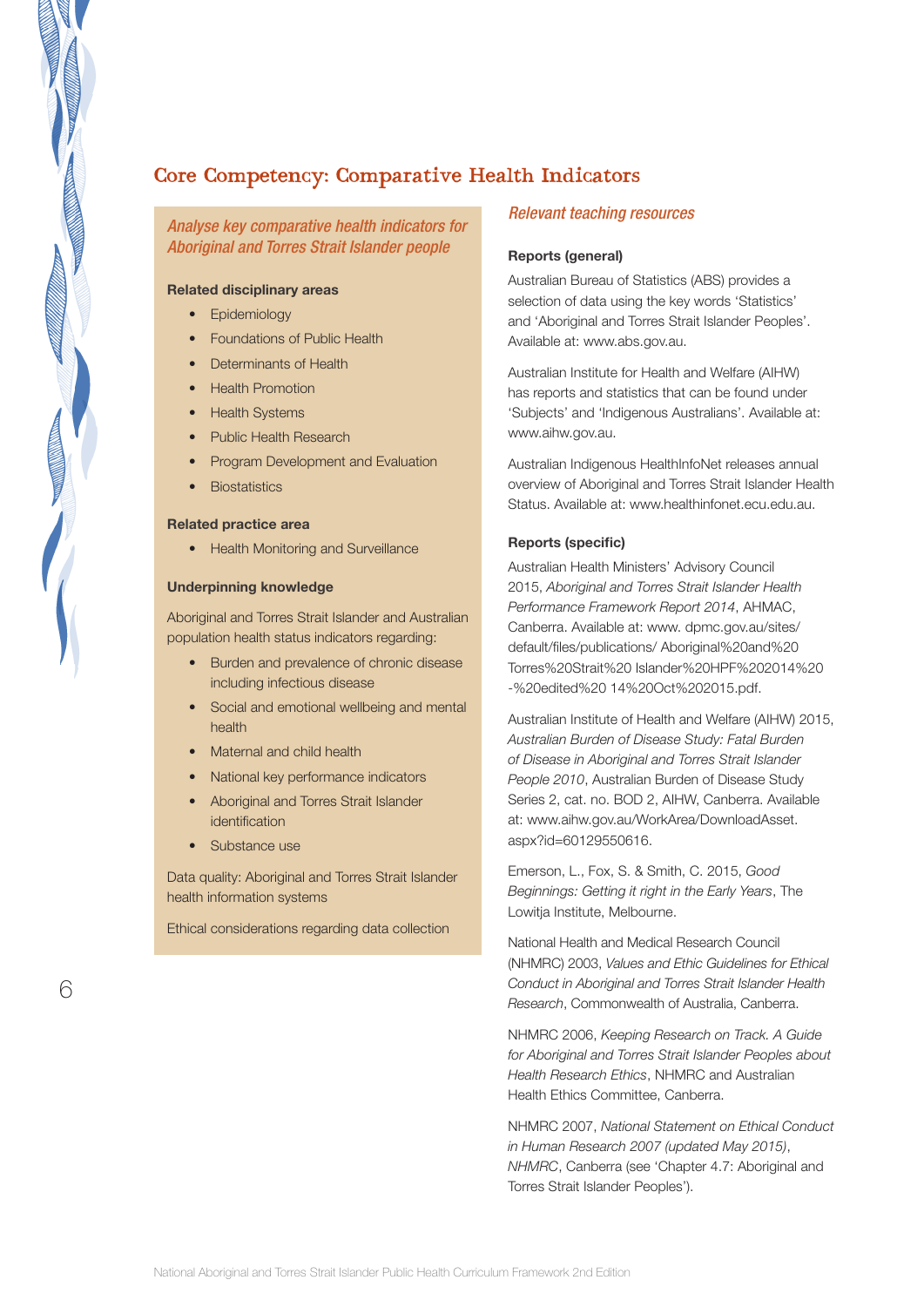Productivity Commission 2003–16, 'Overcoming Indigenous Disadvantage', Australian Government, Canberra. Reports from various years available at: [www.pc.gov.au/research/ongoing/overcoming](www.pc.gov.au/research/ongoing/overcoming-indigenous-disadvantage)indigenous-disadvantage.

Swan, P. & Rafael, B. 1995, *Ways Forward: National Aboriginal and Torres Strait Islander Mental Health Policy National Consultancy Report*, Department of Health and Ageing, Australian Government, [Canberra. Available at: http://library.bsl.org.au/jspui/](http://library.bsl.org.au/jspui/bitstream/123456789/353/1/Ways%20forward_vol.1%20%26%202%20_1995.pdf) bitstream/123456789/353/1/Ways%20forward\_ vol.1%20%26%202%20\_1995.pdf.

#### Peer-reviewed papers and books

Burges, C. P., Johnston, F. H., Berry, H. L., McDonnell, J., Yibarbuk, D., Gunabarra, C., Mileran, A. & Bailie, R. 2009, 'Healthy country, healthy people: The relationship between Indigenous health status and "Caring for Country"', *Medical Journal of Australia*, 190(10):567–72.

Carson, B., Dunbar, T., Chenhall, R. & Bailie, R. (eds) 2007, *Social Determinants of Indigenous Health*, Allen & Unwin, Sydney.

Coleman, C., Elias, B., Lee, V., Smylie, J., Waldon, J., Hodge, F. S. & Ring, I. 2016, 'International Group for Indigenous Health Measurement: Recommendations for best practice for estimation of Indigenous mortality', *Statistical Journal of the IAOS*, 32(4):729–38.

Purdie, N., Dudgeon, P. & Walker, R. (eds) 2010, *Working Together: Aboriginal and Torres Strait Islander Mental Health and Wellbeing Principles and Practice*, Commonwealth of Australia, Canberra.

Rowley, K. G., O'Dea, K., Anderson, I., McDermott, R., Sarawati, K., Tilmouth, R., Roberts, I., Fitz, J., Wang, Z., Jenkins, A., Best, J. D., Wang, Z. & Brown, A. 2008, 'Lower than expected morbidity and mortality for an Australian Aboriginal population: 10-year followup in a decentralised community, *Medical Journal of Australia*, 188(5):283–7.

Zubrick, S. R., Silburn, S. R., Lawrence, D. M., Mitrou, F. G., Dalby, R. B., Blair, E. M., Griffin, J., Milroy, H., De Maio, J. A., Cox, A. & Li, J. 2005, *The Western Australian Aboriginal Child Health Survey: The Social and Emotional Wellbeing of Aboriginal Children and* 

*Young People*, Curtin University of Technology and Telethon Institute for Child Health Research, Perth. [Available at: http://aboriginal.telethonkids.org.au/](http://aboriginal.telethonkids.org.au/kulunga-research-network/waachs/) kulunga-research-network/waachs/.

#### *Teaching and learning strategies*

It is important for students to:

- compare health status indicators of Aboriginal and Torres Strait Islander people in urban, rural and remote contexts;
- understand the diversity of culture among Aboriginal and Torres Strait Islander groups
- understand the challenges around data collection and the limitations of data
- understand the reliability of the Aboriginal and Torres Strait Islander-specific health statistics across different jurisdictions
- understand the issues regarding the use of Aboriginal and Torres Strait Islander identifiers on hospital intake forms and other administrative documents used by health agencies.

#### Assessment outcomes

This competency will provide students with the capacity to demonstrate an understanding of:

- the ethical issues related to data collection with Aboriginal and Torres Strait Islander Australians
- the strengths and limitations of datasets used in Aboriginal and Torres Strait Islander health
- the key indicators regarding Aboriginal and Torres Strait Islander health status compared with the whole of the Australian population.

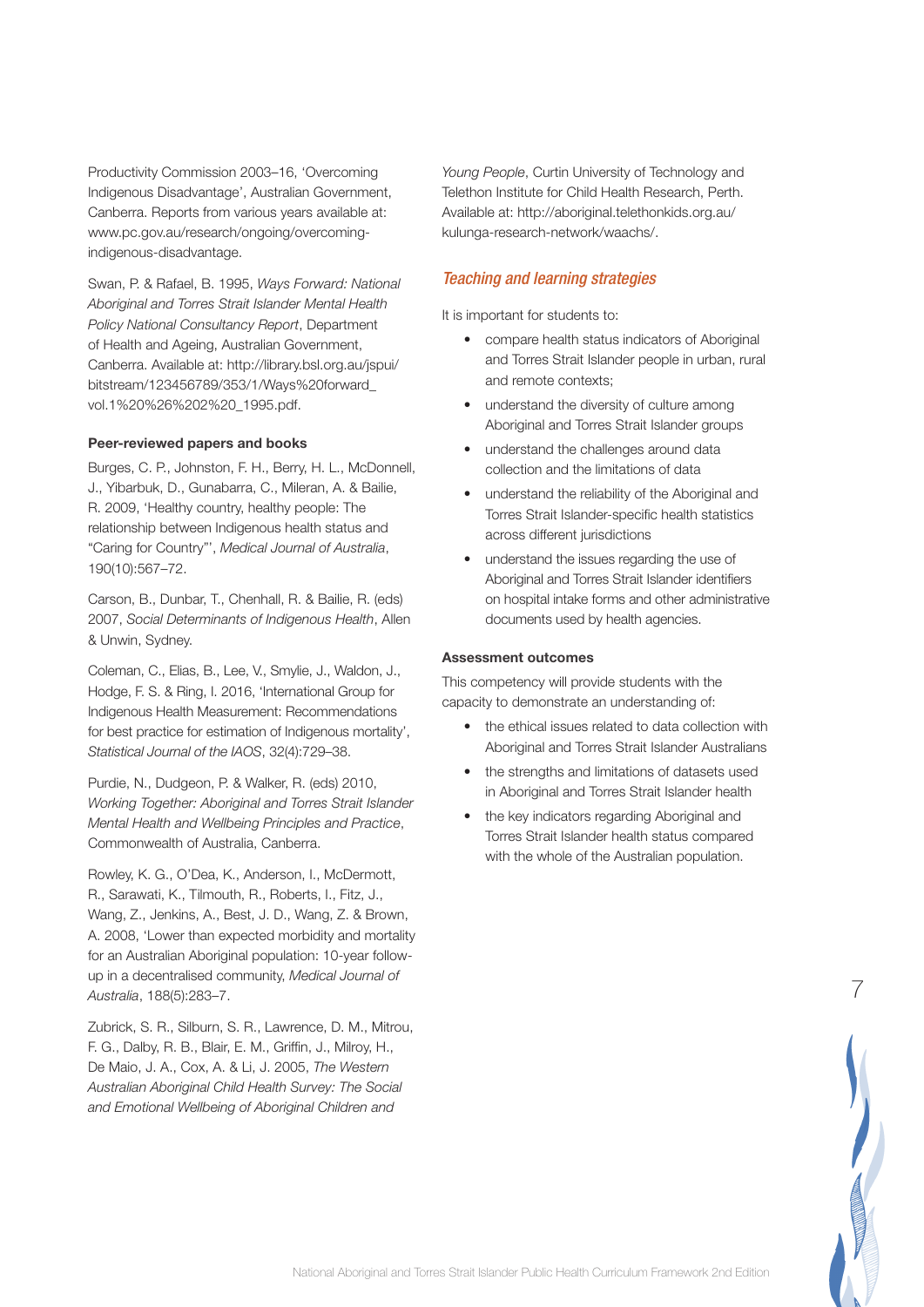## <span id="page-15-0"></span>Core Competency: Historical Context

*Describe Aboriginal and Torres Strait Islander health in historical context and analyse the impact of colonial processes on health outcomes*

#### Related disciplinary areas

- Health Promotion
- Determinants of Health
- Health Systems
- Foundations of Public Health
- Health Policy
- Social and Cultural Perspectives in Public **Health**
- Environmental Health

#### Related practice area

• Health Promotion

#### Underpinning knowledge

The reproduction of Aboriginal and Torres Strait Islander disadvantage:

- Aboriginal and Torres Strait Islander responses to government policy and administrative regimes
- Social determinants of Aboriginal and Torres Strait Islander health in historical context

Aboriginal and Torres Strait Islander initiatives in health:

- Maintaining connection to Country
- Aboriginal community controlled health service delivery
- Aboriginal and Torres Strait Islander health workers
- Aboriginal and Torres Strait Islander models of health
- Decolonising practices

Key institutional structures relevant to Aboriginal and Torres Strait Islander health, in particular:

- Constitution and 1967 referendum amendments
- Aboriginal and Torres Strait Islander health policy structures

Administrative discourses and their effects:

- Self-determination
- Mutual obligation
- Human rights

Political economy of Aboriginal and Torres Strait Islander health:

- Aboriginal and Torres Strait Islander health, economics and equity
- Globalisation, economic participation, land rights and Aboriginal and Torres Strait Islander health
- Comparative Aboriginal and Torres Strait Islander health in the international context

#### *Relevant teaching resources*

#### **Reports**

Human Rights & Equal Opportunity Commission (HREOC) 1997, *Bringing Them Home: National Inquiry into the Separation of Aboriginal & Torres Strait Islander Children from Their Families*, Commonwealth [of Australia, Canberra. Available at: www.humanrights.](www.humanrights.gov.au/publications/bringing-them-home-report-1997) gov.au/publications/bringing-them-home-report-1997.

#### Peer-reviewed papers and books

Anderson, I. 2004, 'The Framework Agreements: Intergovernmental agreements and Aboriginal and Torres Strait Islander health', in M. Langton, M. Tehan, K. Shain & L. Palmer (eds), *Honour among Nations? Treaties and Agreements with Indigenous Peoples*, Melbourne University Press, Melbourne. Available at: www.mup.com.au/items/121308.

Broome, R. 2001, *Aboriginal Australians: Black Responses to White Dominance 1788–2001*, 3rd edn, Allen & Unwin, Sydney.

Carson, B., Dunbar, T., Chenhall, R. & Bailie, R. (eds) 2007, *Social Determinants of Indigenous Health*, Allen & Unwin, Sydney.

Griffiths, K., Coleman, C., Lee, V. & Madden, R. 2016, 'How colonisation determines social justice and Indigenous health – A review of the literature', *Journal of Population Research*, 33(1):9–30.

Kidd, R. 1997, *The Way We Civilise: Aboriginal Affairs – The Untold Story*, University of Queensland Press, Brisbane.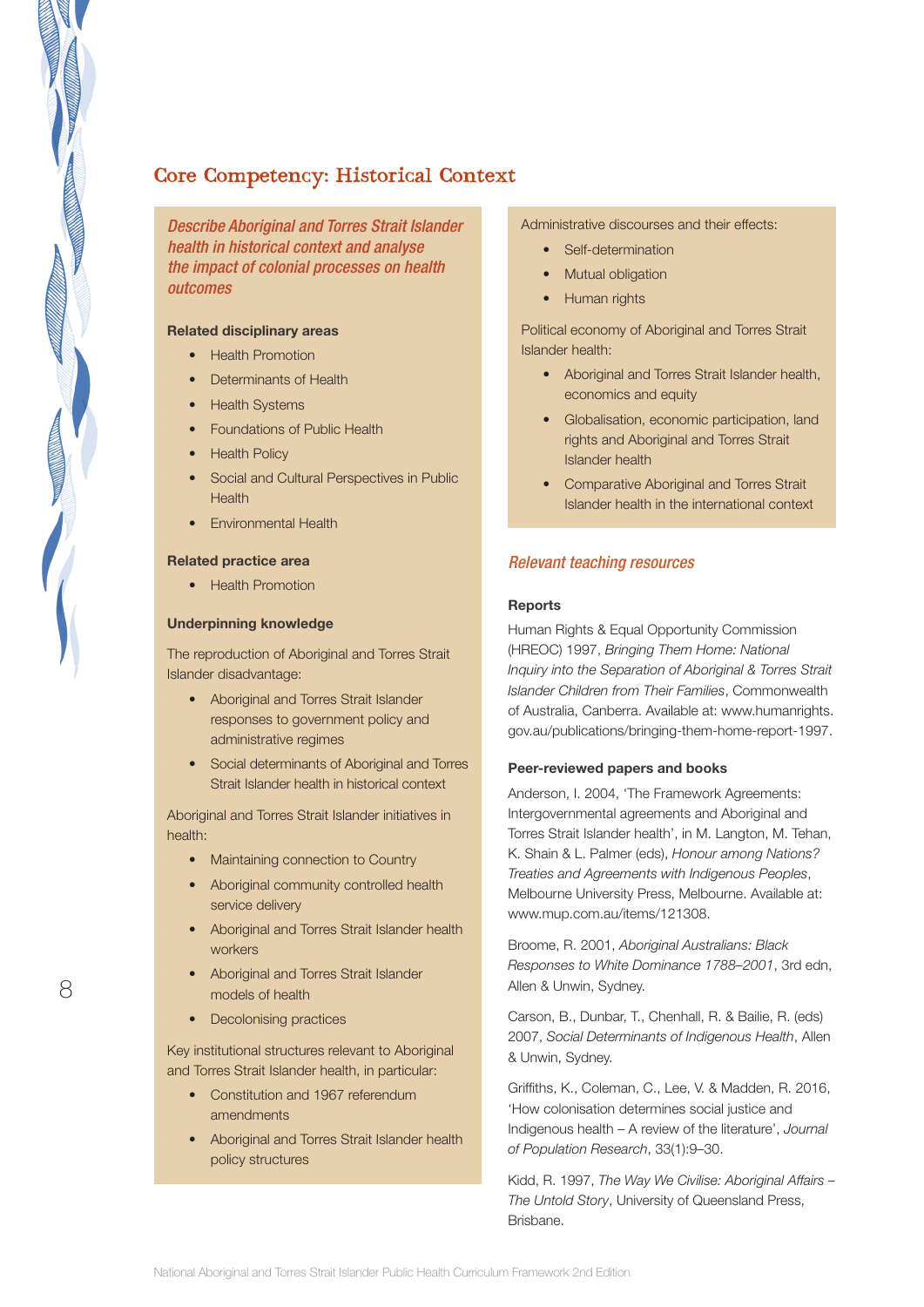King, M., Smith, A. & Gracey, M. 2009, 'Indigenous health part 2: The underlying causes of the health gap', *Lancet*, 374(9683):76–85.

Kunitz, S. 1994, *Disease and Social Diversity: The European Impact on the Health of Non-Europeans*, Oxford University Press, New York (see 'Chapter 4: Settler capitalism and the state in Australia').

Moreton-Robinson, A. (ed.) 2004, *Whitening Race: Essays in Social and Cultural Criticism*, Aboriginal Studies Press, Canberra.

Renzaho, A. M. N., Romios, P., Crock, C. & Sønderlund, A. L. 2013, 'The effectiveness of cultural competence programs in ethnic minority patient-centered health care – A systematic review of the literature', *International Journal for Quality in Health Care*, 25(3):261–9.

Robinson, P., Lee, V. & D'Antoine, H. 2016, '"A foot in each world, a heart in none" – Whose responsibility is cultural competence?', *Australian and New Zealand Journal of Public Health*, 40(4): 303.

Vickery, J., Clarke, A. & Adams, K. (eds), 2005, *Nyernila Koories Kila Degaia: Listen up to Koories Speak about Health*, Koorie Heritage Trust Inc., Melbourne.

#### Multimedia

Australian Museum has a comprehensive set of resources introducing various aspects of Indigenous [culture. Available at: http://australianmuseum.net.au/](http://australianmuseum.net.au/indigenous-australia) indigenous-australia.

Melbourne Museum Bunjilaka has an interactive introduction to Aboriginal and Torres Strait Islander [heritage. Available at: Museumvictoria.com.au/](www.Museumvictoria.com.au/bunjilaka) bunjilaka.

Share our Pride – Reconciliation Australia has some good resources to send website visitors on a virtual journey to start the process of understanding. Available at: www.shareourpride.org.au.

'Spear' – a film that explores the meaning of inheriting ancient traditions in a modern world. A news commentary from Stephen Page, Hunter Page-Lochard, Daniel Riley and other members of the extended Bangarra family is available on DVD from the ABC and at: www.abc.net.au/news/2015-10- [16/spear-bangarra-dance-theatre-reimagined-as](www.abc.net.au/news/2015-10-16/spear-bangarra-dance-theatre-reimagined-as-film/6861532)film/6861532.

Special Broadcasting Service 2012, 'First Australians'. [Available \(on demand\) at: www.sbs.com.au/](www.sbs.com.au/ondemand/program/first-australians) ondemand/program/first-australians.

#### *Teaching and learning strategies*

Best practice for teaching and learning is through hearing Aboriginal and Torres Strait Islander people's personal histories and experiences.

It is important for students to:

- engage with local Aboriginal and Torres Strait Islander people to gain an understanding of:
- the impacts of history and government legislation on their families and community
- their shared histories and gain perspective on how history and knowledge exists in Aboriginal and Torres Strait Islander culture through transgenerational histories
- local community initiatives regarding wellbeing
- reflect on how the broader context, media stereotypes and popular representations of Aboriginal and Torres Strait Islander people have shaped their own understanding of, and attitudes toward, Aboriginal and Torres Strait Islander people.

Cultural immersion programs taught through art, cultural activities, exhibitions in museums and galleries, and visits to organisations are other useful ways of immersing students in Aboriginal and Torres Strait Islander history.

#### Assessment outcomes

This Competency will provide students with the capacity to demonstrate an understanding of how:

- historical events continue to affect the health and wellbeing of Aboriginal and Torres Strait Islander individuals, families and communities
- one's own knowledge of, and attitudes toward, Aboriginal and Torres Strait Islander people have been shaped by the broader Australian social context.

#### Assessment strategies

These outcomes could be demonstrated through:

- traditional essay format
- before and after reflections regarding the student's own knowledge of why the current status of Aboriginal and Torres Strait Islander health is so poor
- individual oral presentations about specific historical factors that have contributed to the emergence of a particular health issue in a specific Aboriginal and Torres Strait Islander context.



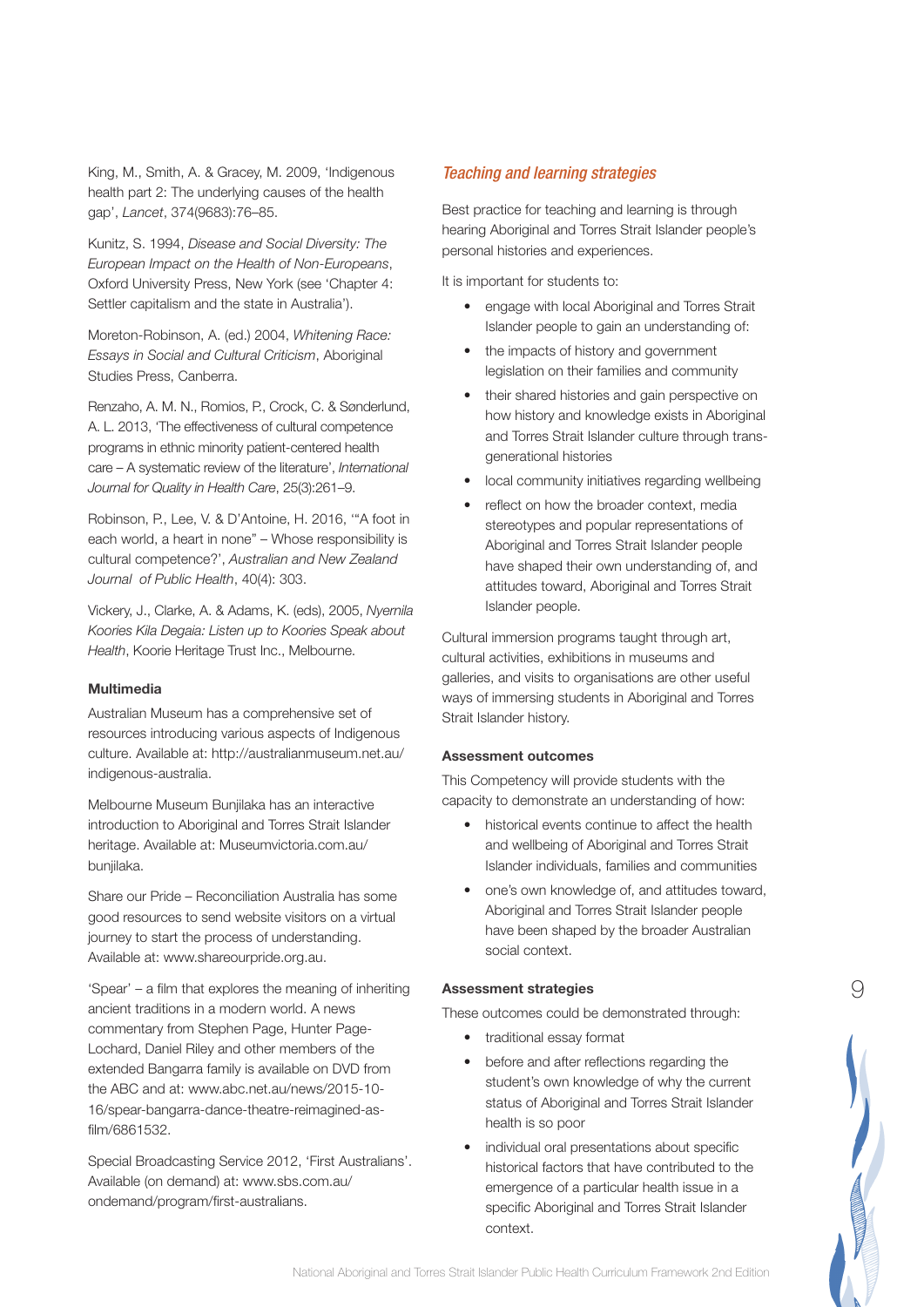<span id="page-17-0"></span>

*Analyse key comparative indicators regarding the determinants of health for Aboriginal and Torres Strait Islander people*

#### Related disciplinary areas

- Social Epidemiology
- Foundations of Public Health
- Determinants of Health
- Health Promotion
- Law and Ethics
- Health Policy

#### Related practice area

• Health Monitoring and Surveillance

#### Underpinning knowledge

Key determinants of Aboriginal and Torres Strait Islander Health based on demographic data regarding:

- population structure
- housing
- education
- employment
- income
- access to health care
- discrimination

## $1<sub>0</sub>$

#### *Relevant teaching resources*

#### **Reports**

Anderson, I., Baum, F. & Bentley, M. (eds) 2007, *Beyond Bandaids: Exploring the Underlying Social Determinants of Aboriginal Health, Papers from the Social Determinants of Aboriginal Health Workshop, Adelaide, July 2004*, Cooperative Research Centre for [Aboriginal Health \(CRCAH\), Darwin. Available at: www.](www.lowitja.org.au/lowitja-publishing/C022) lowitja.org.au/lowitja-publishing/C022.

Australian Institute of Health and Welfare (AIHW) 2016, ['Closing the Gap Clearing House'. Available at: www.](www.aihw.gov.au/closingthegap) aihw.gov.au/closingthegap.

Australian Institute of Health and Welfare 2015, *The Health and Welfare of Australia's Aboriginal and Torres Strait Islander Peoples 2015*, cat. no. IHW 147, AIHW, [Canberra. Available at: www.aihw.gov.au/publication](www.aihw.gov.au/publication-detail/?id=60129550168)detail/?id=60129550168.

Australian Law Reform Commission 2015, *Connection to Country: Review of the Native Title Act 1993: Final Report*, Australian Law Reform Commission, [Melbourne. Accessed on 4 May 2016 at: http://apo.](http://apo.org.au/node/55338) org.au/node/55338.

MacDougall, C., Riggs, E. & Lee, V. 2014, 'Writing a new story for Australia's children', *Australian and New Zealand Journal of Public Health*, 38(3):203–04.

Institute for Urban Indigenous Health in Queensland. Available at: www.iuih.org.au.

McInnes, J. R. & Devlin, M. 2002, *Assessing Learning in Australian Universities, Centre for the Study of Higher Education*, The University of Melbourne, Melbourne & The Australian Universities Teaching Committee, Canberra.

Productivity Commission 2003–16, 'Overcoming Indigenous Disadvantage', Australian Government, Canberra. Reports from various years available at: [www.pc.gov.au/research/ongoing/overcoming](www.pc.gov.au/research/ongoing/overcoming-indigenous-disadvantage)indigenous-disadvantage.

Public Health Association of Australia (PHAA) 2015, *Supplementary Submission to the Senate Select Committee on Health – Specifically Focusing on Indigenous Health Issues*, PHAA, Canberra. Available at[: www.phaa.net.au/documents/item/352.](www.phaa.net.au/documents/item/352)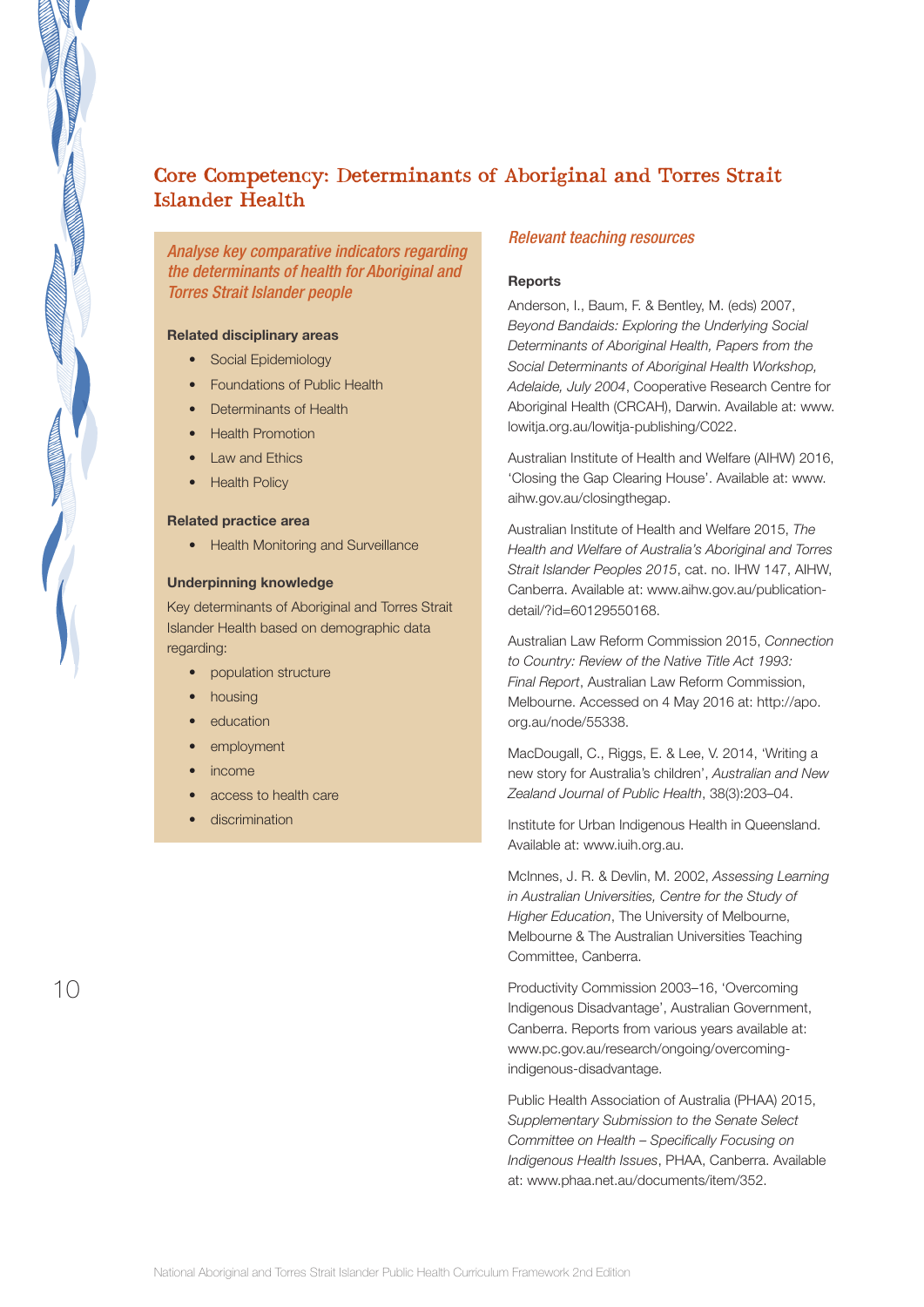#### Peer-reviewed papers and books

Black, A. 2007, *Evidence of Effective Interventions to Improve the Social and Environmental Factors Impacting on Health: Informing the Development of Indigenous Community Agreements*, Department of Health, Australian Government, Canberra. Available at: [www.health.gov.au/internet/main/publishing.nsf/content/](www.health.gov.au/internet/main/publishing.nsf/content/BEC831EE70AE71E7CA257BF0001E8C31/$File/social-enviro-report.pdf) BEC831EE70AE71E7CA257BF0001E8C31/\$File/ social-enviro-report.pdf.

Carson, B., Dunbar, T., Chenhall, R. & Bailie, R. (eds) 2007, *Social Determinants of Indigenous Health*, Allen & Unwin, Sydney.

Fredericks, B., Lee, V., Adams, M. & Mahoney, R. 2015, 'Chapter 15: Aboriginal and Torres Strait Islander health', in M. L. Fleming & E. Parker, *Introduction to Public Health*, 3rd edn, Elsevier, Sydney.

Paradies, Y. 2006, 'Race, racism, stress and Indigenous health', PhD Thesis, Centre for Health and Society, The University of Melbourne, Melbourne.

Paradies, Y., Harris, R. & Anderson, I. 2008, *The Impact of Racism on Indigenous Health in Australia and Aotearoa: Towards a Research Agenda*, Discussion Paper No. 4, CRCAH, Darwin.

Rowley, K. G., O'Dea, K., Anderson, I., McDermott, R., Saraswati, K., Tilmouth, R., Roberts, I., Fitz, J., Wang, Zaimin, Jenkins, A., Best, J. D., Wang, Zhiqiang & Brown, A. 2008, 'Lower than expected morbidity and mortality for an Australian Aboriginal population: 10-year follow-up in a decentralised community', *Medical Journal of Australia*, 188(5):283–7.

Torzillo, P. J., Pholeros, P., Rainow, S., Barker, G., Sowerbutts, T., Short, T. & Irvine, A. 2008, 'The state of health hardware in Aboriginal communities in rural and remote Australia', *Australian and New Zealand Journal of Public Health*, 32(1):7–11.

Zubrick, S. R., Silburn, S. R., Lawrence, D. M., Mitrou, F. G., Dalby, R. B., Blair, E. M., Griffin, J., Milroy, H., De Maio, J. A., Cox, A. & Li, J. 2005, *The Western Australian Aboriginal Child Health Survey: The Social and Emotional Wellbeing of Aboriginal Children and Young People*, Curtin University of Technology & Telethon Institute for Child Health Research, Perth. Available at: www.ichr.uwa.edu.au/waachs.

#### Multimedia

Implicit Association Test – an online tool that allows each of us to discover hidden cognitive biases – can be done within an Australian context and is available at: https://implicit.harvard.edu/implicit/

The Lowitja Institute – Australia's National Institute for Aboriginal and Torres Strait Islander Health Research has research publications and other resources. Available at: www.lowitja.org.au.

Reconciliation Australia. Available at: www.reconciliationaustralia.org.au.

Share our Pride (part of Reconciliation Australia) is a free, online cultural respect program. Available at: www.shareourpride.org.au.

#### *Teaching and learning strategies*

It is important for students to:

- compare indicators regarding the determinants of Aboriginal and Torres Strait Islander health in urban, rural and remote contexts
- understand the reliability of statistics from different jurisdictions
- understand issues regarding the use of Aboriginal and Torres Strait Islander identifiers on administrative data collection tools
- understand a range of interventions applicable to the determinants of Aboriginal and Torres Strait Islander health.

#### Assessment outcomes

In order to demonstrate this Core Competency, students need to be able to show an understanding of:

- the limitations of datasets about Aboriginal and Torres Strait Islander populations
- the key indicators regarding the determinants of Aboriginal and Torres Strait Islander health status compared with the rest of the Australian population.

A particularly innovative approach to assessment – in a context of widespread ignorance about Aboriginal and Torres Strait Islander culture in the broader population – may be a group research project about particular factors affecting the health status of local Aboriginal and Torres Strait Islander communities. This should incorporate assessment of both the individual student's work and of the group's achievement (McInnes & Devlin 2002:51). Such a directed group exploration may go some way to challenging dysfunctional norms prevalent in the broader population about Aboriginal and Torres Strait Islander people and cultures.

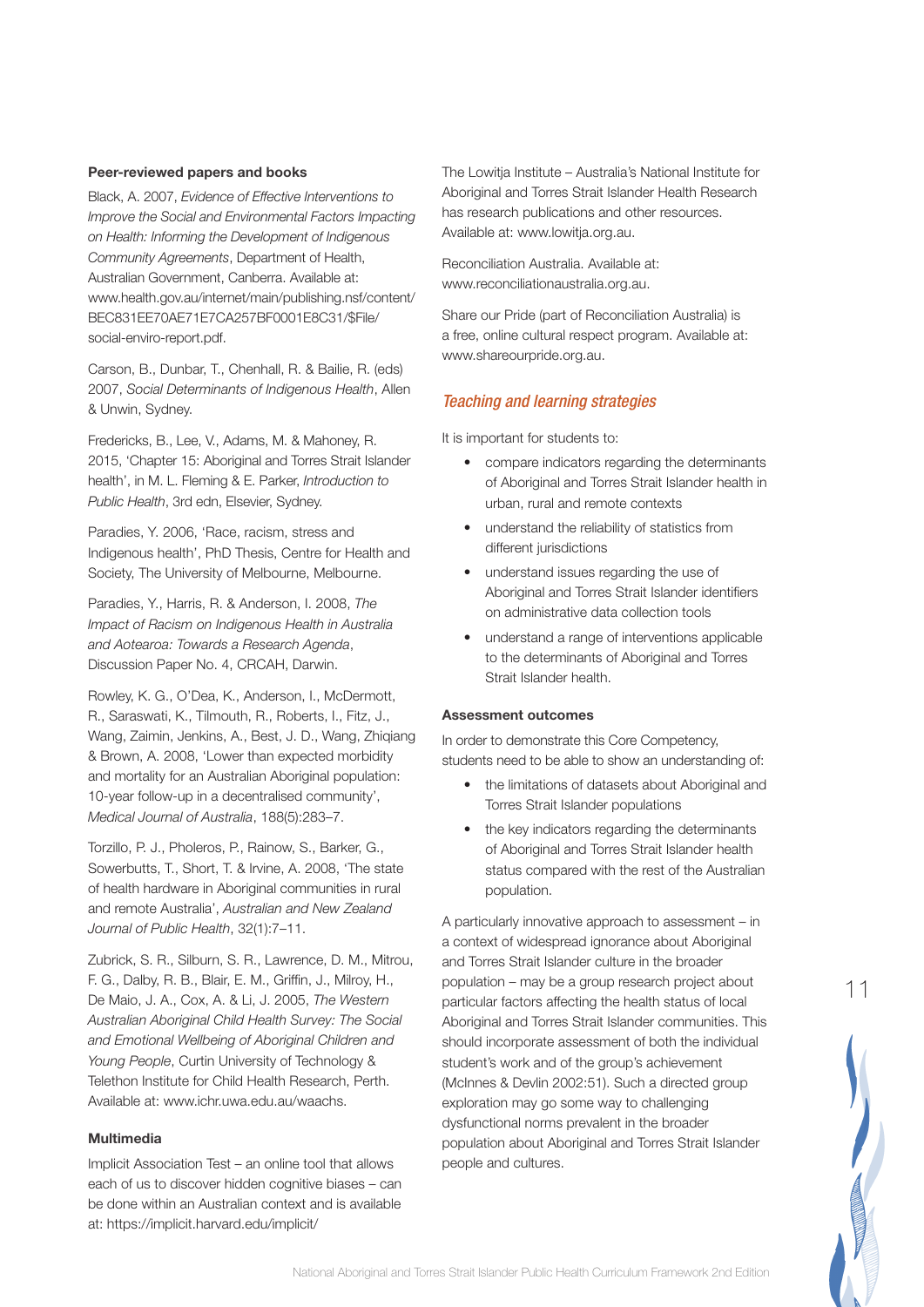## <span id="page-19-0"></span>Core Competency: Public Health Policy or Programs

*Critically evaluate Aboriginal and Torres Strait Islander public health policy or programs*

#### Related disciplinary areas

- Health Promotion
- Determinants of Health
- Health Systems
- Health Policy
- Health Services Management
- Program Development and Evaluation
- **Law and Ethics**

#### Related practice area

• Health Promotion

#### Underpinning knowledge

Key additional understandings necessary to evaluate Aboriginal and Torres Strait Islander health policies and programs include:

- human rights, self-determination and decolonising practices
- primary health care:
	- » Alma–Ata Declaration on Primary Health Care
	- » Ottawa Charter on Health Promotion and subsequent protocols
- cultural dimensions of Aboriginal and Torres Strait Islander health:
	- » local and regional diversity regarding the determinants of health
	- » Aboriginal and Torres Strait Islander spirituality and ongoing traditional healing practices
	- » kinship, group affiliations and gendered social practices
	- » community governance structures and protocols
	- » existing community initiatives, capacities and strengths
- colonisation and health:
	- » local experiences of racism, its institutional manifestations and effects
	- » colonising discourses about Aboriginal and Torres Strait Islander people and related effects
- Aboriginal and Torres Strait Islander initiatives and approaches to health:
	- » Aboriginal and Torres Strait Islander models of health and wellbeing
	- » comprehensive primary health care and its application in Aboriginal and Torres Strait Islander contexts
	- » Aboriginal community control of health services
	- » Aboriginal and Torres Strait Islander health workers and their roles

#### *Relevant teaching resources*

#### **Reports**

Aboriginal and Torres Strait Islander Social Justice Commissioner 2005, 'Achieving Aboriginal and Torres Strait Islander health equality within a generation', in *Social Justice Report 2005*, Human Rights and Equal Opportunity Commission, Sydney.

Australian Government 2009, *Closing the Gap on Indigenous Disadvantage: The Challenge for Australia*, Australian Government, Canberra.

Australian Health Ministers' Advisory Council (AHMAC) 2015, *Aboriginal and Torres Strait Islander Health Performance Framework 2014 Report*, AHMAC, Canberra.

Board of Inquiry into the Protection of Aboriginal Children from Sexual Abuse 2007, *Ampe Akelyernemane Meke Mekarle: Little Children Are Sacred Report*, Northern Territory Government, [Darwin. Available at: www.inquirysaac.nt.gov.au/pdf/](www.inquirysaac.nt.gov.au/pdf/bipacsa_final_report.pdf) bipacsa\_final\_report.pdf.

Calma, T. 2007, *Social Justice Report 2007*, Human Rights and Equal Opportunity Commission, Sydney. Available at: www.humanrights.gov.au/our-work/ [aboriginal-and-torres-strait-islander-social-justice/](www.humanrights.gov.au/our-work/aboriginal-and-torres-strait-islander-social-justice/publications/social-justice-report-2) publications/social-justice-report-2.

Dwyer, J., O'Donnell, K., Laviole, J., Marlina, U. & Sullivan, P. 2009, *The Overburden Report: Contracting for Indigenous Health Services*, Flinders University and CRCAH, Darwin, p. viii.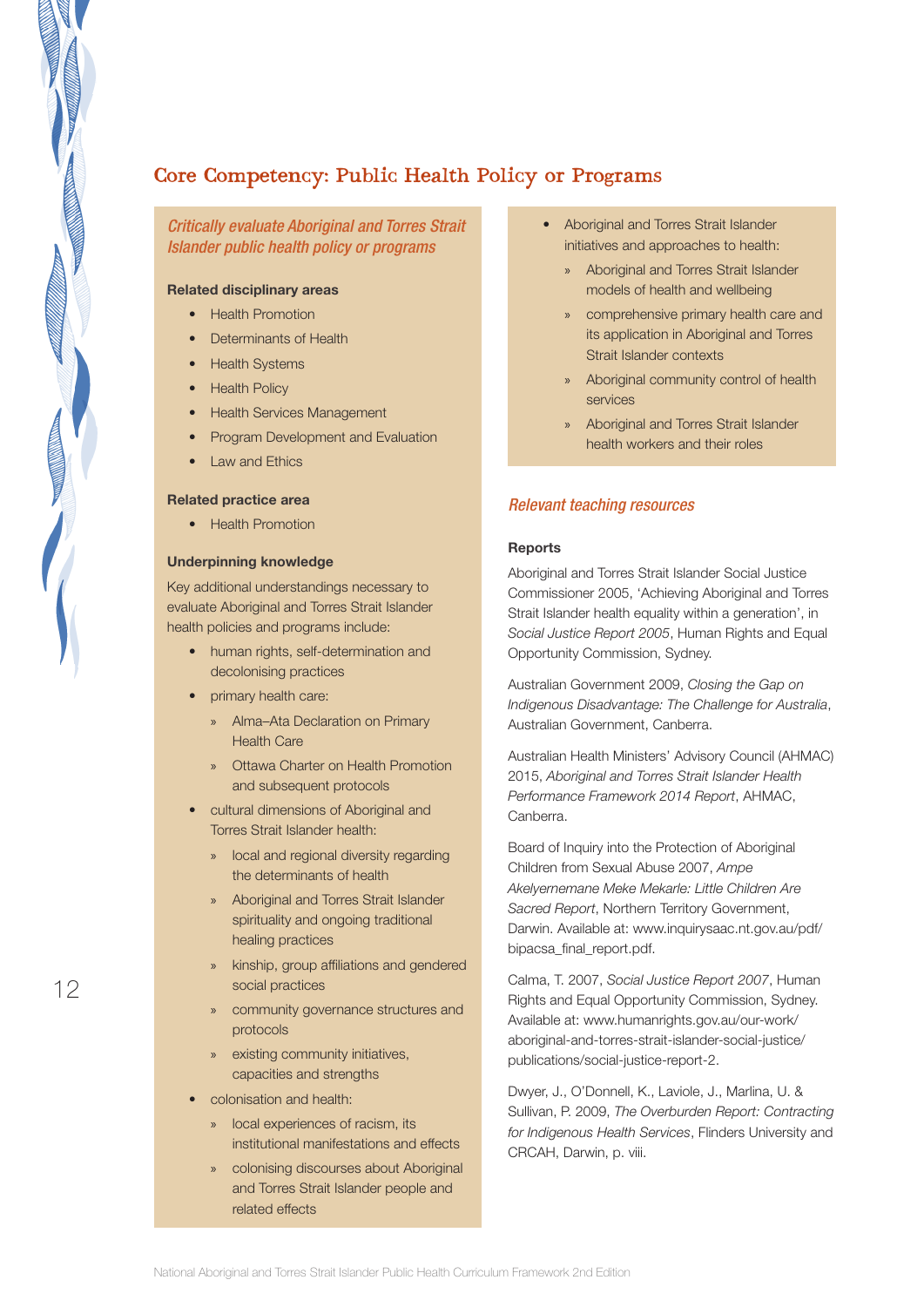Gooda, M. 2015, *Social Justice and Native Title Report 2015*, Australian Human Rights Commission, Sydney. Available at: www.humanrights.gov.au/sites/ [default/files/document/publication/SJRNTR2015.pdf.](www.humanrights.gov.au/sites/default/files/document/publication/SJRNTR2015.pdf)

Public Health Association of Australia (PHAA) 2011, 'Submission on Stronger Futures in the Northern Territory Bill 2011, *Social Security Legislation Amendment Act 2011* and the related bill.

Sydney Centre of Aboriginal and Torres Strait Islander [Statistics \(SCATSIS\). Available at: www.sydney.edu.](www.sydney.edu.au/health-sciences/scatsis) au/health-sciences/scatsis.

United Nations (UN) 2007, *United Nations Declaration on the Rights of Indigenous Peoples*, UN, New [York. Available at: www.un.org/esa/socdev/unpfii/](www.un.org/esa/socdev/unpfii/documents/DRIPS_en.pdf) documents/DRIPS\_en.pdf.

UN International Children's Fund & World Health Organization (WHO) 1978, *Final Report on the International Conference on Primary Health Care (Declaration of Alma-Ata)*, WHO, Geneva.

#### Peer-reviewed papers and books

Anderson, I. & Loff, B. 2004, 'Voices lost: Indigenous health and human rights in Australia', *The Lancet*, 364:1281–2.

Anderson, I. & Wakerman, J. 2005, 'Aboriginal and Torres Strait Islander primary health care and general practice', in C. West (ed.), *General Practice in Australia 2004*, Department of Health and Ageing, Australian Government, Canberra.

Anderson, I., Baum, F. & Bentley, M. (eds) 2007, *Beyond Bandaids: Exploring the Underlying Social Determinants of Aboriginal Health, Papers from the Social Determinants of Aboriginal Health Workshop, Adelaide, July 2004*, CRCAH, Darwin. Available at: www.lowitja.org.au/lowitja-publishing/C022.

Australians for Native Title and Reconciliation (ANTaR) 2007, *Success Stories in Indigenous Health*, ANTaR, Canberra.

Clapham, K., O'Dea, K. & Chenhall, R. 2007, 'Interventions and sustainable programs', in B. Carson, T. Dunbar, R. Chenhall, & R. Bailie (eds), *Social Determinants of Indigenous Health*, Allen & Unwin, Sydney.

Dodson, M. 2009, 'Speech at the National Press Club, [Canberra, 17 February'. Available at https://ncis.anu.](https://ncis.anu.edu.au/_lib/doc/MD_Press_Club_170209.pdf) edu.au/\_lib/doc/MD\_Press\_Club\_170209.pdf.

Haebich, A. 2007, 'Retro-assimilation', *Griffith Law Review*, 15:1-11.

King, M., Smith, A. & Gracey, M. 2009, 'Indigenous health part 2: The underlying causes of the health gap', *Lancet*, 374(9683):76–85.

Lancaster, K. & Ritter, A. 2014, 'Examining the construction and representation of drugs as a policy problem in Australia's National Drug Strategy documents 1985–2010', *International Journal of Drug Policy*, 25(1):81–7.

Lea, T. 2008, *Bureaucrats and Bleeding Hearts: Indigenous Health in Northern Australia*, UNSW Press, Sydney.

McInnes, J. R. & Devlin, M. 2002, *Assessing Learning in Australian Universities*, Centre for the Study of Higher Education, The University of Melbourne, Melbourne and The Australian Universities Teaching Committee, Canberra.

Renzaho, A. M. N., Romios, P., Crock, C. & Sønderlund, A. L. 2009, 'The effectiveness of cultural competence programs in ethnic minority patientcentered health care – A systematic review of the literature', *International Journal for Quality in Health Care*, 374(9683):76–85.

Robinson, P., Lee, V. & D'Antoine, H. 2016, '"A foot in each world, a heart in none" – Whose responsibility is cultural competence?', *Australian and New Zealand Journal of Public Health*, 40(4): 303.

Vickery, J., Faulkhead, S., Adams, K. & Clarke, A. 2007, 'Indigenous insights into oral history, social determinants and decolonisation', in I. Anderson, F. Baum & M. Bentley (eds), *Beyond Bandaids: Exploring the Underlying Social Determinants of Aboriginal Health Workshop, Adelaide, July 2004*, CRCAH, [Darwin. Available at: www.lowitja.org.au/lowitja](www.lowitja.org.au/lowitja-publishing/C022)publishing/C022.

Willis, E. 2008, 'Beyond humbug: Transforming government engagement with Indigenous Australians [Book Review]', *Australian Journal of Adult Learning*, 48(1):188–95.

World Health Organization 1986, *The Ottawa Charter for Health Promotion*, WHO, Geneva. Available at: [www.who.int/healthpromotion/conferences/previous/](www.who.int/healthpromotion/conferences/previous/ottawa/en/) ottawa/en/.

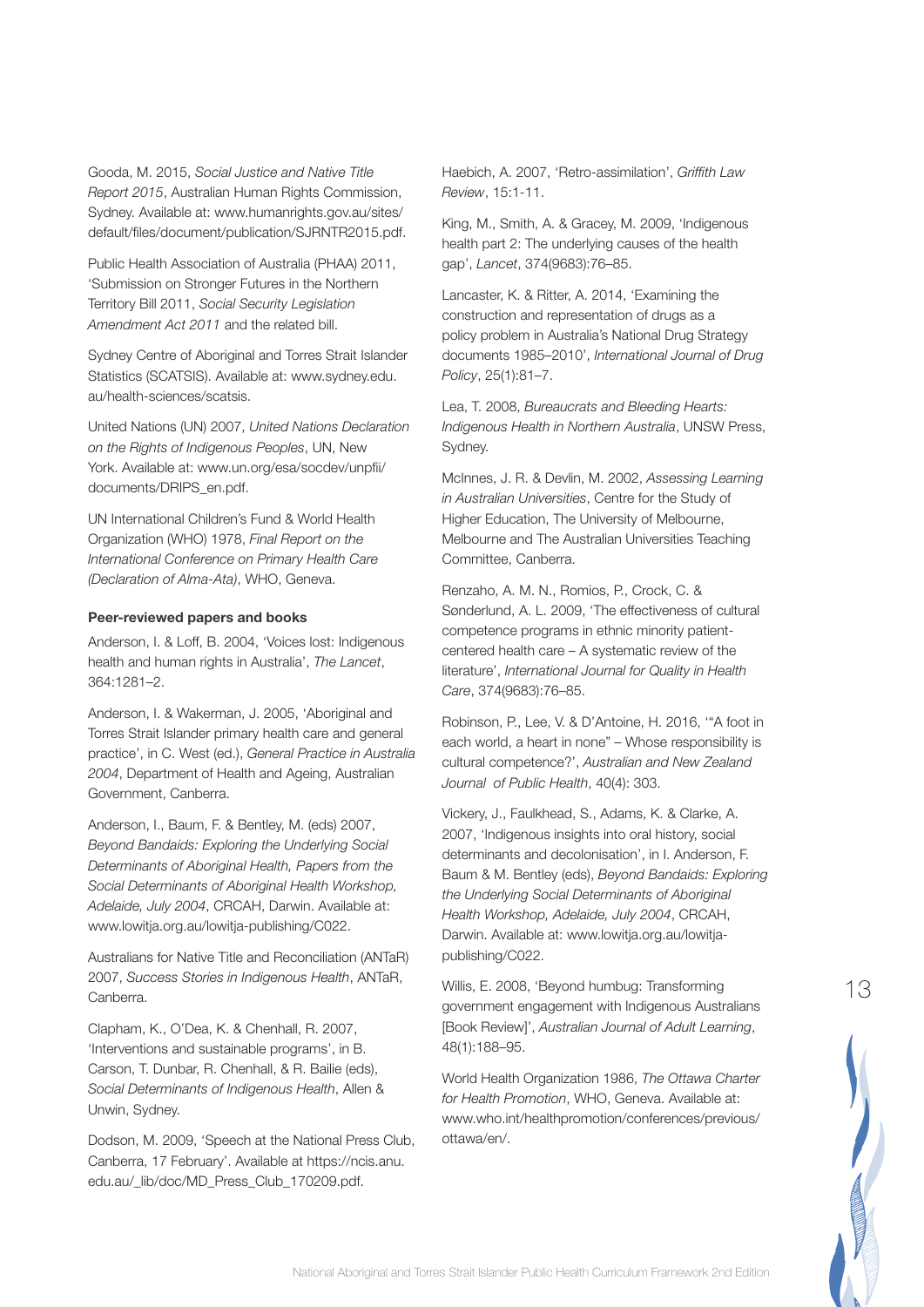

#### The next two are to be read in tandem, 2 in response to 1:

- 1. Whelan, S. & Wright, D. J. 2013, 'Health service use and lifestyle choices of Indigenous and non-Indigenous Australians', *Social Sciences & Medicine*, 84:1–12.
- 2. Reilly, R., Rowley, K., Luke, J., Doyle, J., Ritte, R., O'Shea, R. & Brown, A. 2014, 'Economic rationalisation of health behaviours: The dangers of attempting policy discussion in a vacuum', *Social Sciences & Medicine*, 114:200–03.

#### *Teaching and learning strategies*

It is important for students to:

- engage with program managers within Aboriginal and Torres Strait Islander health organisations about:
	- local initiatives and programs
	- » mechanisms for community input into program development
	- » how local kinship structures and gender issues influence program design
	- capacity and workforce development
	- » partnership arrangements for health programs
	- structures of governance
	- » mechanisms for accountability of both government and non-government partners
- engage in discussion regarding Australia's obligations under United Nations human rights instruments, in particular the 2007 *United Nations Declaration on the Rights of Indigenous Peoples*
- engage critically with research, programs and data in order to examine bias, benefits and limitations.

#### Assessment outcomes

This Core Competency will provide students with the capacity to:

- critique public health interventions with particular regard to:
- the principles of comprehensive primary health care
- the application of Australia's human rights obligations
- affirming Aboriginal and Torres Strait Islander cultural practices, resilience and agency regarding health.

#### Assessment strategies

A group evaluation project of a specific public health initiative may be an effective learning exercise to challenge prevalent norms in the broader population about Aboriginal and Torres Strait Islander people and cultures. McInnes and Devlin suggest that group work has several advantages: it motivates students, supports them to develop a sense of responsibility, and encourages teamwork skills, in particular, collaboration (2002:48). It also facilitates accountability to group norms that, in the context of Aboriginal and Torres Strait Islander health, may facilitate a capacity for self-reflexivity.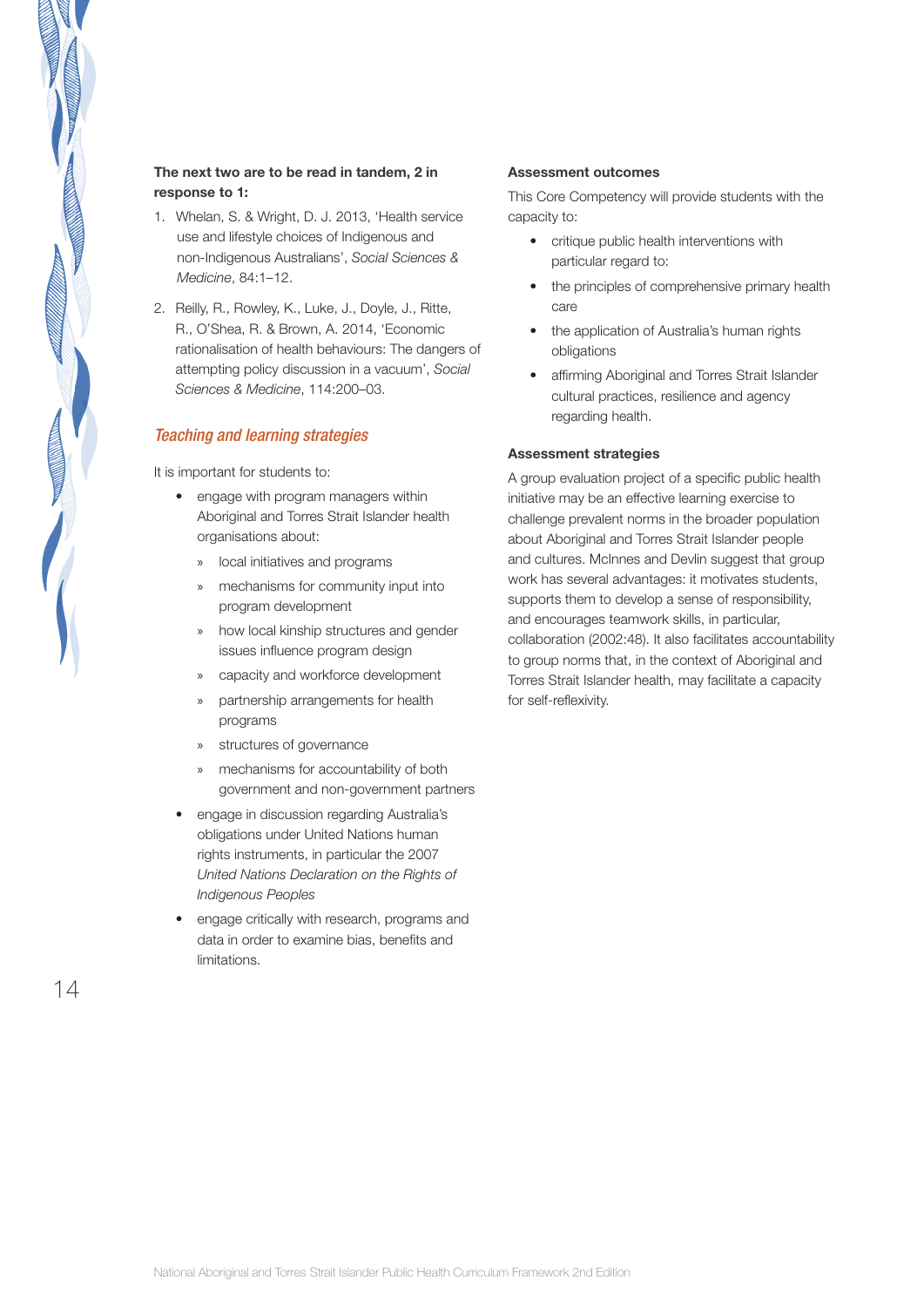### <span id="page-22-0"></span>Core Competency: Economic Evaluation

*Apply principles of economic evaluation to Aboriginal and Torres Strait Islander programs with a particular focus on the allocation of resources relative to need*

### Related disciplinary areas

- Health Promotion
- Health Systems
- Health Policy
- Health Services Management
- Program Development and Evaluation

#### Related practice area

• Health Policy, Planning and Management

#### Underpinning knowledge

An understanding of economic analysis of Aboriginal and Torres Strait Islander health spending with regard to:

- equity considerations regarding burden of disease in funding allocations
- community controlled health service delivery models of care
- factoring implicit costs of delivering effective and culturally safe and competent care

#### *Relevant teaching resources*

#### **Reports**

Australian Institute of Health and Welfare (AIHW), 'Aboriginal and Torres Strait Islander health expenditure publications'. Available at: www.aihw. [gov.au/aboriginal-and-torres-strait-islander-health](www.aihw.gov.au/aboriginal-and-torres-strait-islander-health-expenditure-publications/)expenditure-publications/.

AIHW 2013, *Expenditure on Health for Aboriginal and Torres Strait Islander People 2010–11*, Health and Welfare Expenditure Series No. 48, cat. no. [HWE 57, AIHW, Canberra. Available at: www.aihw.](www.aihw.gov.au/aboriginal-and-torres-strait-islander-health-expenditure/) gov.au/aboriginal-and-torres-strait-islander-healthexpenditure/.

Dwyer, J., O'Donnell, K., Laviole, J., Marlina, U. & Sullivan, P. 2009, *The Overburden Report: Contracting for Indigenous Health Services*, Flinders University and [CRCAH, Darwin. Available at: www.lowitja.org.au/](www.lowitja.org.au/lowitja-publishing/C026) lowitja-publishing/C026.

#### Peer-reviewed papers and books

Doran, C. M., Ling, R., Searles, A. & Hill, P. 2016, 'Does evidence influence policy? Resource allocation and Indigenous Burden of Disease study', *Australian Health Revie*w, 40:705–15.

Drummond, M., Sculpher, M. J., Klaxton, K., Stoddard, G. L. & Torrance, G. W. 2015, *Methods for the Economic Evaluation of Health Care Programmes*, 4th edn, Oxford University Press, Oxford.

Mooney, G. 2002, 'Access and service delivery issues', in Productivity Commission and Melbourne Institute of Applied Economic and Social Research, *Health Policy Roundtabl*e, Conference Proceedings, AUSINFO, Canberra, pp. 161–93.

Mooney, G. & Henry, B. 2004, 'Funding Aboriginal primary health care', *Australian Journal of Primary Healt*h, 10(3):46–53.

Ong, K. S., Carter, R., Kelaher, M. & Anderson, I. 2012, 'Differences in primary health care delivery to Australia's Indigenous population: A template for use in economic evaluations', *BMC Med Central*, 12:307.

Otim, M. E., Asante, A. D., Kelaher, M., Anderson, I. P. & Jan, S. 2016, 'Acceptability of programme budgeting and marginal analysis as a tool for routine priority setting in Indigenous health', *The International Journal of Health Planning Management*, 31(3):277–95.



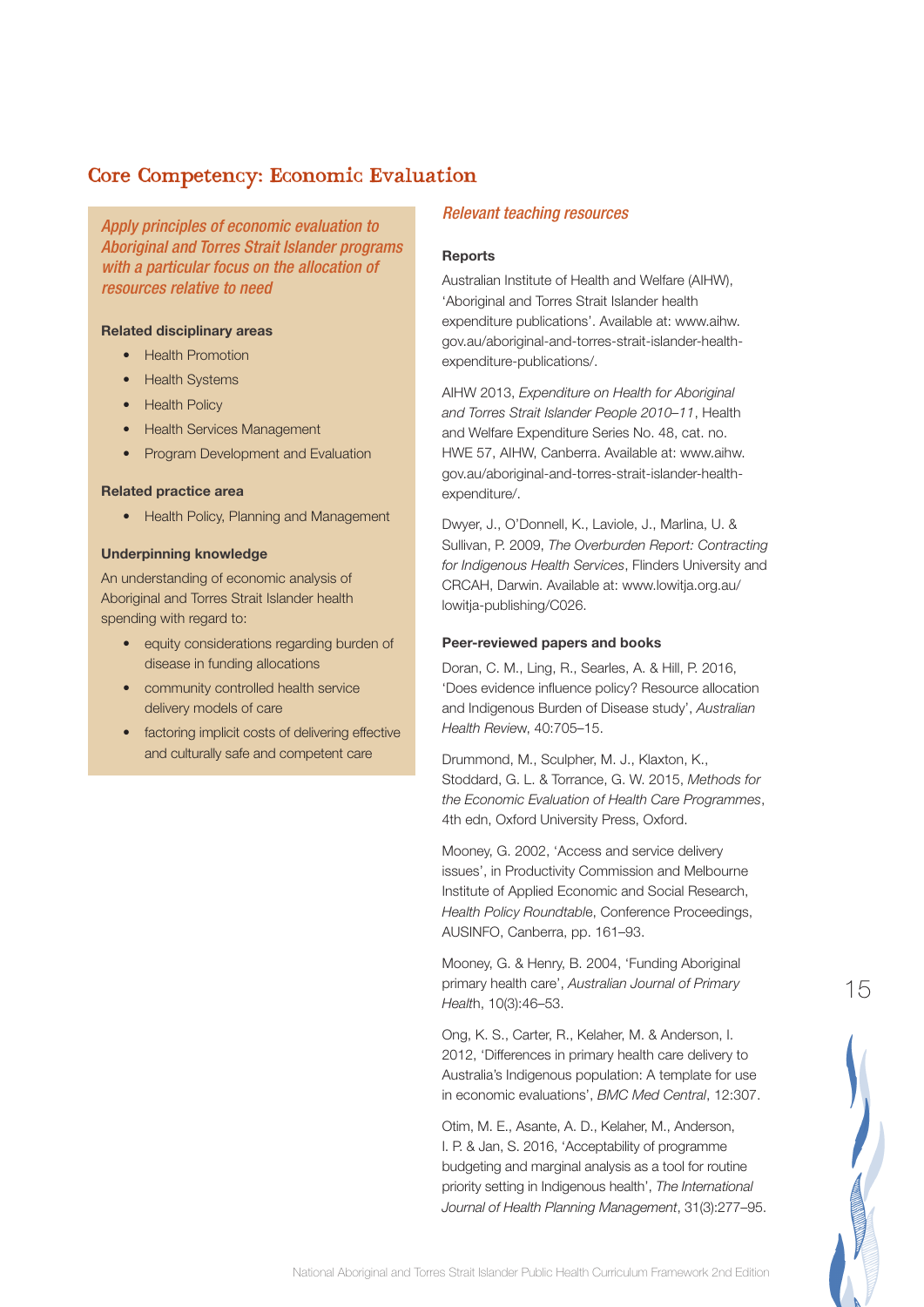

Renzaho, A. M. N., Romios, P., Crock, C. & Sønderlund, A. L. 2013, 'The effectiveness of cultural competence programs in ethnic minority patientcentered health care – A systematic review of the literature', *International Journal for Quality in Health Care*, 25(2):261–9.

#### Multimedia

Lindsey, Elizabeth 2010, 'Curating humanity's heritage', *Tedtalks*, December. Available at: www.ted. [com/talks/elizabeth\\_lindsey\\_curating\\_humanity\\_s\\_](www.ted.com/talks/elizabeth_lindsey_curating_humanity_s_heritage?language=en) heritage?language=en.

#### *Teaching and learning strategies*

It is important for students to:

• engage with local Aboriginal and Torres Strait Islander community organisations regarding the way that governments fund specific health programs, how they currently use performance indicators for accountability, and possible improvements in these mechanisms

• evaluate critically State and privately run health services (e.g. General Practice) that provide health care to Aboriginal and Torres Strait Islander people in relation to Commonwealth expenditure programs, such as the Pharmaceutical Benefits Scheme and Medicare, and to the burden of disease and health equity.

#### Assessment outcomes

This competency will provide students with the capacity to:

• identify funding disparities between government allocations in health-related portfolios to specific population groups compared with Aboriginal and Torres Strait Islander people, with reference to the relative burden of disease.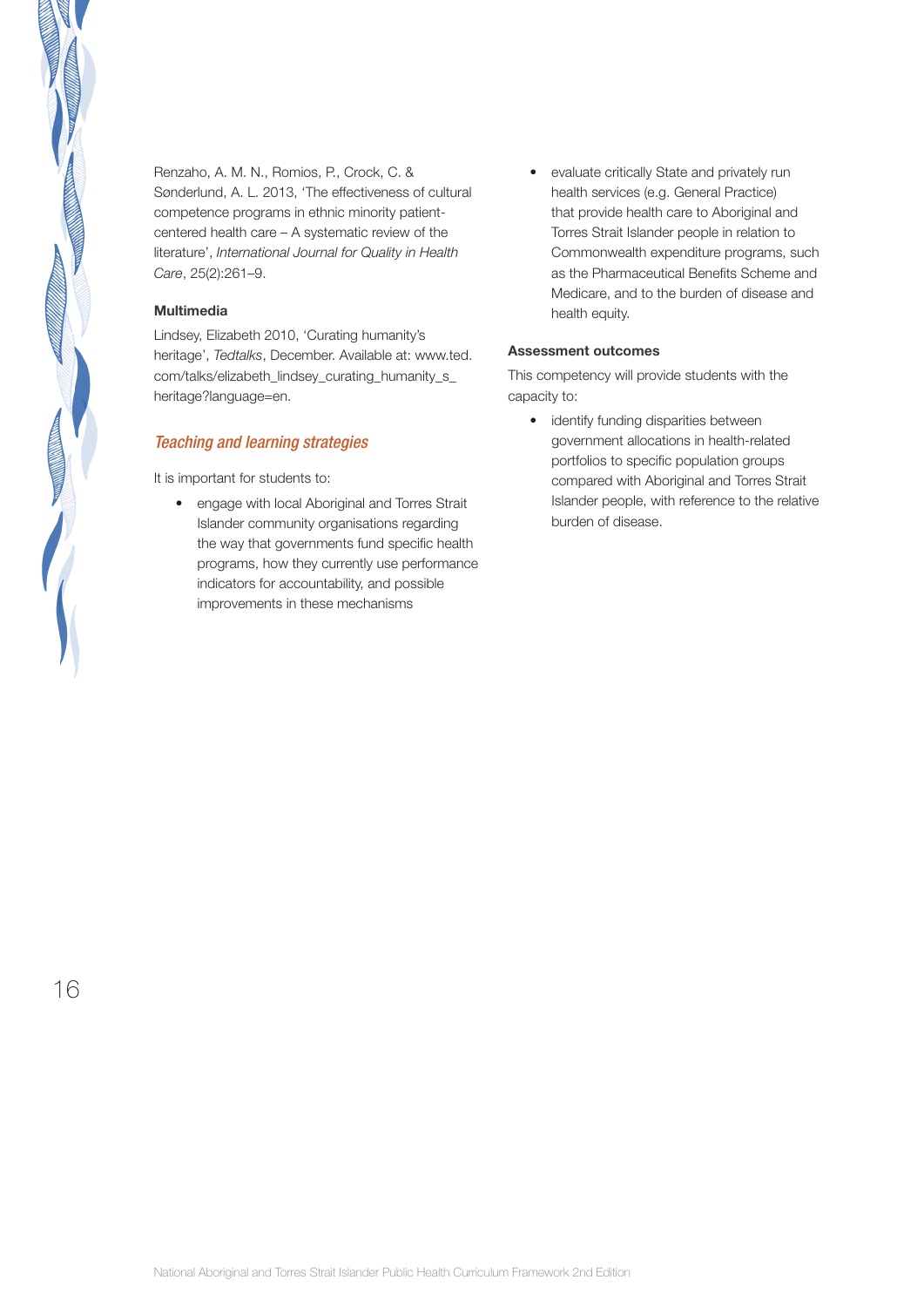## <span id="page-24-0"></span>Core Competency: Reflexive Public Health Practice

*Demonstrate a reflexive public health practice for Aboriginal and Torres Strait Islander health contexts*

#### Related disciplinary areas

- Foundations of Public Health
- Determinants of Health
- Health Promotion
- Public Health Research
- Principles and Practice of Public Health
- Law and Ethics
- Epidemiology

#### Related practice area

- Professional practice
- Human rights-based approach

#### Underpinning knowledge

- Ethical Aboriginal and Torres Strait Islander health practice as informed by the National Health and Medical Research Council ethics and values statement for research with Aboriginal and Torres Strait Islander Australians
- Understanding factors shaping own cultural standpoint including values, perspectives, attitudes, assumptions, beliefs, behaviours regarding Aboriginal and Torres Strait Islander people and their health
- The nature of evidence and ways to access knowledge from Aboriginal and Torres Strait Islander perspectives
- Appreciating the existence of local protocols; an awareness of cultural safety; and awareness of Aboriginal and Torres Strait Islander learning styles
- Aboriginal and Torres Strait Islander identification

#### Defining public health practice

The strategic, organised, and interdisciplinary application of knowledge, skills, and competencies necessary to perform essential public health services and other activities to improve the population's health (PHPC 2007).

#### *Relevant teaching resources*

#### Peer-reviewed papers and books

Anderson, I. 1996, 'Ethics and health research in Aboriginal communities', in J. Daly (ed.), *Ethical Intersections: Health Research, Methods and Researcher Responsibility*, Allen & Unwin, Sydney, pp. 153–65.

Chilisa, B. 2011, *Indigenous Research Methodologies*, Sage, London.

Martin, K. L. & Mirraboopa, B. 2003, 'Ways of knowing, ways of being and ways of doing. A theoretical framework and methods for indigenous and indigenist re-search', *Journal of Australian Studies*, 27(76):203–14.

National Health and medical Research Council (NHMRC) 2015, *National Statement on Ethical Conduct in Human Research (2007) (Updated May 2015)*, NHMRC, Canberra (see, in particular, 'Chapter 4.7: Aboriginal and Torres Strait Islander peoples', pp. 36–8). Document and explanatory notes accessed [on 15 December 2016 at: www.nhmrc.gov.au/book/](www.nhmrc.gov.au/book/national-statement-ethical-conduct-human-research) national-statement-ethical-conduct-human-research.

Smith, L. T. 2012, *Decolonizing Methodologies: Research and Indigenous Peoples*, 2nd edn, Zed Books, London and New York; or Smith, Linda, L. T. 1999, Decolonizing Methodologies: Research and Indigenous Peoples, University of Otago Press, Dunedin, New Zealand.

Walker, R., McPhee, R. & Osborne, R. 2000, 'Critical reflections in cross-cultural contexts', in P. Dudgeon, D. Garvey & H. Pickett (eds), *Working with Indigenous Australians: A Handbook for Psychologist*s, Gunada Press, Perth, pp. 311–23.

Whetung, V., Kinnon, D., Graham, C., Chino, M., LaValley, J. & Sadana, R. (eds) 2010, *Indigenous Health – Australia, Canada, Aotearoa New Zealand and the United States – Laying Claim to a Future that Embraces Health for us All*, World Health Report, Background Paper, No. 33, World Health Organization, Geneva.

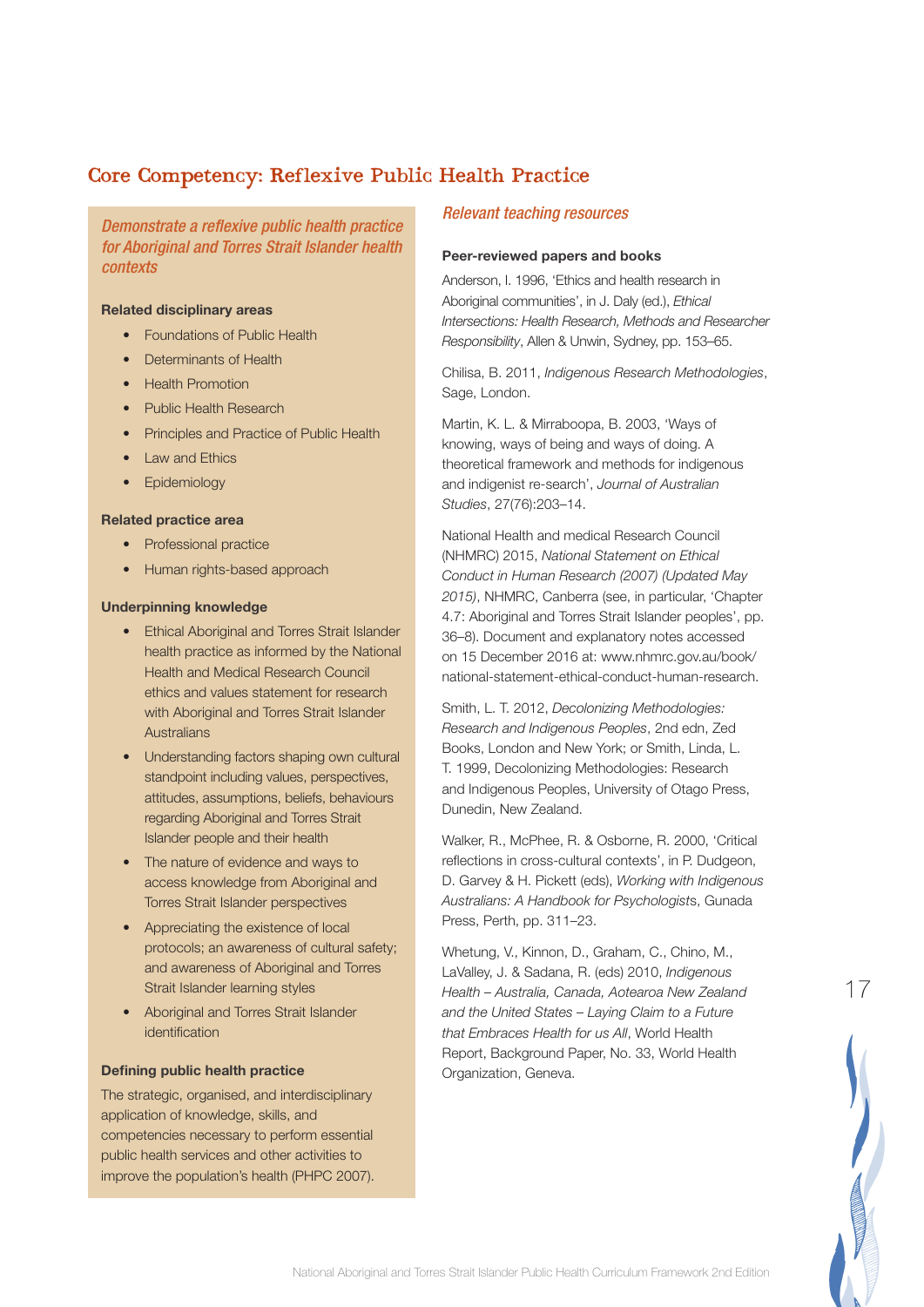#### Multimedia

Miriam Rose Ungunmerr-Bauman for short YouTube [information and tutorials. Available at: www.youtube.](www.youtube.com/watch?v=k2YMnmrmBg8) com/watch?v=k2YMnmrmBg8.

Summer May Finlay talking terminology for Aboriginal [and Torres Strait Islander people. Available at: www.](www.youtube.com/watch?v=zOOhNNdHOYl) youtube.com/watch?v=zOOhNNdHOYl.

Western Desert Kidney Project, see Storytelling. Available at[: http://westerndesertkidney.org.au](http://westerndesertkidney.org.au).

#### *Teaching and learning strategies*

It is important for students to:

- discuss their own upbringing and how they became conscious of Aboriginal and Torres Strait Islander people and/or their health, and reflect on the positive and negative influences on their own stance as a public health practitioner
- engage in class discussions over thoughts on a particular issue and reflect on these as a class; multimedia is a useful tool for provoking discussion
- understand how history, statistics and other research is linked to real narratives and reflect on these.

#### Assessment outcomes

This Core Competency will provide students with opportunities to demonstrate:

• a change in student perceptions, views or understanding of Aboriginal and Torres Strait Islander health.

#### Assessment strategies

Students develop a brief project proposal for working with a sub-group of the Aboriginal and Torres Strait Islander community regarding a public health strategy, and within it provide an outline of their own standpoint and approach to Aboriginal and Torres Strait Islander public health practice.

*Much of the remainder of this document is from the 2008 first edition of the National Indigenous Public Health Curriculum Framework. We have moved it here to make it easier for readers to access as it provides historical context to the second edition.*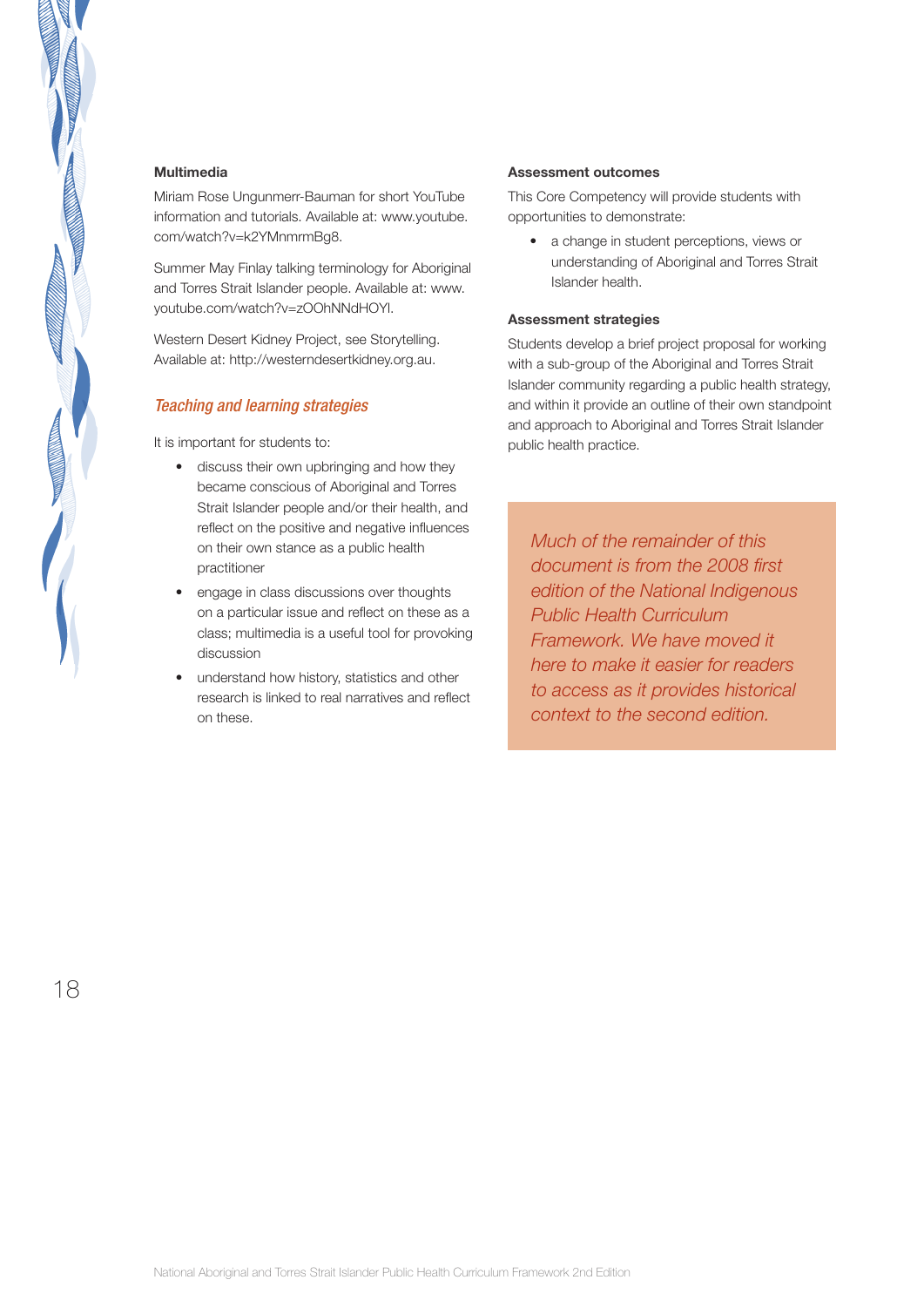<span id="page-26-0"></span>

## Teaching and Learning in Aboriginal and Torres Strait Islander Public Health

Key strategies for teaching Aboriginal and Torres Strait Islander public health include:

- an invitation to local Aboriginal and Torres Strait Islander Elders
- an invitation to local Aboriginal and Torres Strait Islander health professionals, health workers and program managers from local Aboriginal community controlled health organisations
- inclusion of strength-based stories from Aboriginal and Torres Strait Islander health program delivery
- an invitation to Aboriginal and Torres Strait Islander academics from non-health related disciplines
- locally relevant, workplace-focused learning materials (i.e. case studies, reports, research data)
- cultural immersion programs, including tours of the local area by Aboriginal and Torres Strait Islander Elders.

## Barriers and incentives to learning about Aboriginal and Torres Strait Islander health

In her research with medical students, Rasmussen (2001) found a range of barriers and incentives towards student learning about Aboriginal health, including a lack of previous personal contact with Aboriginal people by students, and a reliance on second-hand (media) or fleeting impressions.

Rasmussen reports that many students fell back on cultural stereotypes, failing to identify with contemporary Aboriginal and Torres Strait Islander cultures, and had difficulty understanding concepts of multiple Aboriginal identities. Several held preconceived, inaccurate notions about where Aboriginal people lived and the levels of spending on Aboriginal health.

Few understood the impact of institutional barriers. Linked to these impressions were the students' own unacknowledged personal emotional responses of anger, fear, hatred, guilt, anxiety and grief that disabled their ability to engage in the learning.

Poorly coordinated curricula and unhelpful teaching methodologies – such as a reliance on academic lecture-based teaching – constitute, according to Rasmussen, barriers to learning about Aboriginal health. Likewise, she observes that previous negative teaching experiences, particularly concerning Aboriginal health, also constitute barriers. Solutions identified by Rasmussen include:

- a combination of compulsory and noncompulsory curricula
- immersion-style field trips
- different teaching venues
- informal and flexible teaching methodologies
- small group teaching and self-directed learning.

Student interaction with Aboriginal and Torres Strait Islander people, however, requires good support. To go beyond merely 'knowing about', it is necessary for learning to connect with the student's existing experience of the world and how they integrate new understandings. The student must articulate this so that both they and others understand what it means. The imperative is to go beyond merely knowing about the subject matter to making links to related issues and, further, to engaging learners in articulating the subject matter through their experience of the world. In this way, the student's capacity for self-reflection is encouraged.

To overcome the barriers put up by the students themselves, Rasmussen suggests that the administration, staff and curriculum should all clearly convey the importance of Aboriginal health, should stress the notion of the social responsibility of an ethical health professional, and expose students to the existing gaps in their knowledge. Administration, staff and curriculum need also to facilitate significant opportunities for students to form relationships with Aboriginal people through exposure to a wide range of Aboriginal voices.



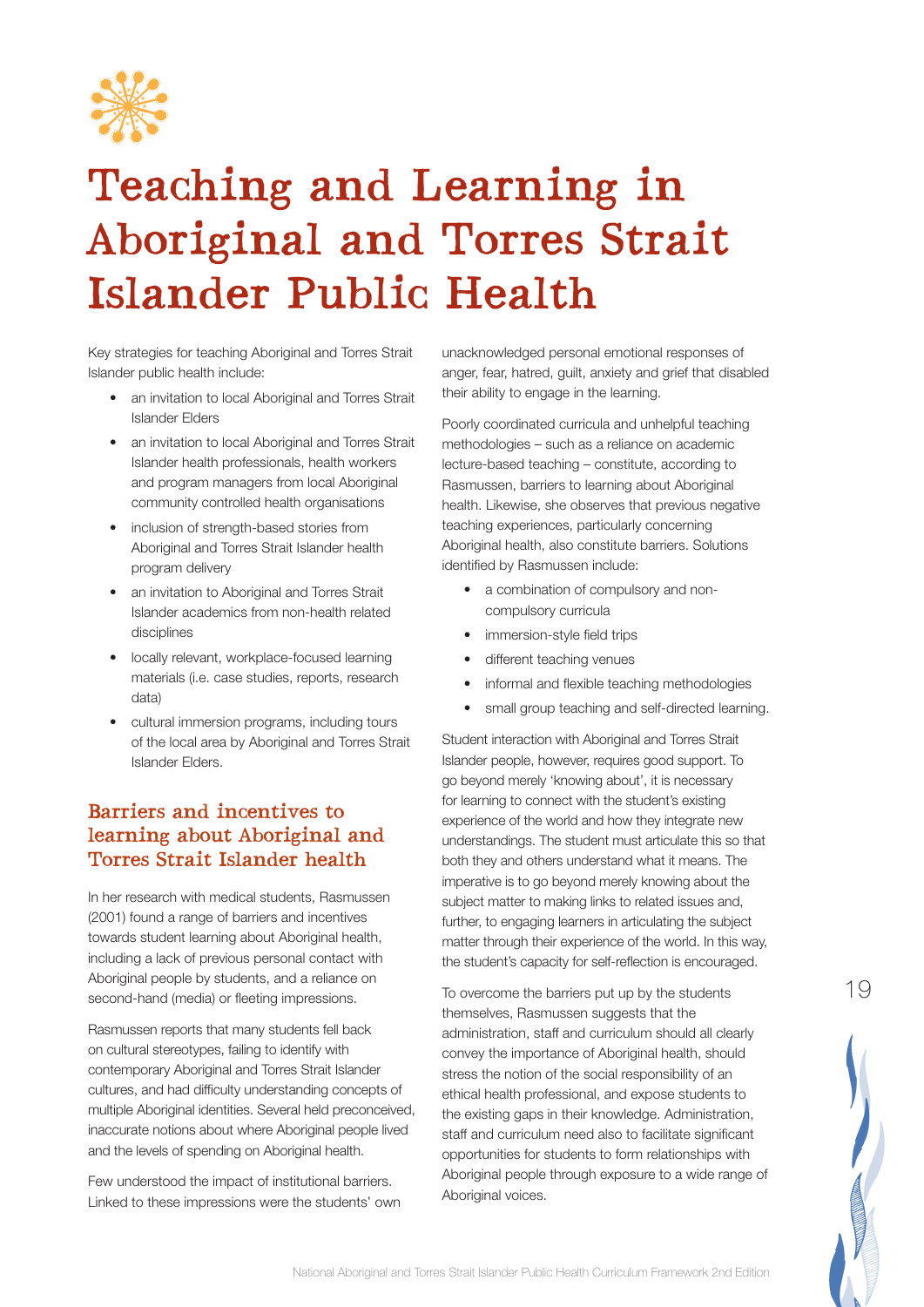<span id="page-27-0"></span>

 $20$ 

Rasmussen stresses that it is crucial to assist students in understanding their pre-existing emotional responses. While it is useful to create 'fire in the belly' about the issues, it is also important to move students beyond awareness to increased motivation and capacity.

## Teaching and learning strategies for a community-based pedagogical model

The delivery of a community-based pedagogical model that grants equal respect to Aboriginal and Torres Strait Islander knowledge's and standpoints needs to include mainstream theoretical models of public health practice. Key features of this model include:

- A mixed-mode delivery including one-week, on-campus, face-to-face intensives followed up by community-based tutoring, teleconferences, online support and community visits. This design allows students to maintain family and community responsibilities while they study.
- A learning environment that validates an Aboriginal and Torres Strait Islander cultural framework, affirms Aboriginal and Torres Strait Islander knowledge systems and focuses upon theory building and practice innovation. This involves examination of existing theoretical concepts and models, and applying, revising and testing them in relation to Aboriginal and Torres Strait Islander contexts, perspectives and approaches.
- An applied focus on issues and problems emergent in the student's Aboriginal and Torres Strait Islander community context.
- Small group, interactive learning with an emphasis on dialogue, peer mentoring and supporting a non-competitive, mutually supportive teaching and learning environment in which the cultural values and belief systems of both students and lecturers are respected.
- Aboriginal and Torres Strait Islander leadership and community ownership of the learning space and the program of study (Onemda, IKE & SHSD 2006).

Curtin University researchers Walker and Humphries (1999) suggested that in order to enhance the participation of Aboriginal and Torres Strait Islander students, course curriculum should:

• include Aboriginal and Torres Strait Islander perspectives and topics in existing mainstream courses

- actively encourage the involvement and input of Aboriginal and Torres Strait Islander people in the development and review of curricula for mainstream courses
- develop more flexibility to accommodate the specific needs and learning styles of Aboriginal and Torres Strait Islander students
- acknowledge the demands of personal issues on the social and emotional wellbeing and physical health of both the student and their family members, and of any financial difficulties that may affect the ability of Aboriginal and Torres Strait Islander students to perform well and complete assignments
- explore options and opportunities for developing block-release and alternative mixed mode delivery models in mainstream courses to accommodate students' socio-economic and geographic realities (Walker & Humphries 1999:35).

Other pedagogical approaches reported by Walker and Humphries that enhanced Aboriginal and Torres Strait Islander student success included:

- more flexible and extended use of tutors
- the appointment of Aboriginal and Torres Strait Islander liaison officers within schools
- the establishment of monitoring or buddy systems
- enrolling clusters of Aboriginal and Torres Strait Islander students
- instituting procedures to deal with any racist language, attitudes and behaviour displayed by staff.

## Teaching staff

Aboriginal and Torres Strait Islander-led teaching of Indigenous content within the MPH curriculum is the ideal. Where this is not possible, other Aboriginal and Torres Strait Islander public health practitioners with lived experience in Aboriginal and Torres Strait Islander settings, combined with adequate support and mentoring from existing program staff, are a good option. Team teaching with the expertise of both an Aboriginal and Torres Strait Islander staff member and an experienced non-Indigenous public health practitioner is another option. Where none of these options are available, teaching staff should complete a cross-cultural training program prior to involvement in teaching Aboriginal and Torres Strait Islander content, organise field visits, and include resources to supplement subject content.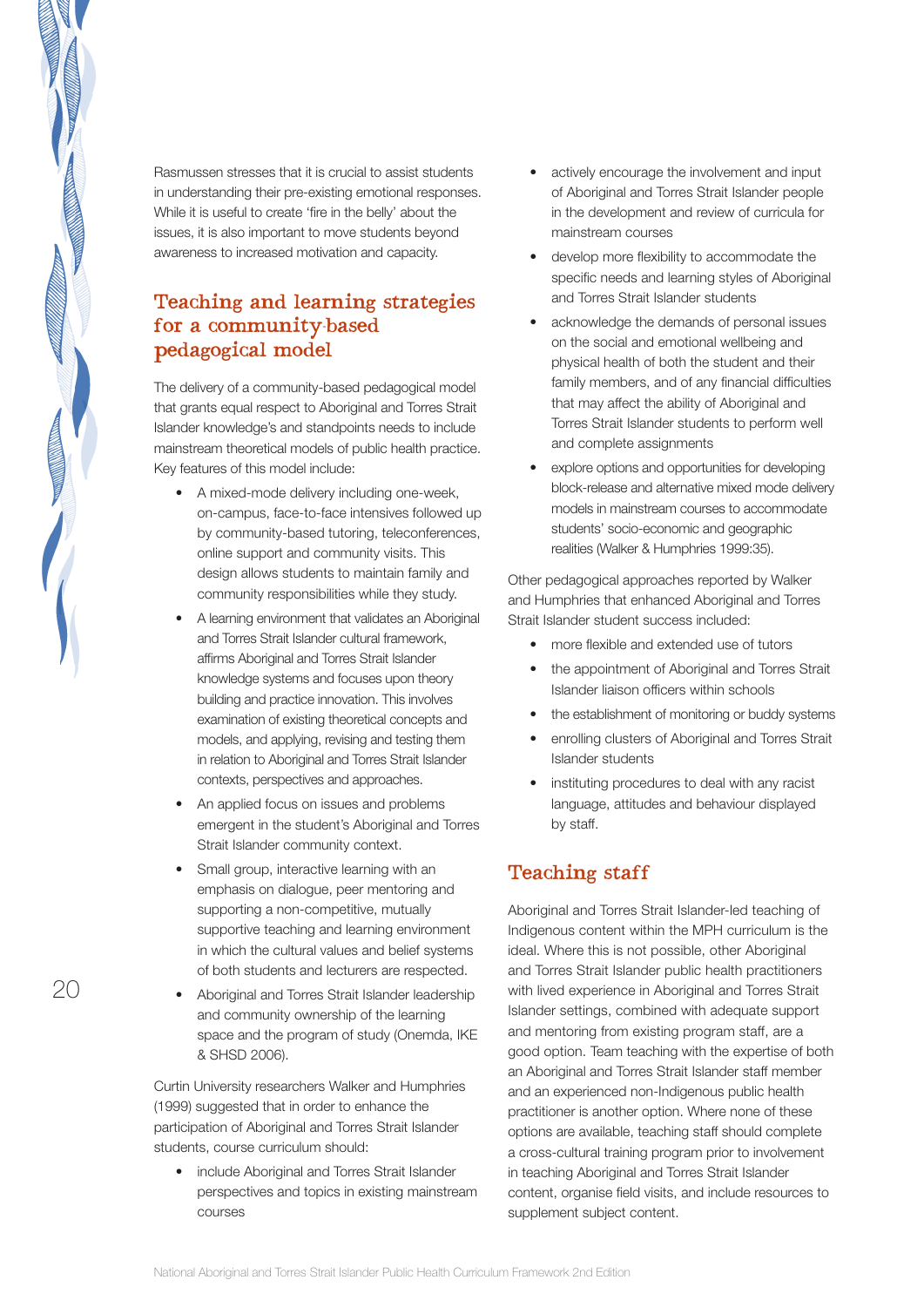<span id="page-28-0"></span>

## A Supportive Context for Aboriginal and Torres Strait Islander Public Health Curriculum

The effective integration of Aboriginal and Torres Strait Islander components into the MPH curriculum have benefited from a supportive wider institutional environment at the macro level of university governance. Structural supports and partnerships at the departmental level have been crucial, particularly with regard to effective curriculum integration across the generic MPH program.

## Developing a supportive institutional context

The integration of Aboriginal and Torres Strait Islander health into the public health curriculum requires substantial strategic planning. While the state of Aboriginal and Torres Strait Islander health is an urgent priority in national policy, and has been described as a 'national disgrace' (Anderson & Loff 2004), the mainstream context presents substantial challenges. These are:

- Aboriginal and Torres Strait Islander people make up a relatively small proportion of the population
- many urban Australians have had little direct interaction with Aboriginal and Torres Strait Islander people
- the popular press maintains a focus on stereotypes and 'bad news' stories.

This context encourages unwillingness in some public health teaching academics and administrators to respond to the challenges of Aboriginal and Torres Strait Islander health. They may not see Aboriginal and Torres Strait Islander health as their concern, believing that it should be left to Aboriginal and Torres Strait Islander staff to address, or lack the experience and confidence to engage actively in changing the status quo.

For these reasons, clear leadership and support from the executive of the universities, faculties, and schools is important. University protocols can be helpful, for example those that:

- acknowledge Aboriginal and Torres Strait Islander traditional ownership of the land
- recognise the authority of local Elders
- commit the institution to Reconciliation
- proactively support the hiring and retention of Aboriginal and Torres Strait Islander staff.

These important protocols set the tone for the whole institution and provide leadership to all staff.

Where universities do not have their own Aboriginal and Torres Strait Islander staff to lead Indigenous public health curriculum development, it is important for public health departments to partner with other institutions that have Aboriginal and Torres Strait Islander leaders so as to develop capacity and share leadership.

## Developing a supportive departmental context

While whole-of-institution acknowledgment and engagement with Aboriginal and Torres Strait Islander people is important, at the faculty and departmental level, a range of resource commitments and relationships are also crucial to sustain the integration of Aboriginal and Torres Strait Islander health within the curriculum. Where a commitment to Aboriginal and Torres Strait Islander health already exists at the faculty level, optimally resources are required to support:

• targets for Aboriginal and Torres Strait Islander staff and student recruitment (with accompanying performance measures and reflective practices towards enhancing an Aboriginal and Torres Strait Islander supportive environment)

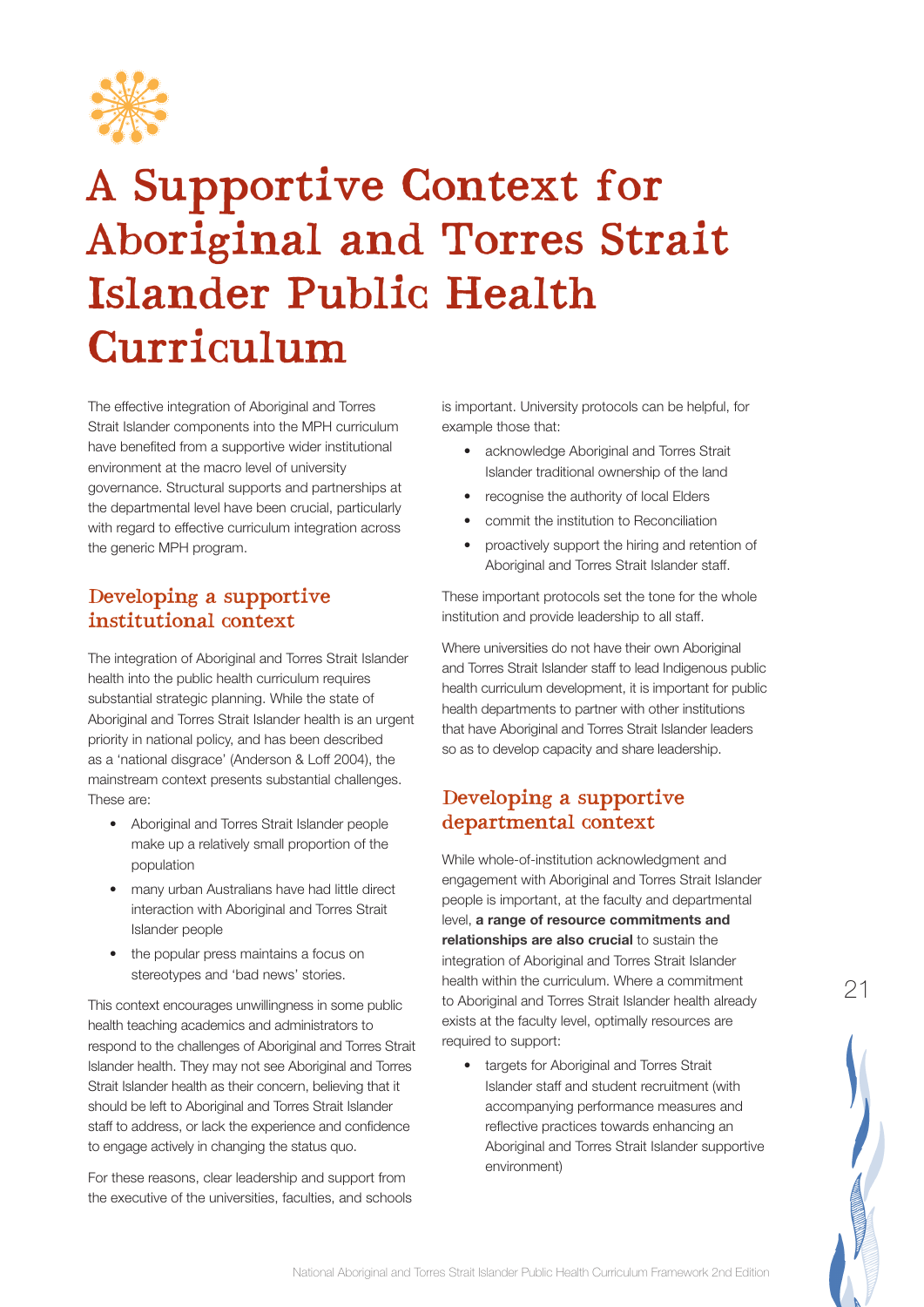

- career development of Aboriginal and Torres Strait Islander academic staff within key departments such as medicine, nursing and public health, including formal mentoring relationships with senior academic staff
- departmental support for Aboriginal and Torres Strait Islander staff providing cultural orientation for other staff
- the employment of Aboriginal and Torres Strait Islander student support staff
- the provision of scholarships and bursaries for Aboriginal and Torres Strait Islander students.

As in any specialist research and teaching area, the establishment of an academic mass of Aboriginal and Torres Strait Islander staff and students is immeasurably helpful. A cohort of Aboriginal and Torres Strait Islander staff:

- provides leadership for the discipline
- ensures a sustained commitment
- offers cultural, professional and academic support
- acts as a touchstone for other academics teaching in the field
- provides a focus for meaningful links both to other Aboriginal and Torres Strait Islander academics within the university and to the local Aboriginal and Torres Strait Islander community.

#### Relationships with the local Aboriginal and Torres Strait Islander community are also vital for

the establishment of a vibrant teaching and research program. Within the community there will be Aboriginal and Torres Strait Islander people who have many years of experience in health research, health policy and programs, program development and primary health care service delivery. Local community members also provide an important consumer perspective.

Healthy partnerships with the local community offer an important foundation for community engagement of Aboriginal and Torres Strait Islander health research and teaching, as well as opportunities for meaningful contact between students and community members.

Strategically, as a whole-of-organisation initiative, this will require leadership from the head of department and integration into formal course strategy with related benchmarks in order to monitor performance and meet with quality assurance criteria. Collaboration between Aboriginal and Torres Strait Islander public health academics, subject coordinators and local Aboriginal and Torres Strait Islander health organisations is central to the success of the integration process.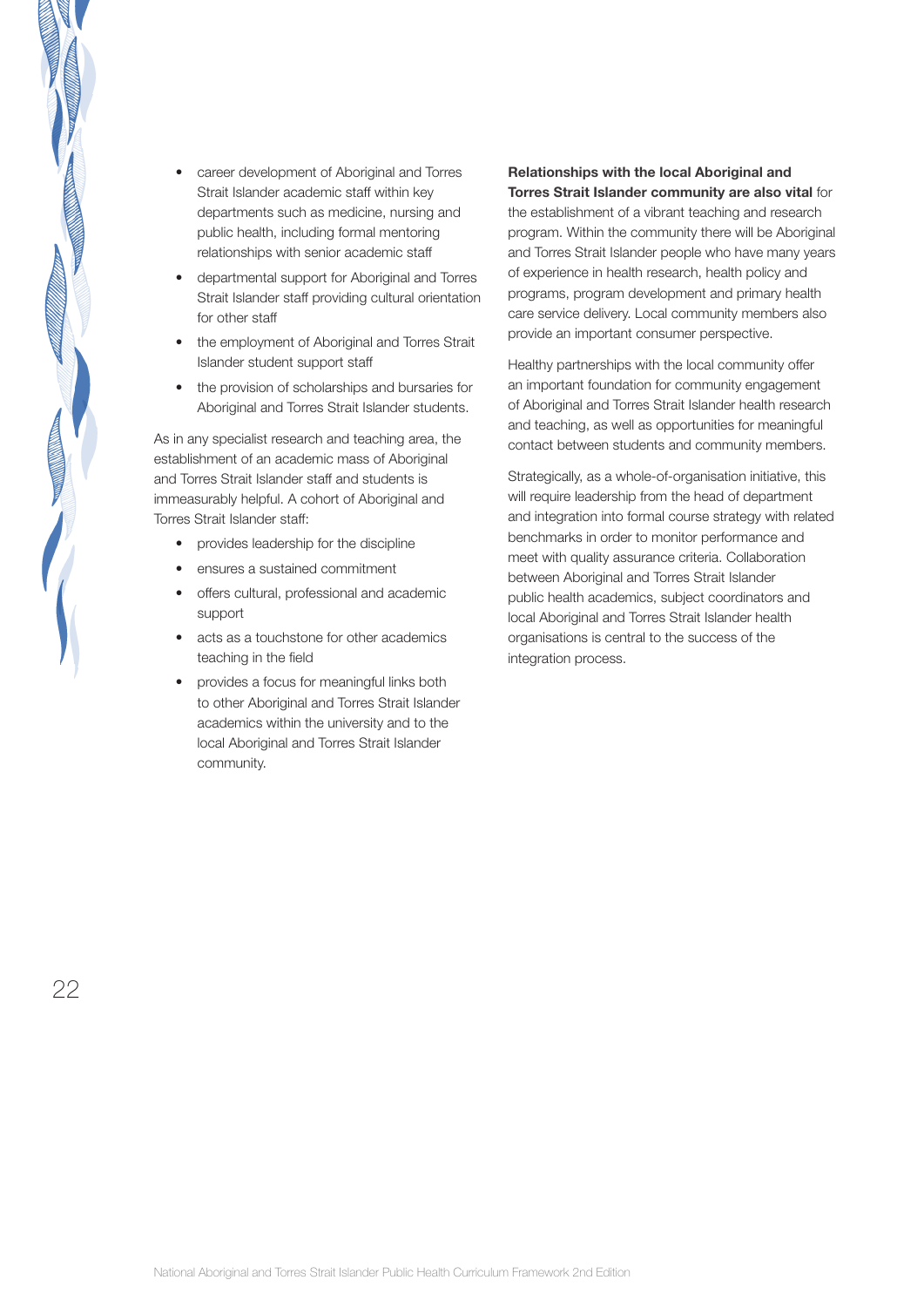<span id="page-30-0"></span>

## Aboriginal and Torres Strait Islander Student Recruitment and Graduation

## Recruitment and enrolment

A key focus of Aboriginal and Torres Strait Islander health workforce strategy is, where possible, to recruit Aboriginal and Torres Strait Islander people and to strengthen the capacity and skills of the existing health workforce. The 2006 National Indigenous Public Health Curriculum Workshop in Sydney examined recruitment and retention in public health programs, and identified a range of key strategies concerning course promotion and the recruitment of Aboriginal and Torres Strait Islander students.

Workshop participants included suggestions that course promotion strategies should:

- explain the relevance of the MPH for improving Aboriginal and Torres Strait Islander health outcomes
- encourage community reciprocity by students in response to their study experiences
- highlight career pathways and employment prospects in public health
- present testimonials from existing and previous Aboriginal and Torres Strait Islander MPH students
- disseminate stories of successes in Aboriginal and Torres Strait Islander public health
- promote the appointment of an Aboriginal and Torres Strait Islander community patron and Elders in residence.

Strengthening the relevance of the course content was also recognised as necessary to improve recruitment by:

- assigning project topics identified as relevant by the students' community
- promoting high-level support for online units
- ensuring academic assessment tasks are relevant to the students' workplace commitments
- acknowledging oral history as a research methodology.

Participants also suggested a range of improvements to recruitment practices including:

- greater linkages between Aboriginal and Torres Strait Islander community health agencies and universities
- a specific focus on existing undergraduate students
- employment of Aboriginal and Torres Strait Islander recruitment officers to visit local organisations
- development of user-friendly advertising material
- explicit recognition of work experience in Aboriginal and Torres Strait Islander health
- specific promotion of post-career pathways for Aboriginal and Torres Strait Islander people
- expanding financial support in the form of scholarships, cadetships, internships, etc.

According to Shannon (2004), appropriate marketing strategies, enhancing school–university career pathways, articulation with the Vocational Education and Training (VET) sector, and partnerships with Aboriginal and Torres Strait Islander community organisations are key considerations for recruiting Aboriginal and Torres Strait Islander students. She suggests it is important that 'special entry' provisions for Aboriginal and Torres Strait Islander students are complemented with high levels of student mentoring, tutoring and support to reduce attrition rates.

Shannon identifies personal, financial, cultural and social difficulties faced by students. She also notes that university access for Aboriginal and Torres Strait Islander students in remote areas remains problematic because Aboriginal and Torres Strait Islander learning styles are not catered for by traditional distance learning approaches.

In 2006 the Indigenous Higher Education Advisory Council identified a number of priority areas that must be addressed to ensure Aboriginal and Torres Strait

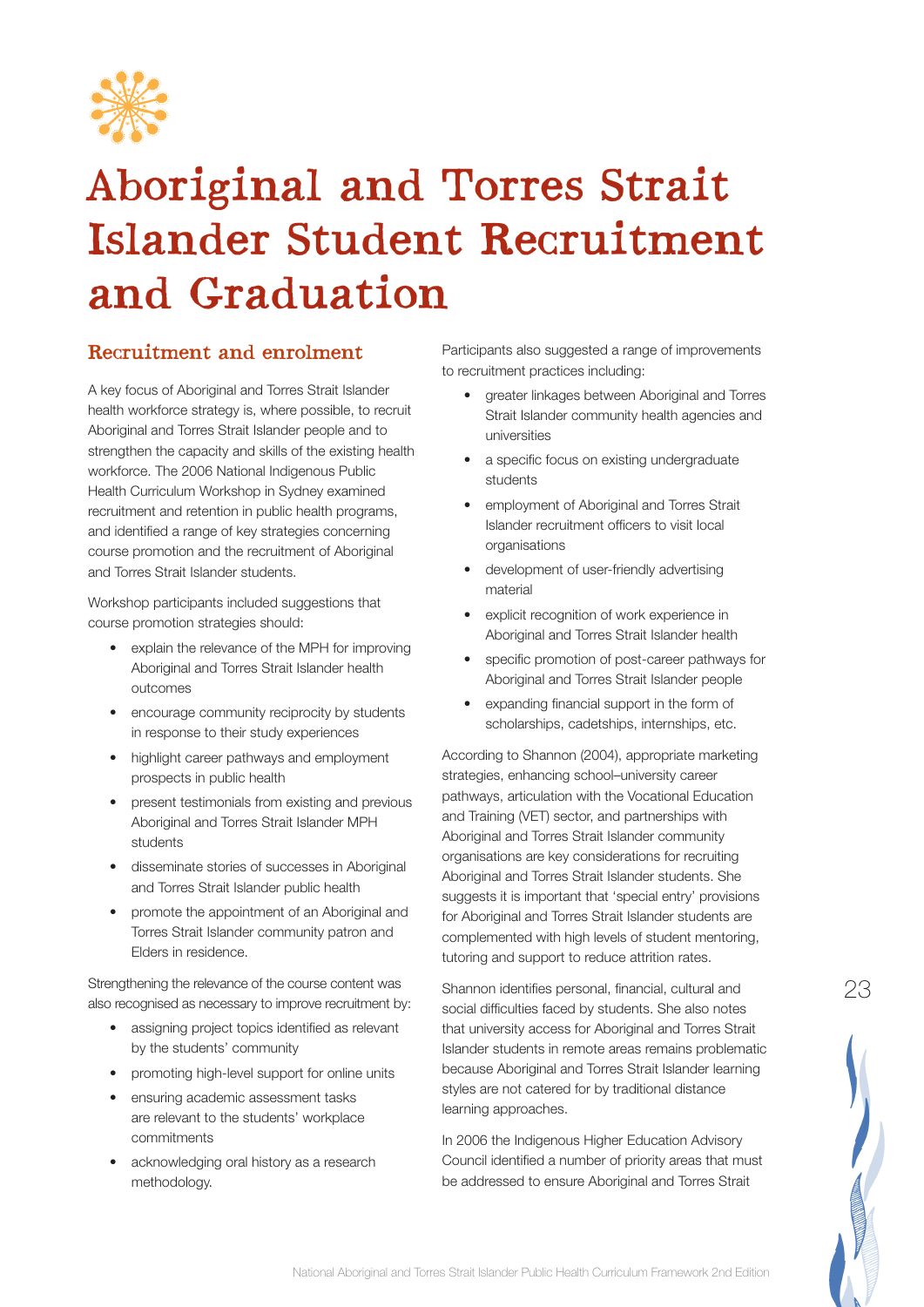<span id="page-31-0"></span>

Islander progression in the higher education sector (IHEAC 2006). The priority areas to enhance access include:

- building better pathways from schools into higher education
- raising the confidence and aspirations of Aboriginal and Torres Strait Islander students to participate in higher education
- increasing the number of Indigenous staff employed at universities in both the academic and general staff
- raising the status of Indigenous knowledges and culture on campus.

More recently Pechenkina and Anderson (2011) have argued that financial hardship is a key barrier to Aboriginal and Torres Strait Islander people engaging in higher education. Also noted in this report is the need for tertiary preparation programs, and increases in the employment of Aboriginal and Torres Strait Islander staff (both academic and professional). All these factors will enhance higher education engagement.

## Completion and graduation

Pechenkina, Kowal & Paradies (2011) argue that the barriers faced by Aboriginal and Torres Strait Islander students in higher education include financial hardship, racism, low levels of tertiary study readiness and health problems. Ways to enhance progression and graduation include:

- Promoting the role of Indigenous support centres to offer culturally safe and enriching environments for Aboriginal and Torres Strait Islander students and staff
- Increasing the recruitment of Aboriginal and Torres Strait Islander staff at universities (both academic and professional)
- Ensuring Indigenous knowledges and cultures are more visible on campus
- Strengthening communication and collaboration between Aboriginal and Torres Strait Islander support centres, faculties, other internal and external partners
- Streamlining transition between schools, VET sector and universities (Pechenkina & Anderson 2011).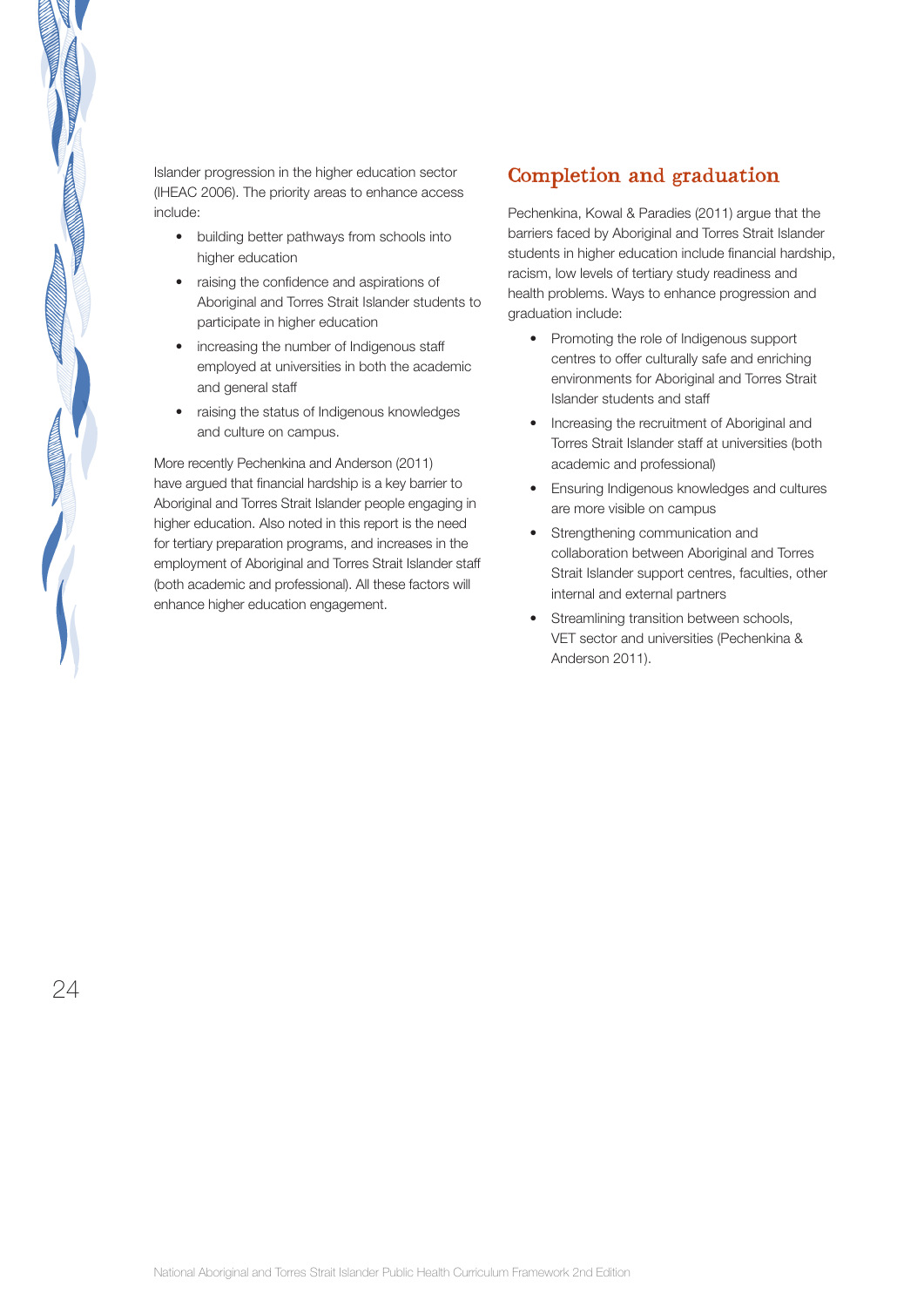<span id="page-32-0"></span>

# First Edition Policy Context

The first edition Framework was a result of five years sustained focus on Indigenous public health capacity development within the PHERP program. The then agenda responded to strategic goals within the *Aboriginal and Torres Strait Islander Health Workforce National Strategic Framework* (SCATSIH 2002), where objective three of the then strategic framework the Commonwealth to:

• address the role and development needs of other health workforce groups contributing to Aboriginal and Torres Strait Islander health (p. 11).

In response to the above policy goals, the Public Health Education and Research Program supported specific workforce development projects in Aboriginal and Torres Strait Islander public health. The PHERP Innovations Project – Innovations in the Design and Delivery of Curricula on Indigenous Australian Public Health for: (i) Existing PHERP programs; and (ii) Indigenous Australian student cohorts' (2003–2005) – had two key aims:

- to increase the number of Aboriginal and Torres Strait Islander public health graduates by teaching public health using a communitybased pedagogical model
- to identify both critical gaps and broad level principles for Aboriginal and Torres Strait Islander health curricula within MPH programs and to respond with innovative curricula (PHERP 2008).

Key outcomes of the PHERP Innovations project on Aboriginal and Torres Strait Islander public health curriculum development were:

- 1. A significant increase in the rate of Aboriginal and Torres Strait Islander graduates nationally awarded a MPH through delivery by way of a unique community-based pedagogical model to an Aboriginal and Torres Strait Islander student cohort at the Institute of Koorie Education (IKE) at Deakin University (11 Aboriginal and Torres Strait Islander MPH graduates in three years from the IKE program compared admirably with a yield of 17 Aboriginal and Torres Strait Islander MPH graduates nationally between 1998 and 2002).
- 2. A national audit of Aboriginal and Torres Strait Islander components of MPH programs, a review of the audit at the 2003 National Indigenous Public

Health Curriculum Workshop and dissemination of the findings (Anderson et al. 2004) including a call for:

- enhanced status for Aboriginal and Torres Strait Islander Health within MPH programs nationally
- increased offering of Aboriginal and Torres Strait Islander health content in programs across the country
- integration of Aboriginal and Torres Strait Islander content in all required MPH subjects nationally
- a minimal set of foundational content in Aboriginal and Torres Strait Islander health for all MPH graduates.
- 3. Development of a social science stream in Aboriginal and Torres Strait Islander public health at the University of Melbourne.
- 4. Establishment of a national network of Aboriginal and Torres Strait Islander public health professionals focused on Aboriginal and Torres Strait Islander health curriculum within public health education.

## Consultation

The original Framework was developed after consultation with the national network of Aboriginal and Torres Strait Islander public health academics, practitioners and policymakers as well as the Aboriginal and Torres Strait Islander MPH student cohort undertaking the Victorian Consortium of Public Health program at IKE, Deakin University. In 2016 the PHILE Executive Group came together to update and revise this Framework, which was then disseminated among the group and other Aboriginal and Torres Strait Islander Public Health academics for consultation.

## Scope

The six Indigenous Public Health Core Competencies are those required of every MPH graduate. This curriculum guide provides suggestions about the integration of these competencies across both disciplinary and practice areas of public health rather than as a component of a specific Aboriginal and Torres Strait Islander public health subject. A specific rationale for curriculum integration is set out below.



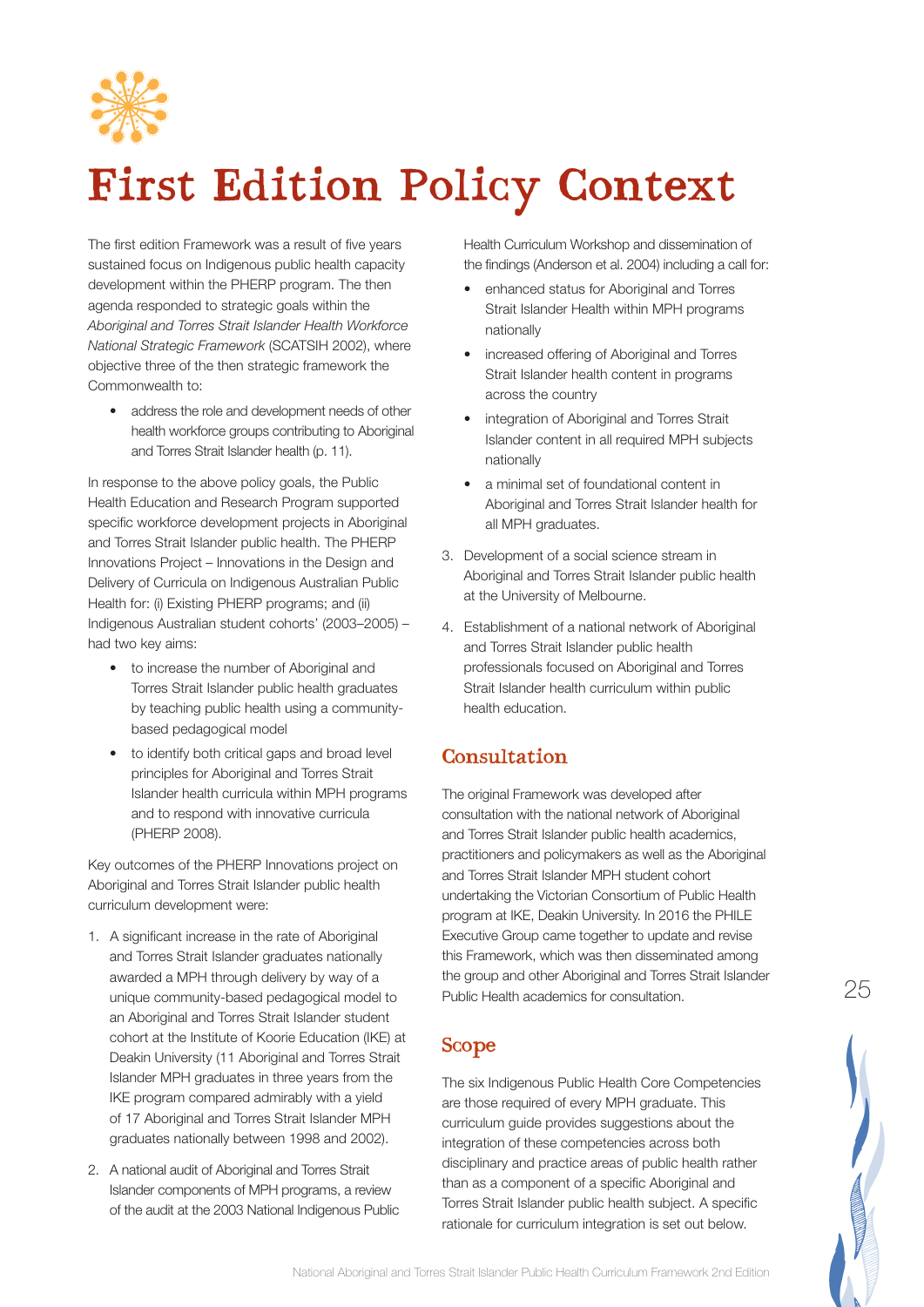<span id="page-33-0"></span>

## Curriculum integration

Rasmussen's (2001) research into Aboriginal health within the medical curriculum demonstrates that the way indigenous health is structured within the curriculum is crucial. She reports there is a negative outcome when cultural, social, historical and political determinants of health are not studied fully and 'centrally incorporated' into the curriculum. Generally, within public health teaching programs the integration of the social determinants of health is not a problem. Nevertheless, rarely has Aboriginal and Torres Strait Islander health been integrated across the MPH curriculum. Rasmussen found that where the social determinants of health are not integrated across the curriculum, medical students perceived them as side issues rather than real health issues.

Rasmussen also reports that minimal contact with Aboriginal and Torres Strait Islander people and reliance on fleeting media impressions by non-Aboriginal and Torres Strait Islander medical students resulted in their:

- use of cultural stereotypes
- lack of awareness about where Aboriginal people lived
- misconceptions about resource allocation in Aboriginal health.

In order to change student perceptions of these distinctions, she makes five recommendations:

- a carefully planned, integrated, inter-disciplinary approach within the curriculum
- broader student selection and staff recruitment processes to encourage diversity
- bringing Aboriginal perspectives into the program
- gaining program advice on the basis of local partnerships with Aboriginal organisations
- staff encouraging a notion of responsibility toward minorities.

Similar recommendations are applicable to public health. Of particular importance regarding the incorporation of Aboriginal and Torres Strait Islander health into public health curriculum, is avoidance of the 'parachute' lecture phenomenon: a single, one-off, one or two-hour lecture. A single parachute lecture within a whole postgraduate program can demean the importance of Aboriginal health in the eyes of students, may entrench the popular prejudice often found in non-Aboriginal and Torres Strait Islander students and may cultivate further ignorance by assigning Aboriginal and Torres Strait Islander health issues as unimportant.

The persistent reproduction of social disadvantage and its effects on Aboriginal and Torres Strait Islander health is complex. It is further complicated by the difficulty of engaging students influenced deeply by negative media stereotypes. For this reason, Aboriginal and Torres Strait Islander health requires strategic integration across the public health curriculum.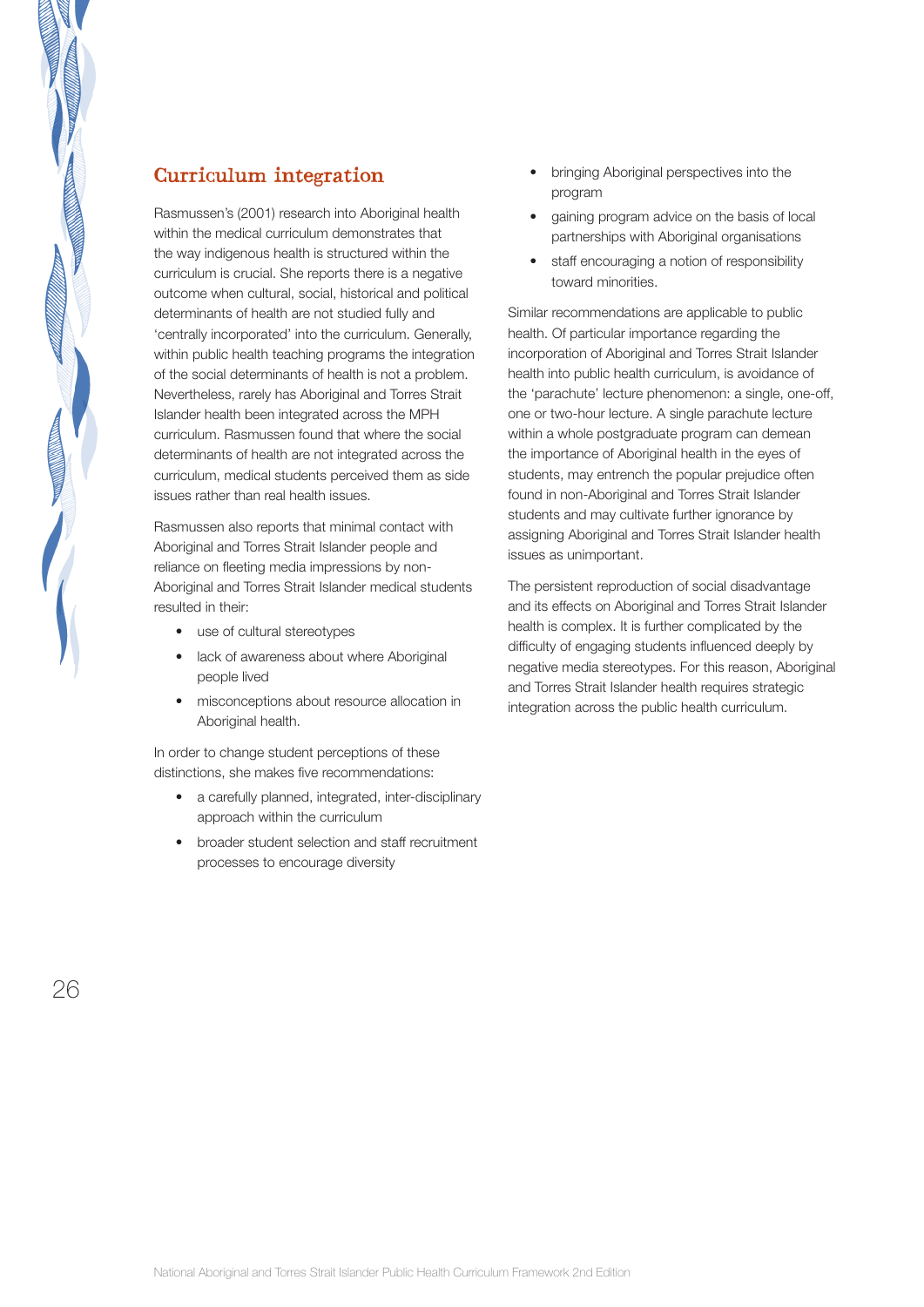<span id="page-34-0"></span>

## **References**

Aboriginal and Torres Strait Islander Social Justice Commissioner 2005, 'Achieving Aboriginal and Torres Strait Islander health equality within a generation', in *Social Justice Report 2005*, Human Rights and Equal Opportunity Commission, Sydney.

Anderson, I. & Loff, B. 2004, 'Voices lost: Indigenous health and human rights in Australia', *The Lancet*, 364:1281–2.

Australian Government 2009, *Closing the Gap on Indigenous Disadvantage: The Challenge for Australia*, Australian Government, Canberra.

Australian Health Ministers' Advisory Council (AHMAC) 2008, *Aboriginal and Torres Strait Islander Health Performance Framework Report 2008*, AHMAC, Canberra.

Australian Institute of Health and Welfare 2015, *The Health and Welfare of Australia's Aboriginal and Torres Strait Islander Peoples 2015*, cat. no. IHW 147, AIHW, [Canberra. Available at: www.aihw.gov.au/indigenous](www.aihw.gov.au/indigenous-observatory/reports/health-and-welfare-2015/indigenous-population/)observatory/reports/health-and-welfare-2015/ indigenous-population/.

Australian Network of Academic Public Health Institutions (ANAPHI) 2009, *Foundation Competencies for Master of Public Health Graduates in Australia*, ANAPHI, Canberra.

Baum, F. 2008, *The New Public Health*, 3rd edn, Oxford University Press, South Melbourne, Vic.

Close the Gap Campaign Steering Committee 2016, *Progress and Priorities Report 2016*, Australian Human Rights Commission, Sydney. Available at: www.humanrights.gov.au/our-work/aboriginal-and[torres-strait-islander-social-justice/publications/close](www.humanrights.gov.au/our-work/aboriginal-and-torres-strait-islander-social-justice/publications/close-gap-progress)gap-progress.

Coombe, L., Lee, V. & Robinson, P. 2016, 'Integration models for Indigenous public health curricula', *Journal of Higher Education Research & Development*, pp. 1–15.

Council of Academic Public Health Institutions Australia (CAPHIA) 2016, *Foundation Competencies for Public Health Graduates in Australia*, 2nd edn, CAPHIA, Canberra.

Couzos, S. & Murray, R. (eds) 2008, Aboriginal Primary Health Care. *An Evidence-based Approach*, 3rd edn, Oxford University Press, South Melbourne, Vic.

Department of Health 2014, *Aboriginal and Torres Strait Islander Health Curriculum Framework*, Australian Government, Canberra. Available at: www.health.gov.au/internet/main/publishing. nsf/Content/72C7E23E1BD5E9CFCA257 [F640082CD48/\\$File/Health%20Curriculum%20](www.health.gov.au/internet/main/publishing.nsf/Content/72C7E23E1BD5E9CFCA257 F640082CD48/$File/Health%20Curriculum%20Framework.pdf) Framework.pdf.

Department of Health 2015, *Implementation Plan for the National Aboriginal and Torres Strait Islander Health Plan 2013–2023*, Australian Government, Canberra. Available at: www.health.gov.au/ [internet/main/publishing.nsf/Content/indigenous](www.health.gov.au/internet/main/publishing.nsf/Content/indigenous-implementation-plan)implementation-plan.

Department of Prime Minister and Cabinet 2016, *Closing the Gap Prime Minister's Report 2016*, Australian Government, Canberra.

Indigenous Higher Education Advisory Council (IHEAC) 2006, *Partnerships, Pathways and Policies – Improving Indigenous Education Outcomes: Conference Report of the Second Annual Indigenous Higher Education Conference 18–19 September 2006*, Commonwealth of Australia, Canberra. Available at: [http://melbourne-cshe.unimelb.edu.au/\\_\\_data/assets/](http://melbourne-cshe.unimelb.edu.au/__data/assets/pdf_file/0004/1670260/IHEAC_Report07_final.pdf) pdf\_file/0004/1670260/IHEAC\_Report07\_final.pdf.

Jackson Pulver, L., Haswell, M. R. & Ring, I. 2010, 'Chapter iii. Australia', in L. Jackson Pulver, M. R. Haswell, I. Ring, J. Waldon, W. Clark & M. Marmott 2005, 'Social determinants of health inequalities', *The Lancet*, 365:1099–104.

James, R. & Devlin, M. 2006, *Improving Indigenous Outcomes and Enhancing Indigenous Culture and Knowledge in Australian Higher Education*, Department of Science, Education and Technology, Australian Government, Canberra.

Marmott, M. 2011, 'Social determinants and the health of Indigenous Australians', *Medical Journal of Australia*, 194(10):512–3.

Nakata, M. N. 2007, *Disciplining the Savages: Savaging the Disciplines*, Aboriginal Studies Press, Canberra.

National Aboriginal and Torres Strait Islander Health Council (NATSIHC) 2003, *NATSIHC: National Strategic Framework for Aboriginal and Torres Strait Islander Health: Context*, NATSIHC, Canberra.

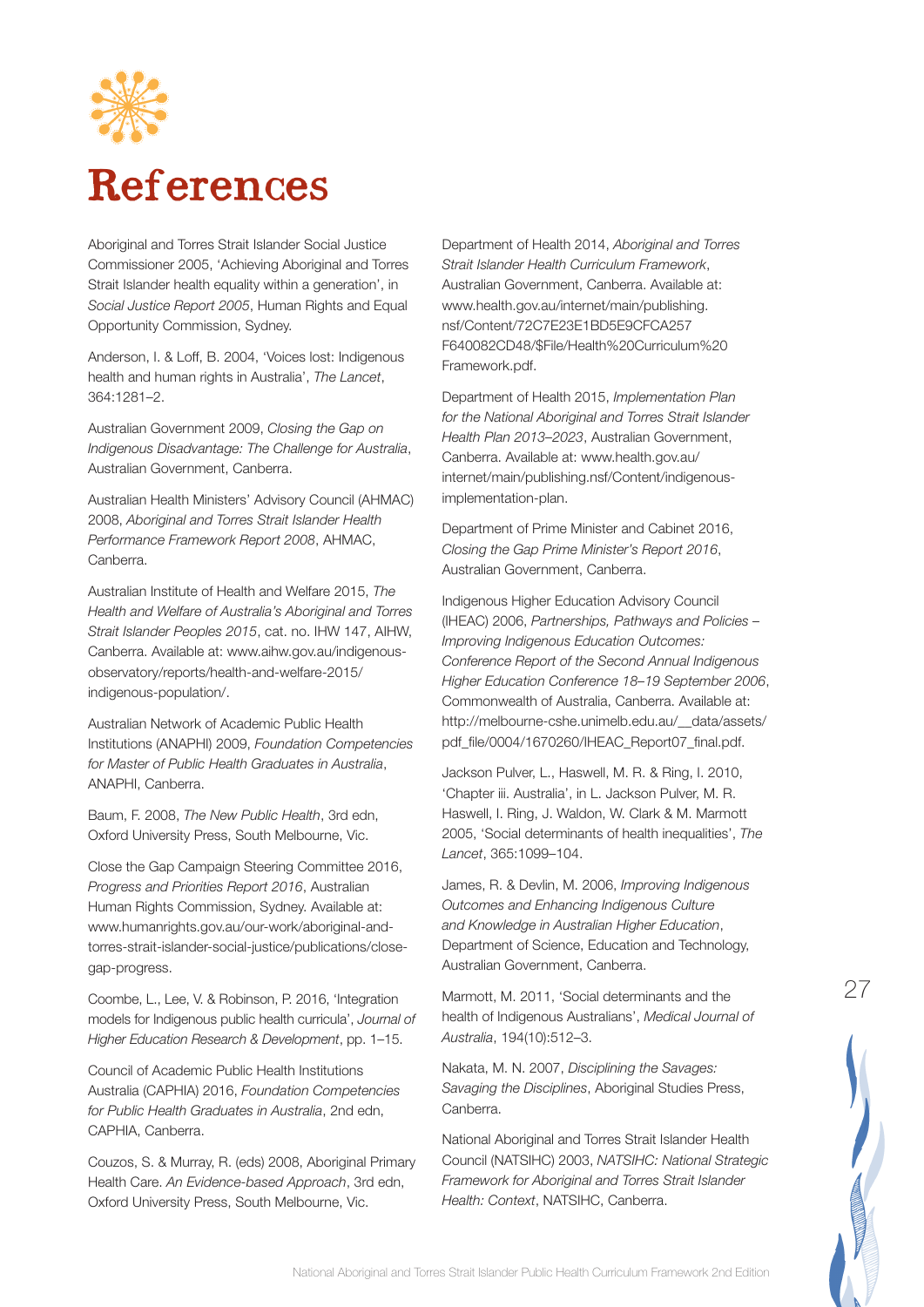

National Aboriginal Health Strategy (NAHS) Working Party 1989, *A National Aboriginal Health Strategy, Department of Aboriginal Affairs*, Canberra.

Nutbeam, D. 2002, *National Public Health Education Framework Project*, Australian Network of Academic Public Health Institutions, Canberra.

Onemda VicHealth Koori Health Unit, Institute of Koorie Education (IKE) & School of Health and Social Development (SHSD) 2006, *Innovations in the Design and Delivery of Curricula for Indigenous Australian Public Health: Evaluation Report*, Onemda VicHealth Koori Health Unit, The University of Melbourne, Melbourne, and IKE & SHSD, Deakin University, Geelong, Vic.

Paradies, Y., Harris, R. & Anderson, I. 2008, *The Impact of Racism on Indigenous Health in Australia and Aotearoa: Towards a Research Agenda*, Discussion Paper No. 4, CRCAH and Flinders University, Casuarina, NT.

Phillips, G. 2004, *CDAMS Indigenous Health Curriculum Framework*, VicHealth Koori Health Research and Community Development Unit, The University of Melbourne, Melbourne.

Pechenkina, E. & Anderson, I. 2011, *Background Paper on Indigenous Australia Higher Education: Trends, Initiatives and Policy Implications*, Commissioned Research Paper No. 1, Commonwealth of Australia, Canberra.

Pechenkina, E., Kowal, E. & Paradies, Y. 2011, 'Indigenous Australian students' participation rates in higher education: Exploring the role of universities', *The Australian Journal of Indigenous Education*, 40:59–68.

PHERP Indigenous Public Health Capacity Development Project Reference Group 2008, *National Indigenous Public Health Curriculum Framework*, Onemda VicHealth Koori Health Unit, The University of Melbourne, Melbourne.

Public Health Practice Council (PHPC) 2007, *What Is Public Health Practice?*, PHPC, Centers for Disease Control and Prevention, Atlanta, GA.

Rasmussen, Lisa 2001, *Towards Reconciliation in Aboriginal Health: Initiatives for Teaching Medical Students about Aboriginal Issues*, VicHealth Koori Health Research and Community Development Unit, The University of Melbourne, Melbourne.

Shannon, C. 2004, *Pathways to the Inclusion of Indigenous Curricula in Health Courses, Report of the Proceedings of the Aboriginal and Torres Strait Islander Health Workforce Working Group (ATSIHWWG) Interdisciplinary Workshop on Indigenous Curricula in Health Courses, June, Melbourne*, ATSIHWWG, Melbourne.

Standing Committee on Aboriginal and Torres Strait Islander Health (SCATSIH) 2002, *Aboriginal and Torres Strait Islander Health Workforce National Strategic Framework*, AHMAC, Canberra.

Venkatapuram, S., Bell, R. & Marmot, M. 2010, 'The right to sutures: Social epidemiology, human rights, and social justice', *Health and Human Rights in Practice*, 12(2):3–16

Walker, R. & Humphries, R. 1999, *Quality in Practice: Aboriginal Student Participation in Mainstream Courses*, Curtin Indigenous Research Centre, Curtin University of Technology, Perth.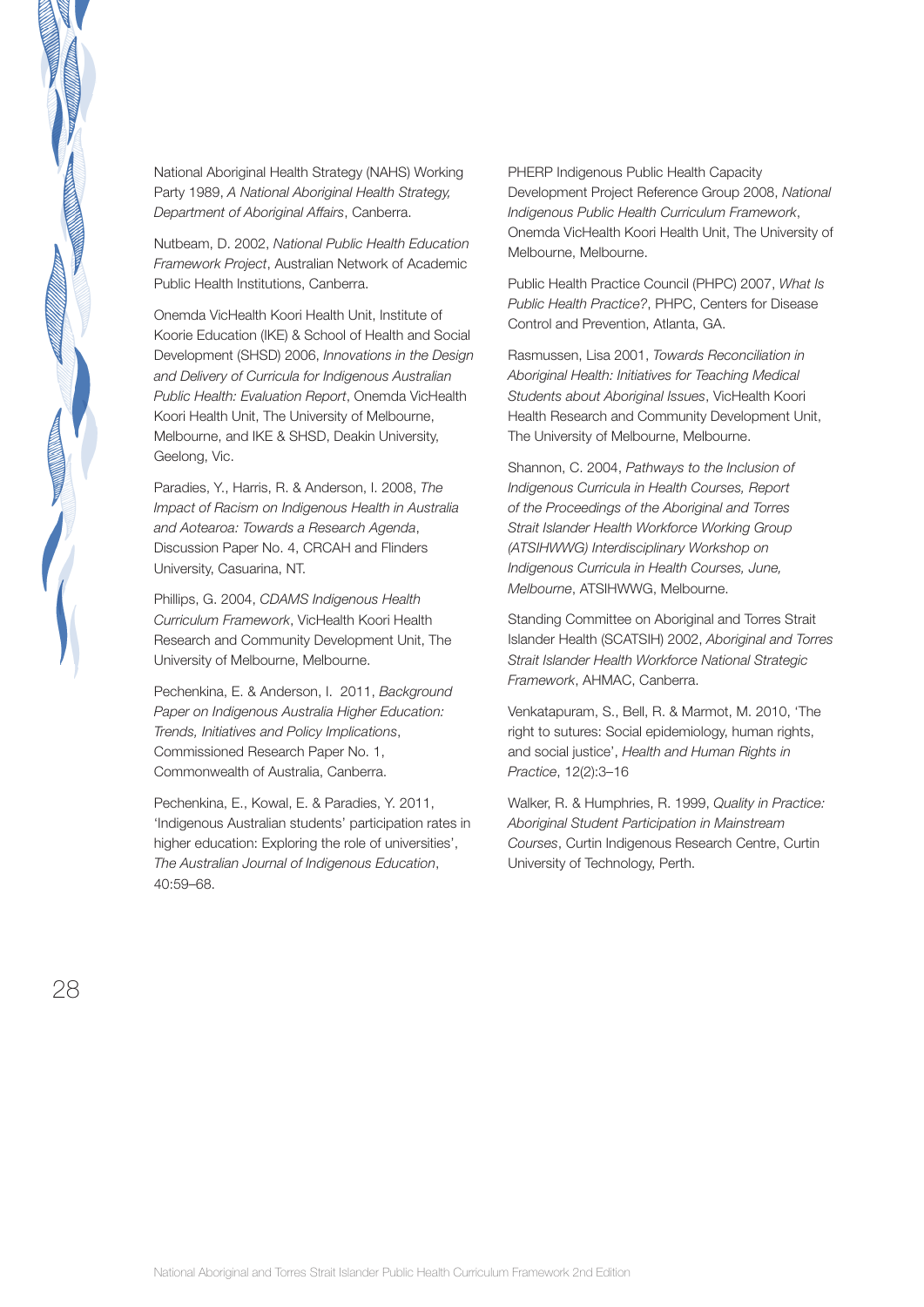



National Aboriginal and Torres Strait Islander Public Health Curriculum Framework 2nd Edition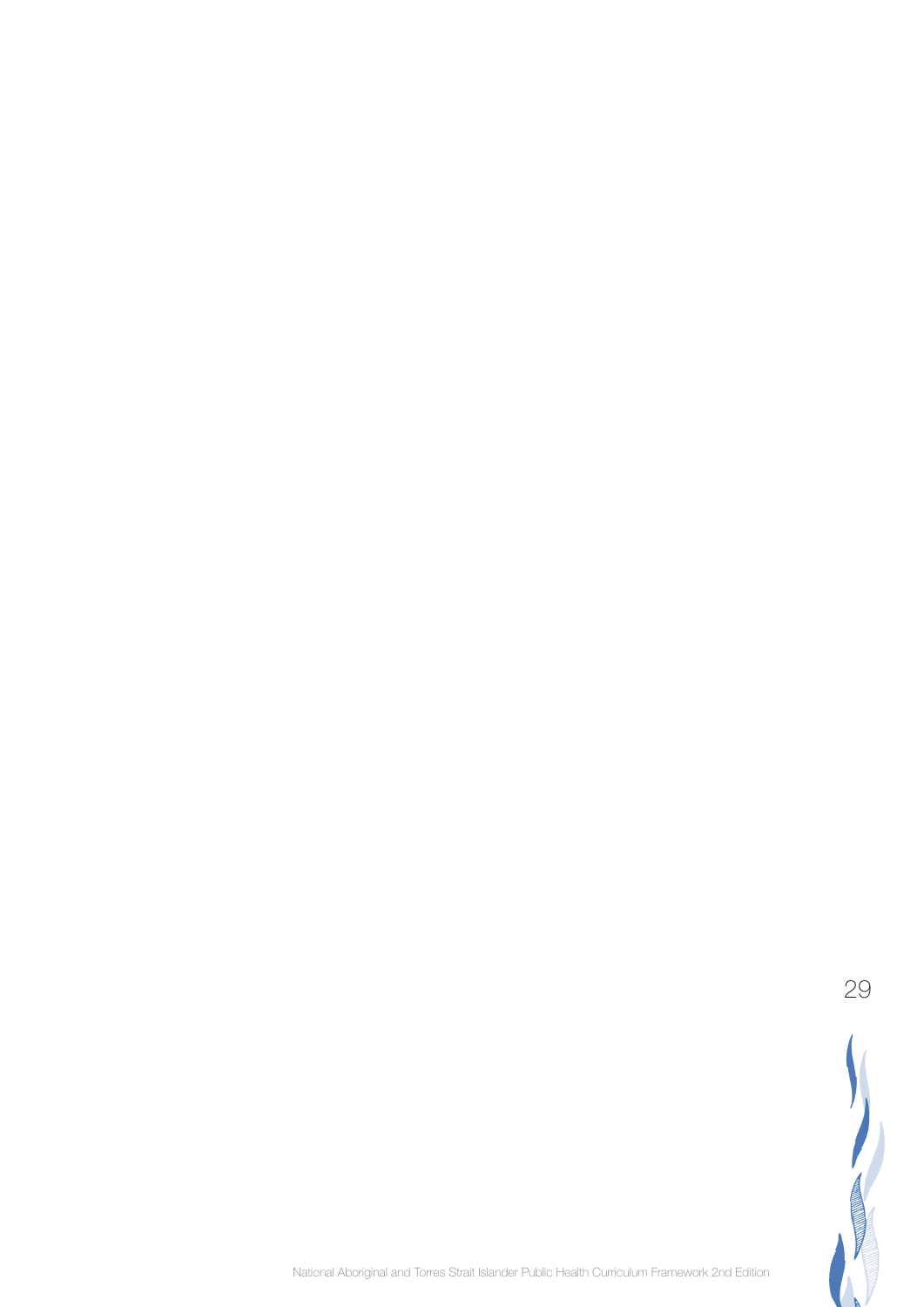